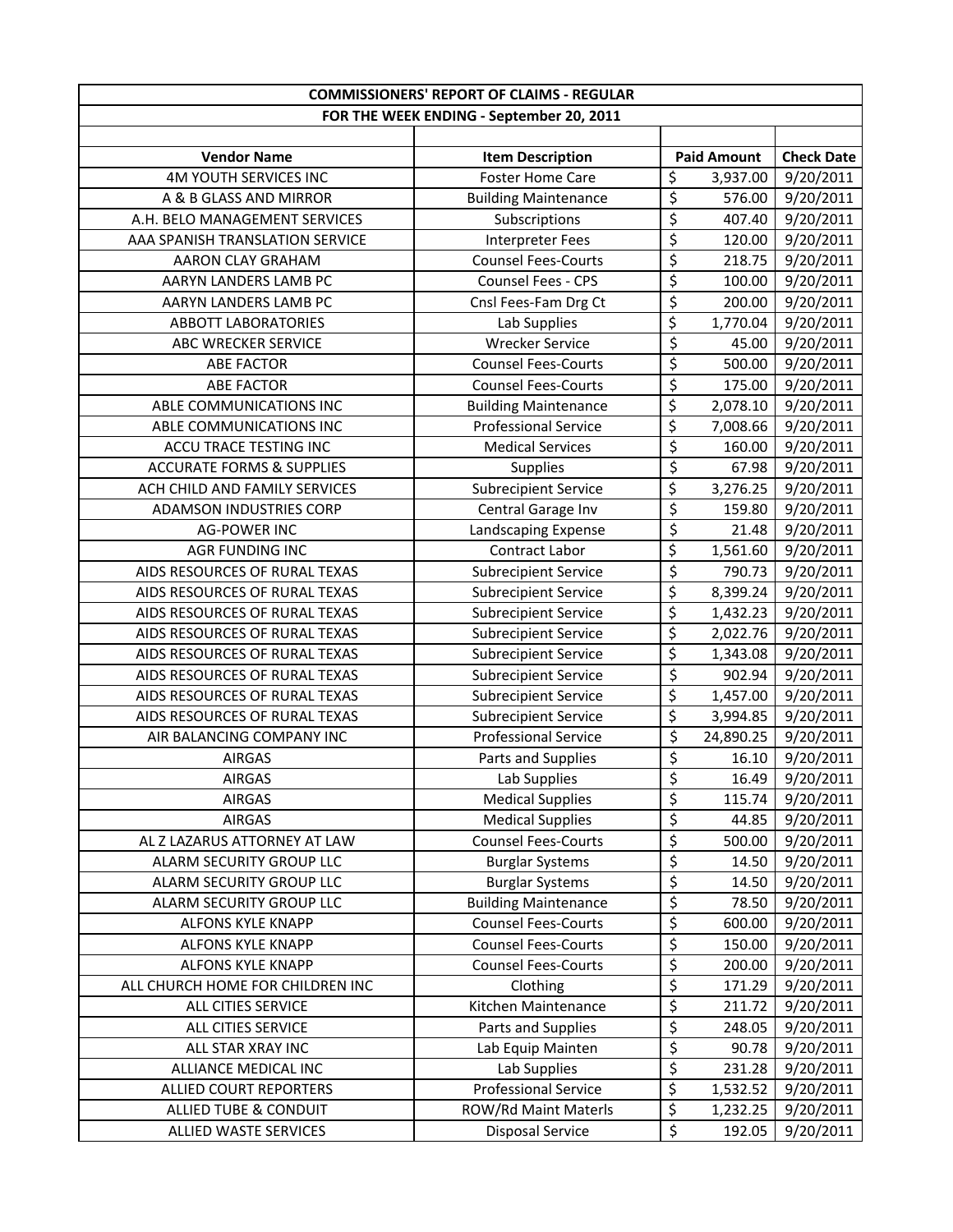| AMERICAN AMENITIES INC              | Shrff Commissary Inv        | \$                     | 2,300.00  | 9/20/2011 |
|-------------------------------------|-----------------------------|------------------------|-----------|-----------|
| AMERICAN ASSOCIATION OF NOTARIES IN | <b>Professional Service</b> | \$                     | 85.94     | 9/20/2011 |
| AMERICAN BEARING                    | Parts and Supplies          | \$                     | 191.20    | 9/20/2011 |
| AMERICAN MESSAGING SERVICES LLC     | Pager / Blackberry          | $\overline{\xi}$       | 41.95     | 9/20/2011 |
| AMERICAN MESSAGING SERVICES LLC     | Pager / Blackberry          | $\overline{\xi}$       | 2.50      | 9/20/2011 |
| AMERICAN MESSAGING SERVICES LLC     | Pager / Blackberry          | $\overline{\varsigma}$ | 5.00      | 9/20/2011 |
| <b>AMERICAN SIGNWORKS</b>           | <b>Building Maintenance</b> | \$                     | 3,429.36  | 9/20/2011 |
| ANDREA W KELLY                      | <b>Counsel Fees-Courts</b>  | $\overline{\xi}$       | 200.00    | 9/20/2011 |
| <b>ANN LAWLER</b>                   | <b>Counsel Fees-Courts</b>  | $\overline{\xi}$       | 400.00    | 9/20/2011 |
| <b>ANN LAWLER</b>                   | <b>Counsel Fees-Courts</b>  | $\overline{\xi}$       | 270.00    | 9/20/2011 |
| <b>ANN LAWLER</b>                   | <b>Counsel Fees-Courts</b>  | \$                     | 350.00    | 9/20/2011 |
| <b>ANN LAWLER</b>                   | <b>Counsel Fees-Courts</b>  | $\overline{\xi}$       | 300.00    | 9/20/2011 |
| <b>APPLE INC</b>                    | Capital Outlay-Low V        | \$                     | 688.00    | 9/20/2011 |
| <b>APPLE INC</b>                    | Non-Track Equipment         | $\overline{\xi}$       | 393.00    | 9/20/2011 |
| APPLIED OPERATIONS SECURITY         | <b>Security Contract</b>    | $\overline{\xi}$       | 10,118.40 | 9/20/2011 |
| ARAMARK UNIFORM SERVICES INC        | <b>Graphics Inventory</b>   | \$                     |           | 9/20/2011 |
| ARAMARK UNIFORM SERVICES INC        | <b>Custodian Services</b>   | $\overline{\varsigma}$ | 31.25     | 9/20/2011 |
| ARAMARK UNIFORM SERVICES INC        | <b>Custodian Services</b>   | $\overline{\xi}$       | 44.00     | 9/20/2011 |
| ARAMARK UNIFORM SERVICES INC        | <b>Custodian Services</b>   | $\overline{\xi}$       | 107.00    | 9/20/2011 |
| ARAMARK UNIFORM SERVICES INC        | <b>Custodian Services</b>   | \$                     | 144.60    | 9/20/2011 |
| ARAMARK UNIFORM SERVICES INC        | <b>Custodian Services</b>   | \$                     | 23.00     | 9/20/2011 |
| ARAMARK UNIFORM SERVICES INC        | <b>Custodian Services</b>   | $\overline{\xi}$       | 13.60     | 9/20/2011 |
| ARAMARK UNIFORM SERVICES INC        | <b>Custodian Services</b>   | $\overline{\xi}$       | 28.00     | 9/20/2011 |
| ARAMARK UNIFORM SERVICES INC        | <b>Custodian Services</b>   | $\overline{\xi}$       | 101.44    | 9/20/2011 |
| ARAMARK UNIFORM SERVICES INC        | <b>Custodian Services</b>   | \$                     | 54.00     | 9/20/2011 |
| ARAMARK UNIFORM SERVICES INC        | <b>Custodian Services</b>   | \$                     | 4.50      | 9/20/2011 |
| ARAMARK UNIFORM SERVICES INC        | <b>Custodian Services</b>   | $\overline{\varsigma}$ | 44.50     | 9/20/2011 |
| ARAMARK UNIFORM SERVICES INC        | <b>Custodian Services</b>   | \$                     | 22.15     | 9/20/2011 |
| ARAMARK UNIFORM SERVICES INC        | <b>Custodian Services</b>   | \$                     | 5.50      | 9/20/2011 |
| ARAMARK UNIFORM SERVICES INC        | <b>Custodian Services</b>   | $\overline{\xi}$       | 109.50    | 9/20/2011 |
| ARAMARK UNIFORM SERVICES INC        | <b>Custodian Services</b>   | $\overline{\xi}$       | 8.00      | 9/20/2011 |
| ARAMARK UNIFORM SERVICES INC        | <b>Custodian Services</b>   | \$                     | 21.00     | 9/20/2011 |
| ARAMARK UNIFORM SERVICES INC        | <b>Custodian Services</b>   | \$                     | 9.00      | 9/20/2011 |
| ARAMARK UNIFORM SERVICES INC        | <b>Equipment Rentals</b>    | $\overline{\xi}$       | 153.80    | 9/20/2011 |
| ARAMARK UNIFORM SERVICES INC        | <b>Building Maintenance</b> | \$                     | 45.50     | 9/20/2011 |
| ARAMARK UNIFORM SERVICES INC        | <b>Building Maintenance</b> | \$                     | 20.95     | 9/20/2011 |
| ARAMARK UNIFORM SERVICES INC        | <b>Custodian Services</b>   | \$                     | 2.75      | 9/20/2011 |
| ARAMARK UNIFORM SERVICES INC        | <b>Laundry Services</b>     | \$                     | 2.75      | 9/20/2011 |
| ARC/ AUSTIN RIBBON & COMPUTER       | Computers (Mod)             | $\overline{\xi}$       | 42,658.70 | 9/20/2011 |
| ARC/ AUSTIN RIBBON & COMPUTER       | Computers (Mod)             | \$                     | 21,658.81 | 9/20/2011 |
| ARC/ AUSTIN RIBBON & COMPUTER       | Computers (Mod)             | \$                     | 37,334.24 | 9/20/2011 |
| ARC/ AUSTIN RIBBON & COMPUTER       | LV Computers (Mod)          | \$                     | 1,403.32  | 9/20/2011 |
| ARC/ AUSTIN RIBBON & COMPUTER       | <b>Computer Supplies</b>    | \$                     | 9,727.05  | 9/20/2011 |
| ARC/ AUSTIN RIBBON & COMPUTER       | Capital Outlay-Low V        | \$                     | 3,182.67  | 9/20/2011 |
| ARC/ AUSTIN RIBBON & COMPUTER       | Capital Outlay-Low V        | \$                     | 13,751.16 | 9/20/2011 |
| ARC/ AUSTIN RIBBON & COMPUTER       | Capital Outlay-Low V        | \$                     | 4,804.78  | 9/20/2011 |
| ARC/ AUSTIN RIBBON & COMPUTER       | Non-Track Equipment         | \$                     | 89.79     | 9/20/2011 |
| Arlene D Junior                     | Education                   | $\overline{\xi}$       | 300.43    | 9/20/2011 |
| <b>ARLINGTON CAMERA</b>             | Supplies                    | \$                     | 239.90    | 9/20/2011 |
| ARLINGTON WATER UTILITIES           | <b>Utility Assistance</b>   | \$                     | 110.00    | 9/20/2011 |
| ARTHUR WEINMAN ARCHITECTS           | <b>Professional Service</b> | \$                     | 11,346.59 | 9/20/2011 |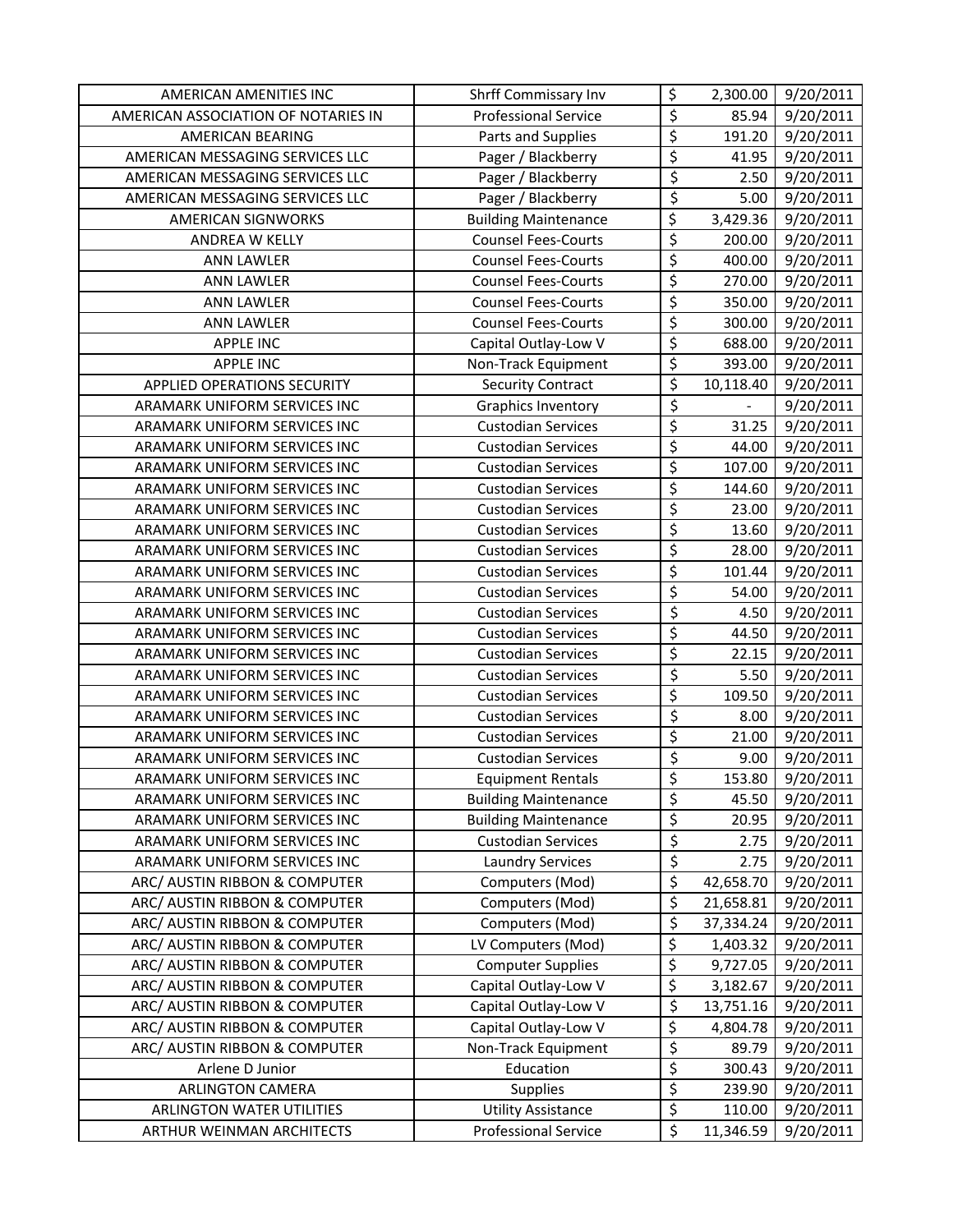| ASH GROVE TEXAS LP                    | <b>Cement and Concrete</b>  | \$                              | 7,326.60  | 9/20/2011 |
|---------------------------------------|-----------------------------|---------------------------------|-----------|-----------|
| AT&T                                  | Telephone-Basic             | \$                              | 62.45     | 9/20/2011 |
| <b>ATMOS ENERGY CORP</b>              | Gas                         | \$                              | 10.38     | 9/20/2011 |
| <b>ATMOS ENERGY CORP</b>              | Gas                         | $\overline{\varsigma}$          | 4.66      | 9/20/2011 |
| <b>ATMOS ENERGY CORP</b>              | Gas                         | $\overline{\xi}$                | 220.59    | 9/20/2011 |
| <b>ATMOS ENERGY CORP</b>              | Gas                         | \$                              | 14.62     | 9/20/2011 |
| <b>ATMOS ENERGY CORP</b>              | Gas                         | \$                              | 3,055.68  | 9/20/2011 |
| <b>ATMOS ENERGY CORP</b>              | Gas                         | \$                              | 23.70     | 9/20/2011 |
| <b>ATMOS ENERGY CORP</b>              | Gas                         | \$                              | 21.84     | 9/20/2011 |
| <b>ATMOS ENERGY CORP</b>              | Gas                         | \$                              | 17.58     | 9/20/2011 |
| <b>ATMOS ENERGY CORP</b>              | Gas                         | \$                              | 171.32    | 9/20/2011 |
| <b>ATMOS ENERGY CORP</b>              | <b>Utility Assistance</b>   | \$                              | 61.38     | 9/20/2011 |
| <b>ATMOS ENERGY CORP</b>              | <b>Utility Assistance</b>   | \$                              | 54.55     | 9/20/2011 |
| <b>ATTICUS J GILL</b>                 | <b>Counsel Fees-Courts</b>  | \$                              | 200.00    | 9/20/2011 |
| <b>ATTICUS J GILL</b>                 | <b>Counsel Fees-Courts</b>  | \$                              | 200.00    | 9/20/2011 |
| <b>AUTOMATIC SPRINKLER OF TEXAS</b>   | <b>Building Maintenance</b> | \$                              | 4,365.00  | 9/20/2011 |
| AUTOMATIC SPRINKLER OF TEXAS          | <b>Building Maintenance</b> | $\overline{\varsigma}$          | 11,770.00 | 9/20/2011 |
| AUTOMATIC SPRINKLER OF TEXAS          | <b>Building Maintenance</b> | \$                              | 847.00    | 9/20/2011 |
| <b>AUTONATION FORT WORTH MOTORS</b>   | Central Garage Inv          | \$                              | 33.11     | 9/20/2011 |
| AUTONATION FORT WORTH MOTORS          | Central Garage Inv          | \$                              | 94.00     | 9/20/2011 |
| AUTO-SAN                              | <b>Building Maintenance</b> | \$                              | 658.50    | 9/20/2011 |
| AUTO-SAN                              | <b>Building Maintenance</b> | $\overline{\mathcal{L}}$        | 99.00     | 9/20/2011 |
| AUTO-SAN                              | <b>Custodian Services</b>   | $\overline{\boldsymbol{\zeta}}$ | 162.00    | 9/20/2011 |
| AUTO-SAN                              | <b>Custodian Services</b>   | \$                              | 30.00     | 9/20/2011 |
| <b>B &amp; H PHOTO VIDEO</b>          | <b>Computer Supplies</b>    | \$                              | 9.49      | 9/20/2011 |
| <b>BAILEY &amp; GALYEN</b>            | <b>Counsel Fees-Courts</b>  | \$                              | 150.00    | 9/20/2011 |
| <b>BAILEY &amp; GALYEN</b>            | <b>Counsel Fees-Courts</b>  | \$                              | 500.00    | 9/20/2011 |
| <b>BAILEY &amp; GALYEN</b>            | <b>Counsel Fees-Courts</b>  | \$                              | 700.00    | 9/20/2011 |
| <b>BAILEY &amp; GALYEN</b>            | <b>Counsel Fees-Courts</b>  | \$                              | 175.00    | 9/20/2011 |
| <b>BAINBRIDGE REALTY GROUP LLC</b>    | Rental Assistance           | \$                              | 695.00    | 9/20/2011 |
| BAKER AND DAMERON LLC                 | <b>Counsel Fees-Courts</b>  | \$                              | 100.00    | 9/20/2011 |
| <b>BAKER AND DAMERON LLC</b>          | <b>Counsel Fees-Courts</b>  | \$                              | 100.00    | 9/20/2011 |
| <b>BALANCE FORENSIC &amp; GENERAL</b> | Psych Exam/Testimony        | \$                              | 2,880.00  | 9/20/2011 |
| <b>BALANCE FORENSIC &amp; GENERAL</b> | Psych Exam/Testimony        | \$                              | 1,250.00  | 9/20/2011 |
| <b>BALANCE FORENSIC &amp; GENERAL</b> | Psych Exam/Testimony        | \$                              | 400.00    | 9/20/2011 |
| <b>BALL &amp; HASE PC</b>             | <b>Counsel Fees-Courts</b>  | \$                              | 793.75    | 9/20/2011 |
| <b>BALL &amp; HASE PC</b>             | <b>Counsel Fees-Courts</b>  | $\overline{\varsigma}$          | 450.00    | 9/20/2011 |
| <b>BALL &amp; HASE PC</b>             | <b>Counsel Fees-Courts</b>  | \$                              | 3,525.00  | 9/20/2011 |
| BANKSTON FORD OF SOUTH FORT WORTH     | Central Garage Inv          | $\overline{\varsigma}$          | 50.79     | 9/20/2011 |
| BANKSTON FORD OF SOUTH FORT WORTH     | Parts and Supplies          | \$                              | 531.00    | 9/20/2011 |
| <b>BARNES PROX LAW PLLC</b>           | Counsel Fees - CPS          | \$                              | 200.00    | 9/20/2011 |
| <b>BARRY ALFORD</b>                   | <b>Counsel Fees-Courts</b>  | \$                              | 175.00    | 9/20/2011 |
| <b>BARRY ALFORD</b>                   | <b>Counsel Fees-Courts</b>  | \$                              | 1,325.00  | 9/20/2011 |
| <b>BARRY ALFORD</b>                   | <b>Counsel Fees-Courts</b>  | \$                              | 200.00    | 9/20/2011 |
| <b>BARRY ALFORD</b>                   | <b>Counsel Fees-Courts</b>  | \$                              | 100.00    | 9/20/2011 |
| <b>BASECOM INC</b>                    | <b>Building Maintenance</b> | \$                              | 152.70    | 9/20/2011 |
| <b>BASECOM INC</b>                    | <b>Building Maintenance</b> | \$                              | 281.15    | 9/20/2011 |
| <b>BASECOM INC</b>                    | <b>Building Maintenance</b> | \$                              | 359.58    | 9/20/2011 |
| <b>BAUMGARDNER FUNERAL HOME</b>       | <b>County Burials</b>       | \$                              | 700.00    | 9/20/2011 |
| <b>BEARDEN CHILDREN'S TRUST</b>       | Rent                        | \$                              | 436.81    | 9/20/2011 |
| BEARDEN CHILDREN'S TRUST              | Rent                        | \$                              | 3,443.76  | 9/20/2011 |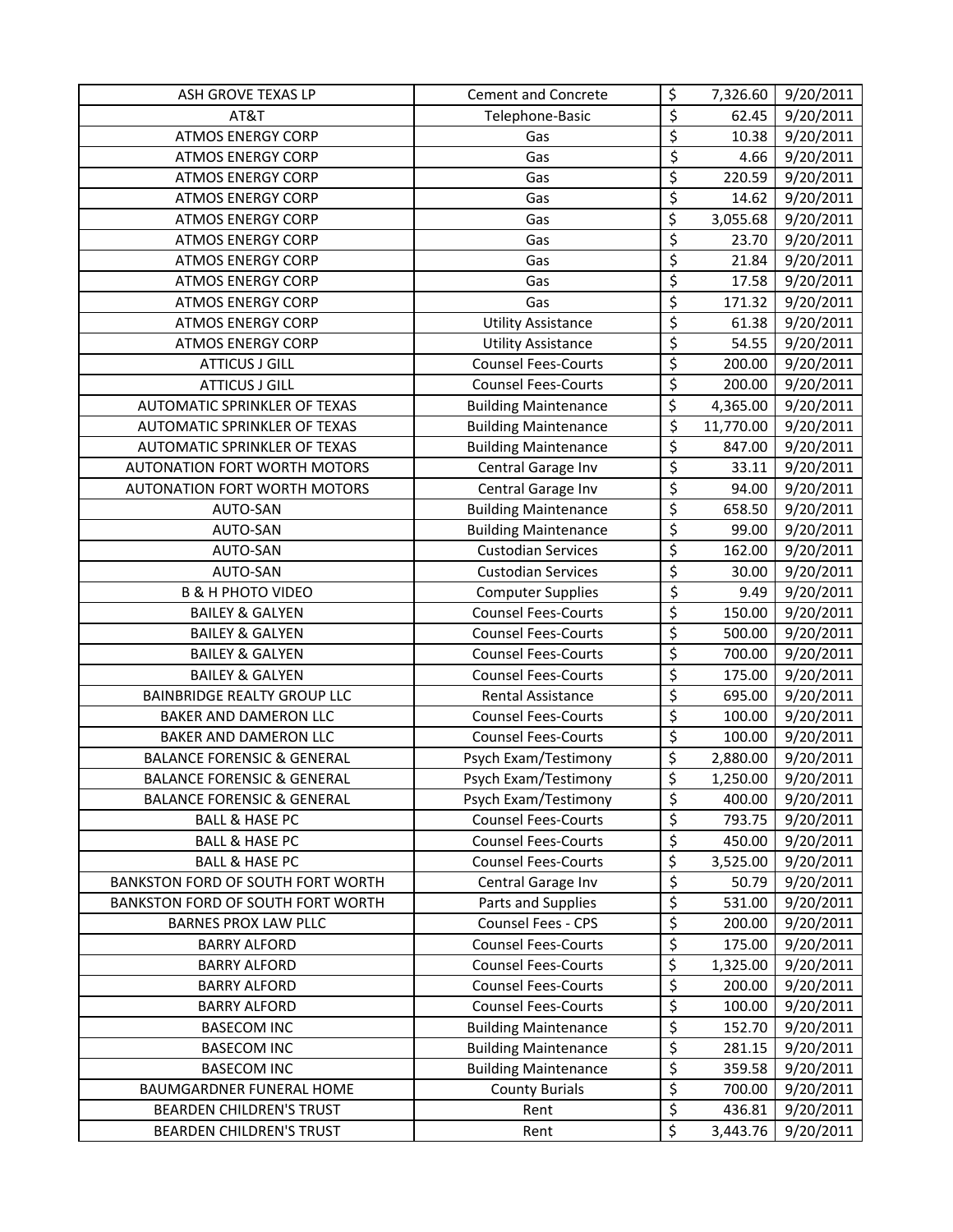| <b>BEARDEN CHILDREN'S TRUST</b>        | Rent                        | \$                      | 304.36    | 9/20/2011 |
|----------------------------------------|-----------------------------|-------------------------|-----------|-----------|
| <b>BEARDEN CHILDREN'S TRUST</b>        | Rent                        | \$                      | 25.36     | 9/20/2011 |
| <b>BEARDEN CHILDREN'S TRUST</b>        | Rent                        | $\overline{\xi}$        | 16.91     | 9/20/2011 |
| BEARDEN INVESTIGATIVE AGENCY           | Investigative               | \$                      | 360.00    | 9/20/2011 |
| BEARDEN INVESTIGATIVE AGENCY           | Investigative               | \$                      | 500.00    | 9/20/2011 |
| BEARDEN INVESTIGATIVE AGENCY           | Investigative               | \$                      | 1,180.00  | 9/20/2011 |
| BEHAVIORAL MEASURES AND FORENSIC       | Polygraph                   | \$                      | 850.00    | 9/20/2011 |
| <b>BEN LEONARD PLLC</b>                | <b>Counsel Fees-Courts</b>  | \$                      | 625.00    | 9/20/2011 |
| <b>BEN LEONARD PLLC</b>                | <b>Counsel Fees-Courts</b>  | $\overline{\xi}$        | 400.00    | 9/20/2011 |
| BENCO CONSTRUCTION SERVICES INC        | <b>Building Maintenance</b> | $\overline{\varsigma}$  | 1,780.00  | 9/20/2011 |
| <b>BEST BUY GOV LLC</b>                | Shrff Commissary Inv        | $\overline{\xi}$        | 4,374.75  | 9/20/2011 |
| <b>BEST BUY GOV LLC</b>                | Recreation                  | \$                      | 473.69    | 9/20/2011 |
| BICKERSTAFF, HEATH, DELGADO, ACOSTA LL | <b>Professional Service</b> | \$                      | 4,022.00  | 9/20/2011 |
| <b>BIG COUNTRY SUPPLY</b>              | Central Garage Inv          | \$                      | 98.79     | 9/20/2011 |
| <b>BIG COUNTRY SUPPLY</b>              | Parts and Supplies          | \$                      | 176.61    | 9/20/2011 |
| <b>BIG COUNTRY SUPPLY</b>              | Non-Track Equipment         | \$                      | 530.52    | 9/20/2011 |
| <b>BLAKE BURNS</b>                     | <b>Counsel Fees-Courts</b>  | \$                      | 450.00    | 9/20/2011 |
| <b>BONNIE C WELLS</b>                  | Investigative               | \$                      | 237.00    | 9/20/2011 |
| <b>BONNIE C WELLS</b>                  | Investigative               | \$                      | 229.75    | 9/20/2011 |
| <b>BOUNCE ENERGY</b>                   | <b>Utility Assistance</b>   | \$                      | 450.00    | 9/20/2011 |
| <b>BOYD MOONEY</b>                     | Counsel Fees-Juv            | \$                      | 200.00    | 9/20/2011 |
| <b>BRADFORD SHAW</b>                   | <b>Counsel Fees-Courts</b>  | \$                      | 400.00    | 9/20/2011 |
| <b>BRADFORD SHAW</b>                   | Counsel Fees-Juv            | \$                      | 50.00     | 9/20/2011 |
| <b>BRADFORD SHAW</b>                   | Counsel Fees - CPS          | \$                      | 100.00    | 9/20/2011 |
| <b>BRENDA HANSEN</b>                   | <b>Counsel Fees-Courts</b>  | \$                      | 550.00    | 9/20/2011 |
| <b>BRENDA HANSEN</b>                   | <b>Counsel Fees-Courts</b>  | \$                      | 400.00    | 9/20/2011 |
| <b>BRENDA HANSEN</b>                   | <b>Counsel Fees-Courts</b>  | \$                      | 175.00    | 9/20/2011 |
| <b>BRENDA HANSEN</b>                   | Counsel Fees-Juv            | $\overline{\xi}$        | 200.00    | 9/20/2011 |
| <b>BRENDA R VONJOE</b>                 | <b>Counsel Fees-Courts</b>  | \$                      | 400.00    | 9/20/2011 |
| <b>BRENDA R VONJOE</b>                 | <b>Counsel Fees-Courts</b>  | \$                      | 400.00    | 9/20/2011 |
| <b>BRENDA R VONJOE</b>                 | <b>Counsel Fees-Courts</b>  | \$                      | 500.00    | 9/20/2011 |
| <b>BRENDA R VONJOE</b>                 | <b>Counsel Fees-Courts</b>  | \$                      | 350.00    | 9/20/2011 |
| <b>BRIAN C SIMPSON</b>                 | Counsel Fees - CPS          | \$                      | 100.00    | 9/20/2011 |
| <b>BRIAN GOKE</b>                      | <b>Witness Travel</b>       | $\overline{\mathsf{S}}$ | 61.64     | 9/20/2011 |
| <b>BRIAN M BOUFFARD</b>                | <b>Counsel Fees-Courts</b>  | \$                      | 750.00    | 9/20/2011 |
| <b>BRIAN SALVANT</b>                   | <b>Counsel Fees-Courts</b>  | \$                      | 800.00    | 9/20/2011 |
| <b>BRIAN SALVANT</b>                   | Cnsl Fees-Crim Appls        | $\overline{\varsigma}$  | 2,630.00  | 9/20/2011 |
| <b>BRIAN SALVANT</b>                   | Crim Appeal-OthrCost        | \$                      | 38.37     | 9/20/2011 |
| <b>BRIGGS EQUIPMENT</b>                | <b>Equipment Maint</b>      | \$                      | 1,126.36  | 9/20/2011 |
| <b>BRIGGS EQUIPMENT</b>                | <b>Equipment Maint</b>      | \$                      | 952.81    | 9/20/2011 |
| <b>BRITTAIN AND CRAWFORD</b>           | <b>Building Maintenance</b> | \$                      | 810.00    | 9/20/2011 |
| <b>BROOKE BAKER</b>                    | <b>Counsel Fees-Courts</b>  | \$                      | 400.00    | 9/20/2011 |
| <b>BROOKHAVEN YOUTH RANCH</b>          | Residential Servc           | \$                      | 21,014.00 | 9/20/2011 |
| BROWN, OWENS AND BRUMLEY               | <b>County Burials</b>       | \$                      | 700.00    | 9/20/2011 |
| <b>BRUCE ASHWORTH</b>                  | <b>Counsel Fees-Courts</b>  | \$                      | 500.00    | 9/20/2011 |
| <b>BUSH RUDNICKI SHELTON PC</b>        | <b>Counsel Fees-Courts</b>  | \$                      | 440.00    | 9/20/2011 |
| <b>BUSH RUDNICKI SHELTON PC</b>        | <b>Litigation Expense</b>   | \$                      | 0.44      | 9/20/2011 |
| <b>BVA SCIENTIFIC INC</b>              | Lab Supplies                | $\overline{\xi}$        | 90.20     | 9/20/2011 |
| C.D. HARTNETT CO                       | Food                        | \$                      | 283.24    | 9/20/2011 |
| <b>C.R.'S AUTO REPAIR</b>              | Parts and Supplies          | \$                      | 29.00     | 9/20/2011 |
| CALEB I MOORE                          | Cnsl Fees-Fam Drg Ct        | \$                      | 150.00    | 9/20/2011 |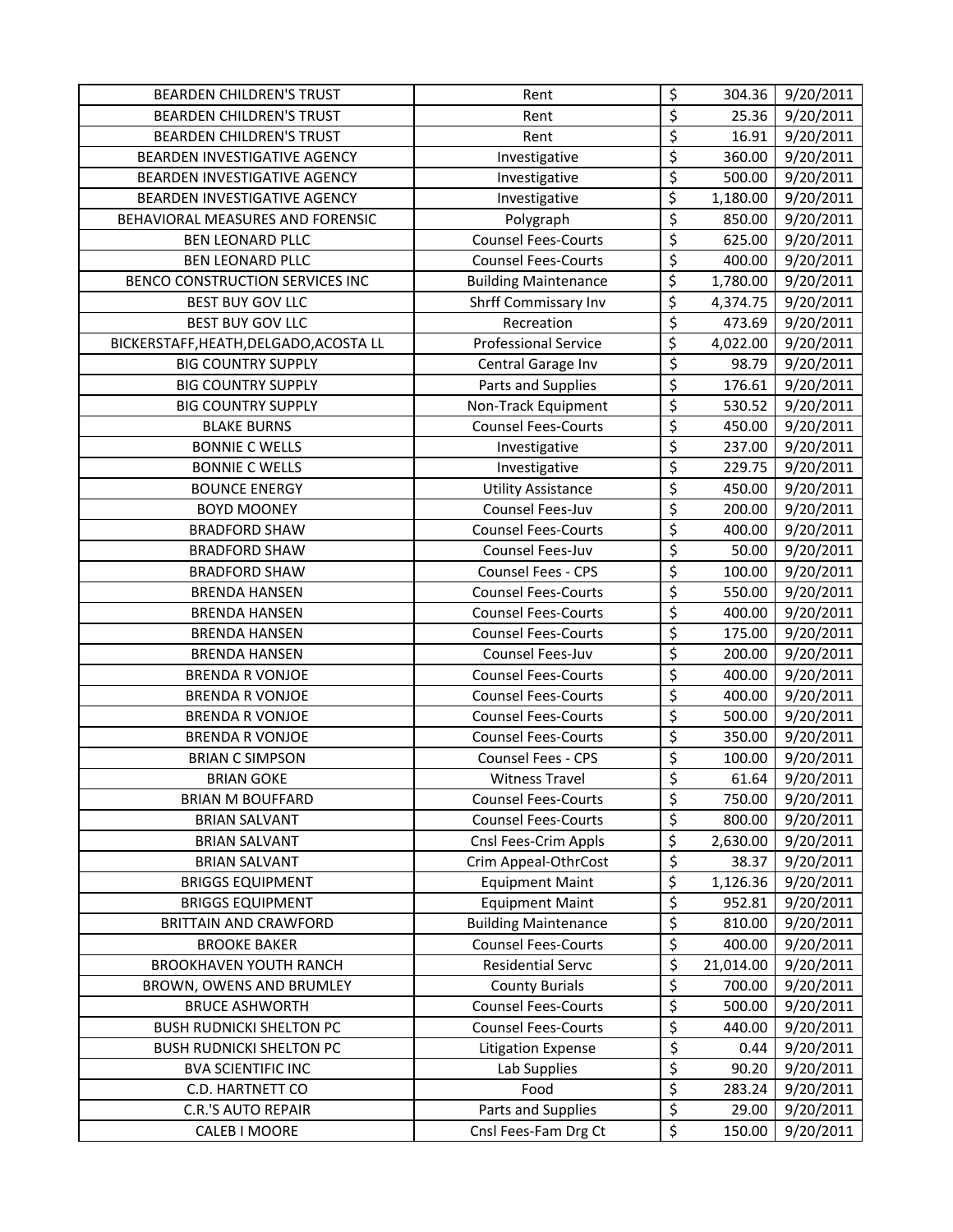| <b>CANAS &amp; FLORES</b>           | <b>Counsel Fees-Courts</b>  | \$                              | 400.00   | 9/20/2011 |
|-------------------------------------|-----------------------------|---------------------------------|----------|-----------|
| <b>CANAS &amp; FLORES</b>           | <b>Counsel Fees-Courts</b>  | \$                              | 300.00   | 9/20/2011 |
| <b>CANAS &amp; FLORES</b>           | <b>Counsel Fees-Courts</b>  | \$                              | 300.00   | 9/20/2011 |
| <b>CANAS &amp; FLORES</b>           | <b>Counsel Fees-Courts</b>  | \$                              | 550.00   | 9/20/2011 |
| <b>CANAS &amp; FLORES</b>           | <b>Counsel Fees-Courts</b>  | \$                              | 900.00   | 9/20/2011 |
| <b>CANAS &amp; FLORES</b>           | <b>Counsel Fees-Courts</b>  | $\overline{\mathcal{S}}$        | 375.00   | 9/20/2011 |
| <b>CANAS &amp; FLORES</b>           | <b>Counsel Fees-Courts</b>  | $\overline{\xi}$                | 2,125.00 | 9/20/2011 |
| <b>CANAS &amp; FLORES</b>           | <b>Counsel Fees-Courts</b>  | \$                              | 100.00   | 9/20/2011 |
| <b>CANAS &amp; FLORES</b>           | <b>Counsel Fees-Courts</b>  | \$                              | 100.00   | 9/20/2011 |
| <b>CAREY WALKER</b>                 | <b>Counsel Fees-Courts</b>  | \$                              | 50.00    | 9/20/2011 |
| <b>CARL S WALKER</b>                | <b>Professional Service</b> | \$                              | 2,747.50 | 9/20/2011 |
| CARLOS GUILLERMO GALLIANI           | <b>Counsel Fees-Courts</b>  | \$                              | 150.00   | 9/20/2011 |
| CARLOS GUILLERMO GALLIANI           | Counsel Fees - CPS          | \$                              | 100.00   | 9/20/2011 |
| <b>CAROL A BIRDWELL</b>             | <b>Counsel Fees-Courts</b>  | $\overline{\varsigma}$          | 150.00   | 9/20/2011 |
| <b>CAROL A BIRDWELL</b>             | Counsel Fees - CPS          | \$                              | 337.50   | 9/20/2011 |
| <b>CAROLE KERR</b>                  | <b>Counsel Fees-Courts</b>  | $\overline{\varsigma}$          | 500.00   | 9/20/2011 |
| <b>CAROLE KERR</b>                  | <b>Counsel Fees-Courts</b>  | \$                              | 350.00   | 9/20/2011 |
| Carolyn S Sims                      | <b>Meeting Expenses</b>     | $\overline{\varsigma}$          | 55.00    | 9/20/2011 |
| <b>CASEY COLE</b>                   | <b>Counsel Fees-Courts</b>  | \$                              | 350.00   | 9/20/2011 |
| <b>CASS ROBERT CALLAWAY</b>         | <b>Counsel Fees-Courts</b>  | \$                              | 200.00   | 9/20/2011 |
| <b>CATHERINE DUNNAVANT</b>          | <b>Counsel Fees-Courts</b>  | \$                              | 125.00   | 9/20/2011 |
| CATHERINE DUNNAVANT                 | <b>Counsel Fees-Courts</b>  | \$                              | 800.00   | 9/20/2011 |
| <b>CDW GOVERNMENT INC</b>           | <b>Supplies</b>             | $\overline{\varsigma}$          | 307.66   | 9/20/2011 |
| <b>CDW GOVERNMENT INC</b>           | <b>Supplies</b>             | \$                              | 377.74   | 9/20/2011 |
| <b>CDW GOVERNMENT INC</b>           | Supplies                    | $\overline{\varsigma}$          | 62.89    | 9/20/2011 |
| <b>CDW GOVERNMENT INC</b>           | Supplies                    | \$                              | 224.00   | 9/20/2011 |
| <b>CDW GOVERNMENT INC</b>           | <b>Computer Supplies</b>    | \$                              | 654.40   | 9/20/2011 |
| <b>CDW GOVERNMENT INC</b>           | <b>Computer Supplies</b>    | \$                              | 37.31    | 9/20/2011 |
| <b>CDW GOVERNMENT INC</b>           | <b>Computer Supplies</b>    | \$                              | 566.25   | 9/20/2011 |
| <b>CDW GOVERNMENT INC</b>           | <b>Educational Material</b> | \$                              | 174.12   | 9/20/2011 |
| <b>CDW GOVERNMENT INC</b>           | <b>Building Maintenance</b> | $\overline{\mathcal{L}}$        | 25.00    | 9/20/2011 |
| <b>CDW GOVERNMENT INC</b>           | <b>Computer Supplies</b>    | $\overline{\boldsymbol{\zeta}}$ | 105.08   | 9/20/2011 |
| CEDAR HILL MEMORIAL PARK            | <b>County Burials</b>       | $\overline{\xi}$                | 3,640.00 | 9/20/2011 |
| CENTAURUS GF TERRACE LLC            | Rental Assistance           | \$                              | 557.00   | 9/20/2011 |
| CENTAURUS GF TERRACE LLC            | <b>Utility Assistance</b>   | \$                              | 33.58    | 9/20/2011 |
| CENTER FOR EDUCATION&EMPLOYMENT LAW | Supplies                    | \$                              | 254.95   | 9/20/2011 |
| CENTER FOR EDUCATION&EMPLOYMENT LAW | Supplies                    | \$                              | 254.95   | 9/20/2011 |
| CENTER FOR THERAPEUTIC CHANGE LTD   | Psych Exam/Testimony        | \$                              | 2,000.00 | 9/20/2011 |
| <b>CENTRAL POLY CORP</b>            | <b>Supplies</b>             | \$                              | 74.40    | 9/20/2011 |
| <b>CERILLIANT CORPORATION</b>       | Lab Supplies                | \$                              | 775.55   | 9/20/2011 |
| <b>CHAD LEE</b>                     | <b>Counsel Fees-Courts</b>  | $\overline{\xi}$                | 500.00   | 9/20/2011 |
| <b>CHAPMAN PROPANE</b>              | <b>Utility Assistance</b>   | \$                              | 295.00   | 9/20/2011 |
| <b>CHARLES BURGESS</b>              | <b>Counsel Fees-Courts</b>  | \$                              | 300.00   | 9/20/2011 |
| <b>CHARLES BURGESS</b>              | <b>Counsel Fees-Courts</b>  | \$                              | 250.00   | 9/20/2011 |
| <b>CHARLES BURGESS</b>              | <b>Counsel Fees-Courts</b>  | \$                              | 200.00   | 9/20/2011 |
| <b>CHARLES BURGESS</b>              | <b>Counsel Fees-Courts</b>  | \$                              | 200.00   | 9/20/2011 |
| <b>CHARLES BURGESS</b>              | <b>Counsel Fees-Courts</b>  | \$                              | 100.00   | 9/20/2011 |
| <b>CHARLES E WILLIAMS</b>           | <b>County Burials</b>       | \$                              | 330.00   | 9/20/2011 |
| <b>CHARLES ROACH</b>                | <b>Counsel Fees-Courts</b>  | \$                              | 200.00   | 9/20/2011 |
| <b>CHARLES ROACH</b>                | <b>Counsel Fees-Courts</b>  | $\overline{\xi}$                | 125.00   | 9/20/2011 |
| <b>CHARLES ROACH</b>                | <b>Counsel Fees-Courts</b>  | \$                              | 200.00   | 9/20/2011 |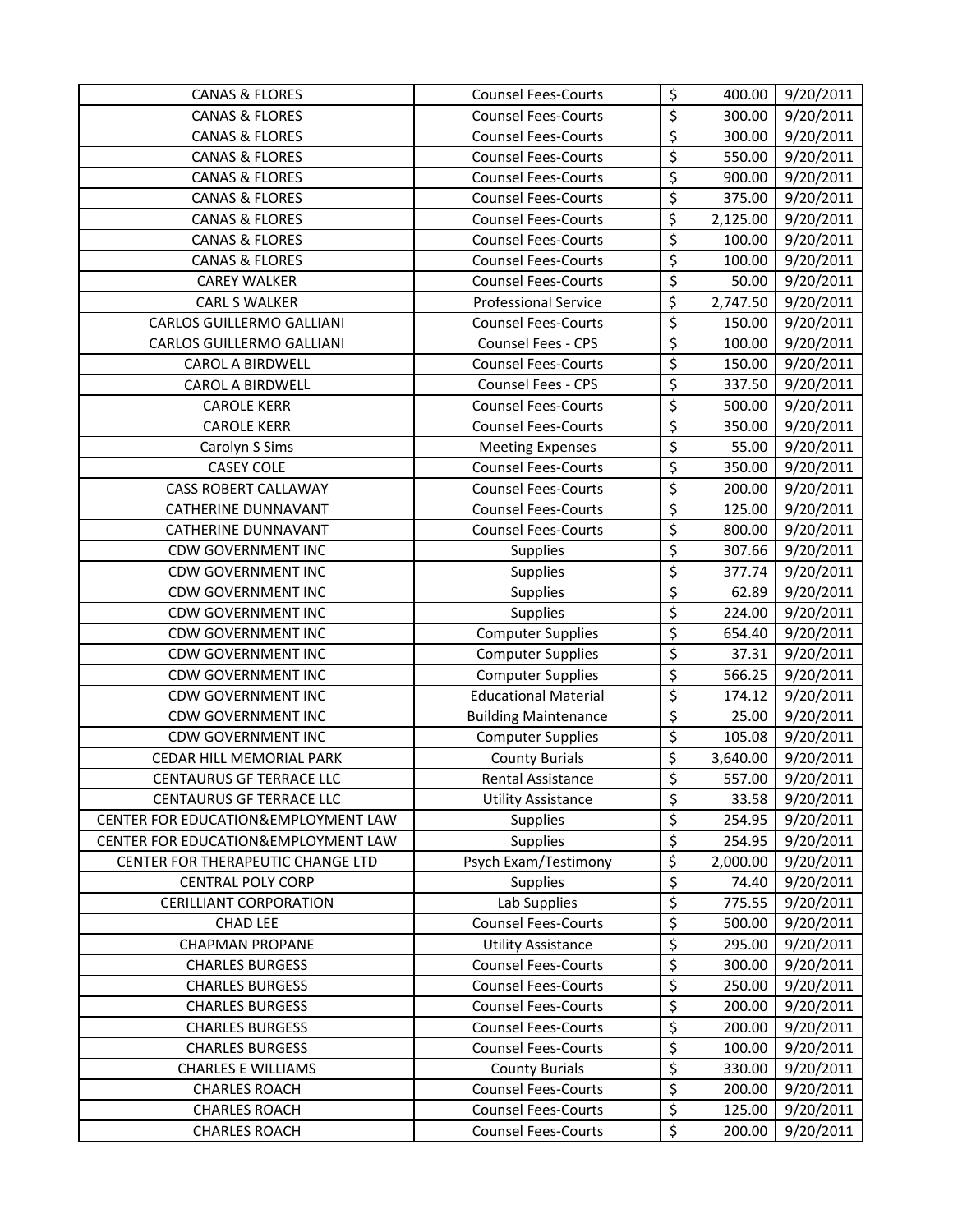| <b>CHARLES ROACH</b>                 | <b>Counsel Fees-Courts</b>  | \$                              | 800.00    | 9/20/2011              |
|--------------------------------------|-----------------------------|---------------------------------|-----------|------------------------|
| <b>CHARM-TEX</b>                     | <b>Bedding and Clothing</b> | $\overline{\varsigma}$          | 1,020.60  | 9/20/2011              |
| <b>CHEAPER THAN DIRT INC</b>         | Safety/Tact Supplies        | \$                              | 271.34    | 9/20/2011              |
| <b>CHECKPOINT SERVICES INC</b>       | <b>Computer Maintenance</b> | $\overline{\mathcal{L}}$        | 39.68     | 9/20/2011              |
| <b>CHECKPOINT SERVICES INC</b>       | <b>Computer Maintenance</b> | $\overline{\boldsymbol{\zeta}}$ | 118.98    | 9/20/2011              |
| <b>CHEM AQUA</b>                     | A/C Maint Contract          | \$                              | 218.00    | 9/20/2011              |
| <b>CHEM AQUA</b>                     | A/C Maint Contract          | \$                              | 187.50    | 9/20/2011              |
| <b>CHEM AQUA</b>                     | A/C Maint Contract          | \$                              | 433.34    | 9/20/2011              |
| <b>CHEM AQUA</b>                     | A/C Maint Contract          | $\overline{\boldsymbol{\zeta}}$ | 215.66    | 9/20/2011              |
| <b>CHEM AQUA</b>                     | A/C Maint Contract          | \$                              | 242.00    | 9/20/2011              |
| <b>CHEM AQUA</b>                     | A/C Maint Contract          | \$                              | 296.50    | 9/20/2011              |
| <b>CHEM AQUA</b>                     | A/C Maint Contract          | \$                              | 314.00    | 9/20/2011              |
| CHEMICAL DEPENDENT EDUCATION INC     | Laboratory Costs            | \$                              | 950.00    | 9/20/2011              |
| <b>CHOICES ADOLESCENT</b>            | <b>Residential Servc</b>    | $\overline{\xi}$                | 4,553.64  | $\frac{1}{9}$ /20/2011 |
| <b>CHRISTINA JOANNE WHIPPLE</b>      | <b>Counsel Fees-Courts</b>  | \$                              | 100.00    | 9/20/2011              |
| CHRISTOPHER LEO CASTANON             | <b>Counsel Fees-Courts</b>  | \$                              | 650.00    | 9/20/2011              |
| CHRISTOPHER LEO CASTANON             | <b>Counsel Fees-Courts</b>  | \$                              | 375.00    | 9/20/2011              |
| <b>CICI'S PIZZA</b>                  | <b>Promotional Expenses</b> | \$                              | 24.00     | 9/20/2011              |
| <b>CINTAS FIRST AID &amp; SAFETY</b> | Supplies                    | \$                              | 76.67     | 9/20/2011              |
| <b>CINTAS FIRST AID &amp; SAFETY</b> | Field Equip&Supplies        | \$                              | 170.90    | 9/20/2011              |
| <b>CIRRO ENERGY</b>                  | <b>Utility Assistance</b>   | \$                              | 293.56    | 9/20/2011              |
| <b>CISCO SYSTEMS INC</b>             | Subscriptions               | $\overline{\mathcal{L}}$        | 69.00     | 9/20/2011              |
| <b>CITY OF ARLINGTON</b>             | Rent                        | \$                              | 3,598.33  | 9/20/2011              |
| <b>CITY OF EVERMAN</b>               | <b>Utility Assistance</b>   | \$                              | 69.85     | 9/20/2011              |
| <b>CITY OF FORT WORTH</b>            | Electricity                 | \$                              | 9,465.65  | 9/20/2011              |
| <b>CITY OF FORT WORTH</b>            | <b>Building Maintenance</b> | \$                              | 136.00    | 9/20/2011              |
| <b>CITY OF FORT WORTH</b>            | HIDTA Justice funds         | \$                              | 2,016.85  | 9/20/2011              |
| <b>CITY OF FORT WORTH</b>            | <b>HIDTA Treasury funds</b> | \$                              | 1,507.14  | 9/20/2011              |
| <b>CITY OF FT WORTH</b>              | <b>Professional Service</b> | $\overline{\xi}$                | 10,750.41 | 9/20/2011              |
| CITY OF NORTH RICHLAND HILLS         | <b>Disposal Service</b>     | \$                              | 581.06    | 9/20/2011              |
| <b>CLASSIC PLASTIC CORP</b>          | Lab Supplies                | \$                              | 619.14    | 9/20/2011              |
| <b>CLEMENTE DE LA CRUZ</b>           | <b>Counsel Fees-Courts</b>  | \$                              | 400.00    | 9/20/2011              |
| <b>CLIFFORD GINN</b>                 | Investigative               | \$                              | 800.10    | 9/20/2011              |
| CLINICAL PATHOLOGY LABORATORIES      | <b>Medical Services</b>     | \$                              | 246.25    | 9/20/2011              |
| COBY WOOTEN ATTORNEY AT LAW PC       | <b>Counsel Fees-Courts</b>  | \$                              | 400.00    | 9/20/2011              |
| COBY WOOTEN ATTORNEY AT LAW PC       | <b>Counsel Fees-Courts</b>  | \$                              | 850.00    | 9/20/2011              |
| <b>CODY L COFER</b>                  | <b>Counsel Fees-Courts</b>  | \$                              | 400.00    | 9/20/2011              |
| <b>CODY L COFER</b>                  | <b>Counsel Fees-Courts</b>  | \$                              | 400.00    | 9/20/2011              |
| <b>CODY L COFER</b>                  | <b>Counsel Fees-Courts</b>  | $\overline{\xi}$                | 600.00    | 9/20/2011              |
| <b>CODY L COFER</b>                  | <b>Counsel Fees-Courts</b>  | \$                              | 350.00    | 9/20/2011              |
| <b>CODY L COFER</b>                  | <b>Counsel Fees-Courts</b>  | \$                              | 550.00    | 9/20/2011              |
| <b>CODY L COFER</b>                  | <b>Counsel Fees-Courts</b>  | \$                              | 325.00    | 9/20/2011              |
| <b>CODY L COFER</b>                  | <b>Counsel Fees-Courts</b>  | \$                              | 200.00    | 9/20/2011              |
| <b>CODY L COFER</b>                  | <b>Counsel Fees-Courts</b>  | \$                              | 280.00    | 9/20/2011              |
| <b>COLE JENNINGS BRYAN</b>           | Counsel Fees-Probate        | \$                              | 500.00    | 9/20/2011              |
| COMBINED SERVICES OF DALLAS INC      | <b>Custodian Services</b>   | \$                              | 210.00    | 9/20/2011              |
| <b>COMMERCIAL RECORDER</b>           | Advertis/Publicity          | $\overline{\xi}$                | 5.75      | 9/20/2011              |
| <b>COMMERCIAL RECORDER</b>           | Advertis/Leg Notice         | $\overline{\varsigma}$          | 10.33     | 9/20/2011              |
| <b>COMMERCIAL RECORDER</b>           | Advertis/Leg Notice         | \$                              | 10.34     | 9/20/2011              |
| <b>COMMERCIAL RECORDER</b>           | Advertis/Leg Notice         | \$                              | 6.33      | 9/20/2011              |
| <b>COMMERCIAL RECORDER</b>           | Supplies                    | \$                              | 6.25      | 9/20/2011              |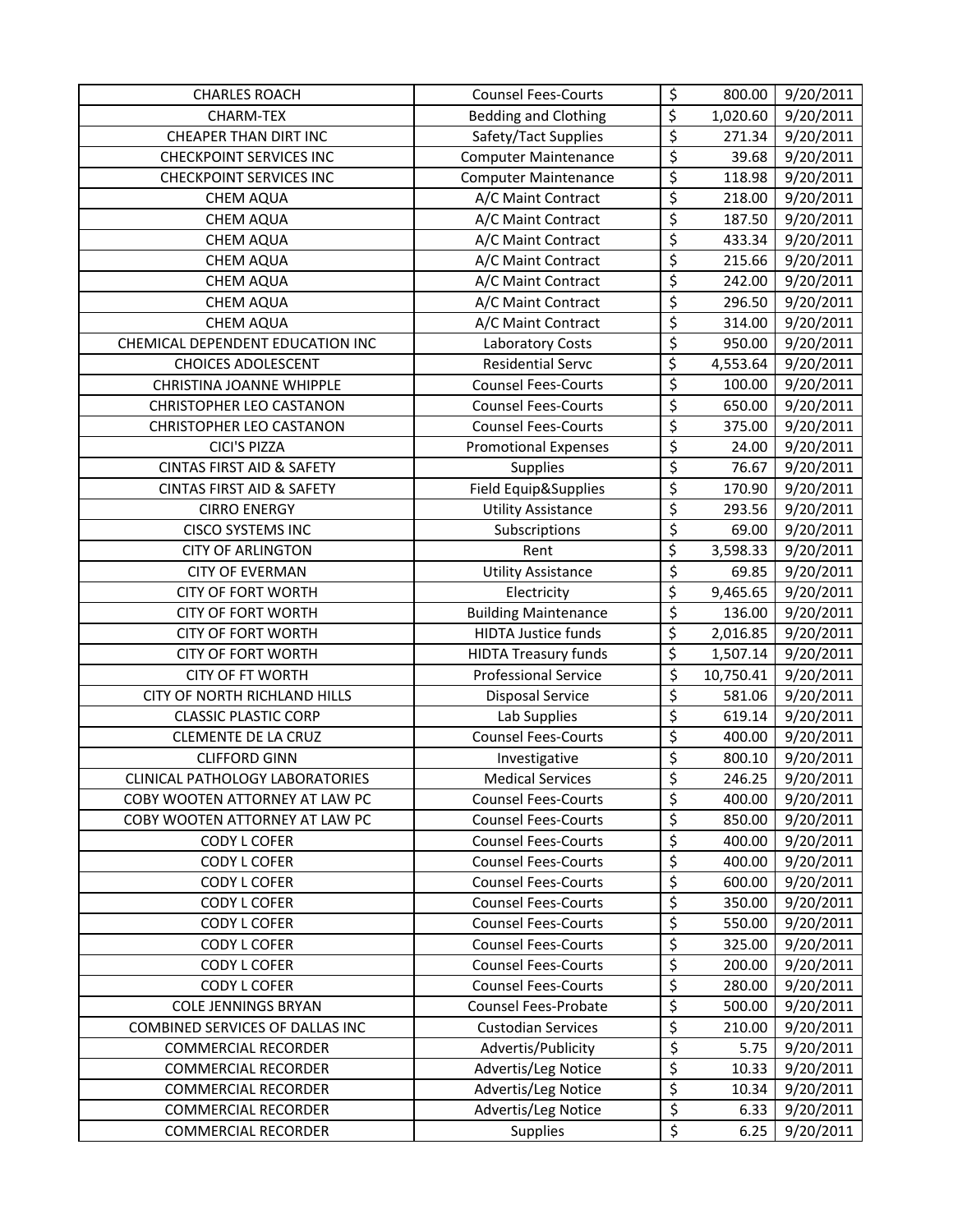| <b>COMMERCIAL RECORDER</b>            | Advertis/Leg Notice         | \$                              | 100.10    | 9/20/2011 |
|---------------------------------------|-----------------------------|---------------------------------|-----------|-----------|
| <b>COMMERCIAL RECORDER</b>            | <b>Estray Livestock</b>     | \$                              | 54.50     | 9/20/2011 |
| <b>COMMUNITY ENRICHMENT CENTER</b>    | <b>Subrecipient Service</b> | \$                              | 33,935.60 | 9/20/2011 |
| <b>COMMUNITY PARTNERS</b>             | Clothing                    | $\overline{\boldsymbol{\zeta}}$ | 320.31    | 9/20/2011 |
| <b>COMMUNITY PARTNERS</b>             | Supplies                    | $\overline{\xi}$                | 1,189.67  | 9/20/2011 |
| COMPLIANCE CONSORTIUM CORP            | <b>Professional Service</b> | $\overline{\xi}$                | 45.37     | 9/20/2011 |
| <b>CONCHO SUPPLY INC</b>              | Central Garage Inv          | \$                              | 174.97    | 9/20/2011 |
| <b>CONCHO SUPPLY INC</b>              | Central Garage Inv          | \$                              | 1,034.00  | 9/20/2011 |
| CONLEY LOTT NICHOLS OF TEXAS INC      | Parts and Supplies          | $\overline{\xi}$                | 12,800.16 | 9/20/2011 |
| CONLEY LOTT NICHOLS OF TEXAS INC      | Parts and Supplies          | \$                              | 238.43    | 9/20/2011 |
| COOK CHILDRENS MEDICAL CENTER         | <b>Professional Service</b> | \$                              | 220.00    | 9/20/2011 |
| COOK'S CORRECTIONAL KITCHEN           | Kitchen Supplies            | $\overline{\varsigma}$          | 359.52    | 9/20/2011 |
| <b>CORNERSTONE ASSISTANCE NETWORK</b> | <b>Subrecipient Service</b> | $\overline{\boldsymbol{\zeta}}$ | 808.96    | 9/20/2011 |
| <b>CORNERSTONE ASSISTANCE NETWORK</b> | <b>Subrecipient Service</b> | $\overline{\xi}$                | 18,140.39 | 9/20/2011 |
| COURT REPORTERS CLEARINGHOUSE INC     | <b>Professional Service</b> | \$                              | 400.50    | 9/20/2011 |
| COURTYARD BY MARRIOTT BLACKSTONE      | <b>Witness Travel</b>       | \$                              | 545.26    | 9/20/2011 |
| CTJ MAINTENANCE INC                   | <b>Custodian Services</b>   | \$                              | 6,575.58  | 9/20/2011 |
| <b>CUEVAS DISTRIBUTION INC</b>        | Lab Supplies                | \$                              | 250.00    | 9/20/2011 |
| <b>CUEVAS DISTRIBUTION INC</b>        | Lab Supplies                | \$                              | 199.00    | 9/20/2011 |
| <b>CUEVAS DISTRIBUTION INC</b>        | Lab Supplies                | $\overline{\varsigma}$          | 127.50    | 9/20/2011 |
| <b>D ROBIN MCCARTY</b>                | <b>Counsel Fees-Courts</b>  | \$                              | 1,850.00  | 9/20/2011 |
| DALLAS CHILDRENS ADVOCACY CTR         | Supplies                    | $\overline{\varsigma}$          | 42.00     | 9/20/2011 |
| DALLAS POLICE DEPARTMENT              | <b>HIDTA Justice funds</b>  | \$                              | 2,016.85  | 9/20/2011 |
| DALLAS POLICE DEPARTMENT              | <b>HIDTA Treasury funds</b> | \$                              | 1,507.14  | 9/20/2011 |
| <b>DANA A DUFFEY</b>                  | Counsel Fees - CPS          | $\overline{\boldsymbol{\zeta}}$ | 100.00    | 9/20/2011 |
| DANETTE DEE ALVARADO                  | Counsel Fees-Juv            | $\overline{\xi}$                | 200.00    | 9/20/2011 |
| DANIEL HERNANDEZ                      | <b>Counsel Fees-Courts</b>  | $\overline{\mathcal{L}}$        | 300.00    | 9/20/2011 |
| DANIEL HERNANDEZ                      | <b>Counsel Fees-Courts</b>  | \$                              | 1,300.00  | 9/20/2011 |
| DANIEL HERNANDEZ                      | <b>Counsel Fees-Courts</b>  | $\overline{\varsigma}$          | 300.00    | 9/20/2011 |
| DANIEL HERNANDEZ                      | <b>Counsel Fees-Courts</b>  | $\overline{\xi}$                | 125.00    | 9/20/2011 |
| DANIEL HERNANDEZ                      | <b>Counsel Fees-Courts</b>  | \$                              | 300.00    | 9/20/2011 |
| DANIEL W WOJCIK                       | <b>Rental Assistance</b>    | \$                              | 1,170.00  | 9/20/2011 |
| DANIEL YOUNG                          | <b>Counsel Fees-Courts</b>  | \$                              | 525.00    | 9/20/2011 |
| DANIEL YOUNG                          | <b>Counsel Fees-Courts</b>  | $\overline{\xi}$                | 375.00    | 9/20/2011 |
| DANIEL YOUNG                          | <b>Counsel Fees-Courts</b>  | \$                              | 343.75    | 9/20/2011 |
| DANNY D PITZER                        | <b>Counsel Fees-Courts</b>  | \$                              | 800.00    | 9/20/2011 |
| <b>DANNY TISDALE</b>                  | Clothing                    | \$                              | 199.56    | 9/20/2011 |
| <b>DARCY NILES DENO</b>               | Cnsl Fees-Fam Drg Ct        | \$                              | 100.00    | 9/20/2011 |
| <b>DARLEAN SMITH</b>                  | Clothing                    | $\overline{\xi}$                | 174.85    | 9/20/2011 |
| <b>DAVID BAYS</b>                     | <b>Counsel Fees-Courts</b>  | $\overline{\varsigma}$          | 10,460.00 | 9/20/2011 |
| DAVID MARLOW                          | Investigative               | \$                              | 367.50    | 9/20/2011 |
| <b>DAVID PALMER</b>                   | <b>Counsel Fees-Courts</b>  | \$                              | 100.00    | 9/20/2011 |
| <b>DAVID PALMER</b>                   | <b>Counsel Fees-Courts</b>  | \$                              | 200.00    | 9/20/2011 |
| <b>DAVID PALMER</b>                   | <b>Counsel Fees-Courts</b>  | \$                              | 875.00    | 9/20/2011 |
| <b>DAVID PALMER</b>                   | <b>Counsel Fees-Courts</b>  | \$                              | 600.00    | 9/20/2011 |
| DAVID PEARSON, IV                     | <b>Counsel Fees-Courts</b>  | \$                              | 962.50    | 9/20/2011 |
| DAVID PEARSON, IV                     | <b>Counsel Fees-Courts</b>  | \$                              | 800.00    | 9/20/2011 |
| DAVID PEARSON, IV                     | <b>Counsel Fees-Courts</b>  | \$                              | 152.50    | 9/20/2011 |
| DAVID PEARSON, IV                     | <b>Litigation Expense</b>   | $\overline{\xi}$                | 16.99     | 9/20/2011 |
| <b>DAVID RICHARDS</b>                 | <b>Counsel Fees-Courts</b>  | $\overline{\xi}$                | 300.00    | 9/20/2011 |
| DAY RESOURCE CENTER FOR THE           | <b>Subrecipient Service</b> | \$                              | 6,367.00  | 9/20/2011 |
|                                       |                             |                                 |           |           |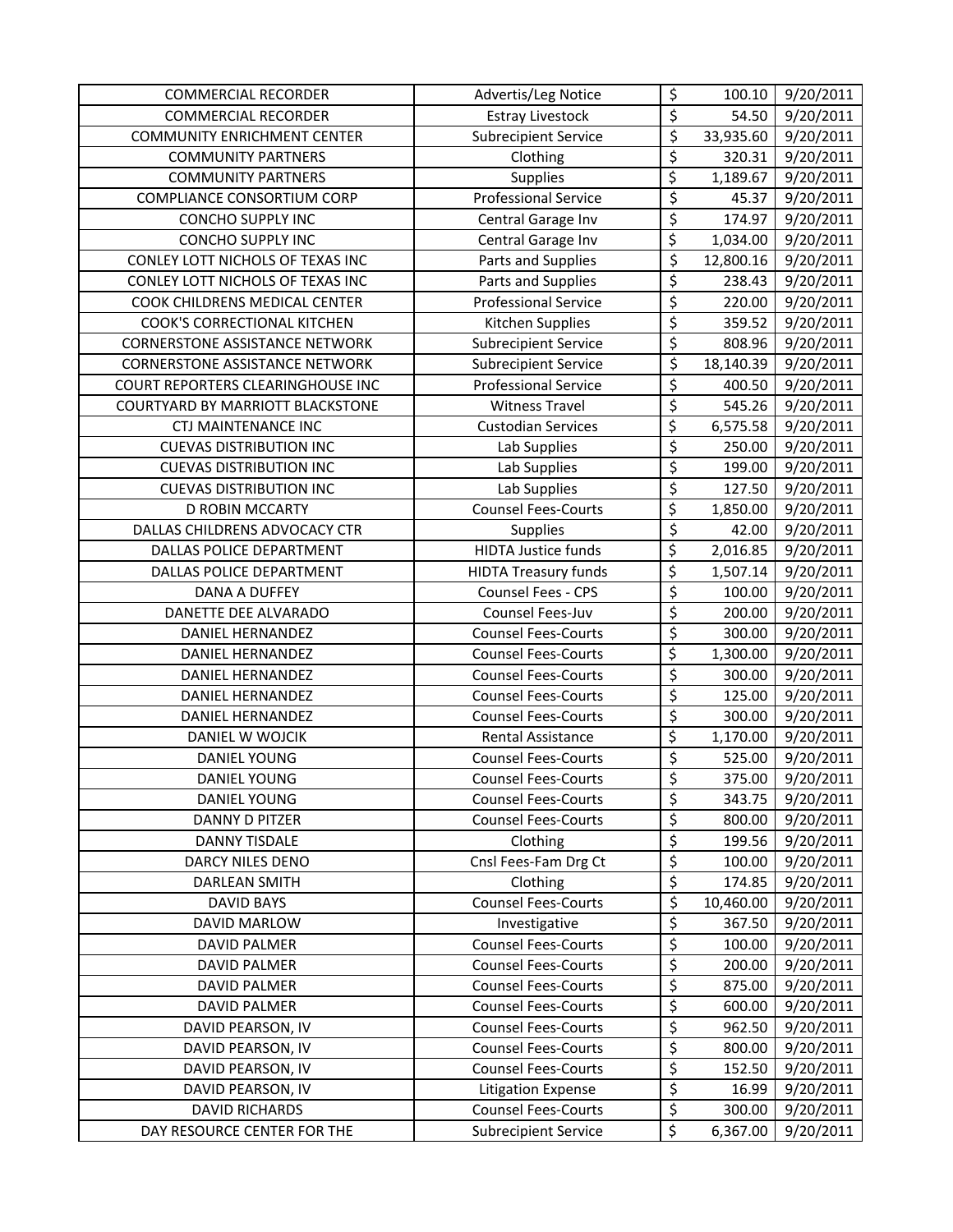| DAY TIMER INC                       | <b>Supplies</b>             | \$                              | 58.98     | 9/20/2011 |
|-------------------------------------|-----------------------------|---------------------------------|-----------|-----------|
| <b>DAY TIMER INC</b>                | Supplies                    | \$                              | 172.15    | 9/20/2011 |
| <b>DEAN SWANDA</b>                  | Counsel Fees-Juv            | \$                              | 200.00    | 9/20/2011 |
| <b>DEAN SWANDA</b>                  | Cnsl Fees-Crim Appls        | \$                              | 650.00    | 9/20/2011 |
| DEBORAH L MOORE                     | <b>Professional Service</b> | \$                              | 478.00    | 9/20/2011 |
| <b>DELL MARKETING</b>               | Software Maintenance        | $\overline{\mathcal{S}}$        | 920.66    | 9/20/2011 |
| DEPARTMENT OF STATE HEALTH SERVICES | Dpt Vit Stats Rem BC        | $\overline{\xi}$                | 3,264.72  | 9/20/2011 |
| DEPARTMENT OF STATE HEALTH SERVICES | <b>CC Certified Copies</b>  | $\overline{\mathcal{L}}$        | 29.28     | 9/20/2011 |
| <b>DEREK BROWN</b>                  | <b>Counsel Fees-Courts</b>  | \$                              | 456.25    | 9/20/2011 |
| <b>DFW AHEC</b>                     | Education                   | \$                              | 75.00     | 9/20/2011 |
| DFW COMMUNICATIONS INC              | Field Equip&Supplies        | \$                              | 2,950.00  | 9/20/2011 |
| DFW CREMATORY INC                   | <b>County Burials</b>       | \$                              | 645.00    | 9/20/2011 |
| DIAGNOSTIC HYBRIDS, INC.            | Lab Supplies                | \$                              | 370.98    | 9/20/2011 |
| DIAGNOSTIC HYBRIDS, INC.            | Lab Supplies                | \$                              | 201.42    | 9/20/2011 |
| DIAMOND RIDGE REALTY ASSOC LP       | Rental Assistance           | \$                              | 595.00    | 9/20/2011 |
| DIAMOND RIDGE REALTY ASSOC LP       | <b>Utility Assistance</b>   | \$                              | 47.05     | 9/20/2011 |
| <b>DIRECT ENERGY LP</b>             | <b>Utility Assistance</b>   | \$                              | 184.33    | 9/20/2011 |
| <b>DIRECT ENERGY LP</b>             | <b>Utility Assistance</b>   | $\overline{\mathcal{S}}$        | 796.09    | 9/20/2011 |
| <b>DONALD N TURNER</b>              | <b>Counsel Fees-Courts</b>  | \$                              | 100.00    | 9/20/2011 |
| <b>DONALD N TURNER</b>              | <b>Counsel Fees-Courts</b>  | \$                              | 100.00    | 9/20/2011 |
| DONALD N TURNER                     | <b>Counsel Fees-Courts</b>  | \$                              | 200.00    | 9/20/2011 |
| DONTANIA BRADFORD                   | Clothing                    | \$                              | 448.43    | 9/20/2011 |
| DOUBLE D CONTRACTING LLC            | Rehab/Preserve Act          | $\overline{\varsigma}$          | 1,600.00  | 9/20/2011 |
| DOUBLE D CONTRACTING LLC            | Rehab/Preserve Act          | $\overline{\varsigma}$          | 10,985.00 | 9/20/2011 |
| DOUBLE EAGLE MECHANICAL SERVICE     | <b>Building Maintenance</b> | \$                              | 226.76    | 9/20/2011 |
| DOUBLE EAGLE MECHANICAL SERVICE     | A/C Maint Contract          | \$                              | 1,457.64  | 9/20/2011 |
| DOUBLE EAGLE MECHANICAL SERVICE     | A/C Maint Contract          | $\overline{\mathcal{S}}$        | 377.14    | 9/20/2011 |
| DOUBLE EAGLE MECHANICAL SERVICE     | A/C Maint Contract          | \$                              | 474.36    | 9/20/2011 |
| DRAKE COMMUNICATIONS INC            | <b>Equipment Maint</b>      | $\overline{\varsigma}$          | 1,235.00  | 9/20/2011 |
| DRAKE COMMUNICATIONS INC            | <b>Equipment Maint</b>      | \$                              | 325.00    | 9/20/2011 |
| DRAKE DUNNAVENT PC                  | <b>Counsel Fees-Courts</b>  | \$                              | 100.00    | 9/20/2011 |
| <b>DRAKE DUNNAVENT PC</b>           | <b>Counsel Fees-Courts</b>  | $\overline{\boldsymbol{\zeta}}$ | 250.00    | 9/20/2011 |
| DRAKE DUNNAVENT PC                  | <b>Counsel Fees-Courts</b>  | \$                              | 200.00    | 9/20/2011 |
| DSCI INC and                        | Rehab/Preserve Act          | \$                              | 24,155.00 | 9/20/2011 |
| DURHAM SCHOOL SERVICES LP           | Transportation              | \$                              | 5,211.60  | 9/20/2011 |
| <b>EAGLE TRANSMISSION INC</b>       | Central Garage Inv          | \$                              | 2,085.00  | 9/20/2011 |
| <b>EARL E BATES JR</b>              | <b>Counsel Fees-Courts</b>  | \$                              | 900.00    | 9/20/2011 |
| <b>EARL E BATES JR</b>              | <b>Counsel Fees-Courts</b>  | \$                              | 715.00    | 9/20/2011 |
| <b>EARL E BATES JR</b>              | <b>Counsel Fees-Courts</b>  | \$                              | 800.00    | 9/20/2011 |
| <b>EARL E BATES JR</b>              | <b>Counsel Fees-Courts</b>  | \$                              | 700.00    | 9/20/2011 |
| <b>EDWARD G JONES</b>               | <b>Counsel Fees-Courts</b>  | $\overline{\xi}$                | 300.00    | 9/20/2011 |
| <b>EDWARD G JONES</b>               | <b>Counsel Fees-Courts</b>  | \$                              | 300.00    | 9/20/2011 |
| <b>EDWARD G JONES</b>               | <b>Counsel Fees-Courts</b>  | \$                              | 150.00    | 9/20/2011 |
| <b>EDWARD G JONES</b>               | <b>Counsel Fees-Courts</b>  | \$                              | 175.00    | 9/20/2011 |
| <b>EDWARD G JONES</b>               | <b>Counsel Fees-Courts</b>  | \$                              | 900.00    | 9/20/2011 |
| <b>EDWIN G STEPHENS</b>             | Reporter's Records          | \$                              | 5,288.00  | 9/20/2011 |
| EDWIN YOUNGBLOOD                    | <b>Counsel Fees-Courts</b>  | \$                              | 900.00    | 9/20/2011 |
| <b>EDWIN YOUNGBLOOD</b>             | <b>Counsel Fees-Courts</b>  | \$                              | 1,020.00  | 9/20/2011 |
| EDWIN YOUNGBLOOD                    | <b>Counsel Fees-Courts</b>  | $\overline{\boldsymbol{\zeta}}$ | 520.00    | 9/20/2011 |
| EDWIN YOUNGBLOOD                    | Counsel Fees-Juv            | $\overline{\xi}$                | 200.00    | 9/20/2011 |
| ELECTRONIC TECHNOLOGIES CORP USA    | <b>Building Maintenance</b> | \$                              | 5,271.75  | 9/20/2011 |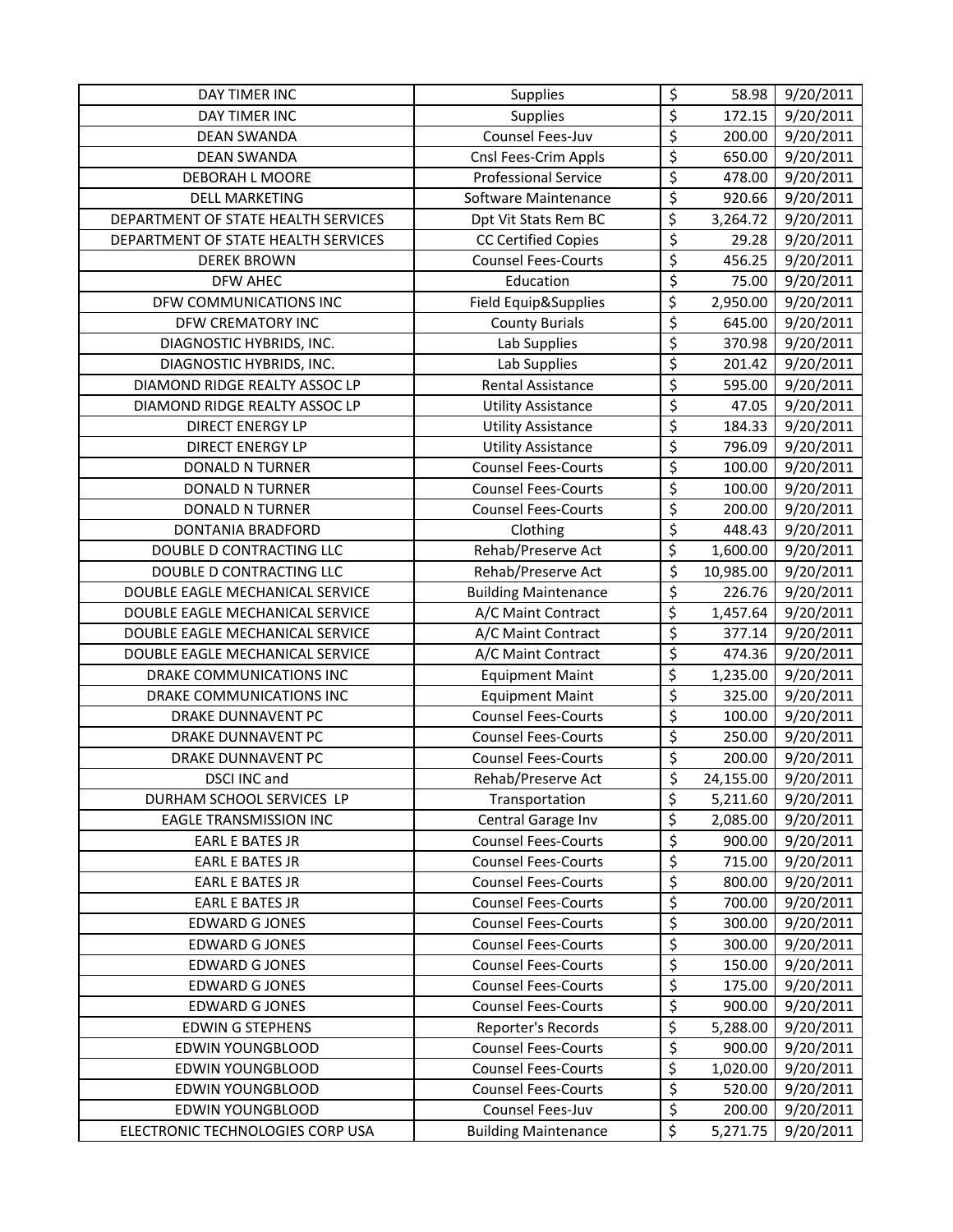| ELECTRONIC TECHNOLOGIES CORP USA      | <b>Building Maintenance</b> | \$                              | 2,805.80 | 9/20/2011 |
|---------------------------------------|-----------------------------|---------------------------------|----------|-----------|
| ELECTRONIC TECHNOLOGIES CORP USA      | <b>Building Maintenance</b> | \$                              | 150.00   | 9/20/2011 |
| <b>ELKE L DANIEL</b>                  | Counsel Fees - CPS          | \$                              | 1,598.00 | 9/20/2011 |
| <b>ELOY SEPULVEDA</b>                 | <b>Counsel Fees-Courts</b>  | \$                              | 600.00   | 9/20/2011 |
| <b>ELOY SEPULVEDA</b>                 | <b>Counsel Fees-Courts</b>  | \$                              | 3,750.00 | 9/20/2011 |
| <b>ELOY SEPULVEDA</b>                 | <b>Counsel Fees-Courts</b>  | \$                              | 600.00   | 9/20/2011 |
| <b>ELOY SEPULVEDA</b>                 | <b>Counsel Fees-Courts</b>  | \$                              | 300.00   | 9/20/2011 |
| <b>ELOY SEPULVEDA</b>                 | <b>Litigation Expense</b>   | $\overline{\varsigma}$          | 500.00   | 9/20/2011 |
| <b>ELRODS COST PLUS</b>               | Food/Hygiene Assist         | \$                              | 17.00    | 9/20/2011 |
| <b>EMILY JAYME LUNA</b>               | <b>Restitution Payable</b>  | \$                              | 33.01    | 9/20/2011 |
| <b>ENVIROMATIC SYSTEMS</b>            | <b>Building Maintenance</b> | \$                              | 234.00   | 9/20/2011 |
| <b>ENVIROMATIC SYSTEMS</b>            | <b>Building Maintenance</b> | \$                              | 1,357.73 | 9/20/2011 |
| <b>ENVIROMATIC SYSTEMS</b>            | A/C Maint Contract          | \$                              | 561.48   | 9/20/2011 |
| <b>ENVIROMATIC SYSTEMS</b>            | A/C Maint Contract          | $\overline{\boldsymbol{\zeta}}$ | 612.92   | 9/20/2011 |
| <b>ENVIROMATIC SYSTEMS</b>            | A/C Maint Contract          | \$                              | 802.92   | 9/20/2011 |
| <b>ENVIROMATIC SYSTEMS</b>            | A/C Maint Contract          | \$                              | 332.50   | 9/20/2011 |
| ERGON ASPHALT & EMULSIONS INC         | Asphalt-Liquid              | \$                              | 1,329.32 | 9/20/2011 |
| ERGON ASPHALT & EMULSIONS INC         | Asphalt-Liquid              | \$                              | 1,365.73 | 9/20/2011 |
| <b>ERIC CUMMINGS</b>                  | <b>Counsel Fees-Courts</b>  | \$                              | 2,680.00 | 9/20/2011 |
| <b>ERIC CUMMINGS</b>                  | <b>Counsel Fees-Courts</b>  | \$                              | 430.00   | 9/20/2011 |
| <b>ERIC CUMMINGS</b>                  | <b>Counsel Fees-Courts</b>  | \$                              | 137.50   | 9/20/2011 |
| <b>ESCAMBIA COUNTY SHERIFF DEPT</b>   | Cert Copies/Trans           | $\overline{\xi}$                | 27.00    | 9/20/2011 |
| <b>ESSIE CRAWFORD</b>                 | Clothing                    | $\overline{\varsigma}$          | 200.00   | 9/20/2011 |
| <b>EVCO PARTNERS LP</b>               | <b>Supplies</b>             | $\overline{\xi}$                | 45.12    | 9/20/2011 |
| <b>EVCO PARTNERS LP</b>               | Supplies                    | \$                              | 564.00   | 9/20/2011 |
| <b>EVCO PARTNERS LP</b>               | Supplies                    | \$                              | 68.82    | 9/20/2011 |
| <b>EVCO PARTNERS LP</b>               | Supplies                    | \$                              | 9.54     | 9/20/2011 |
| <b>EVCO PARTNERS LP</b>               | Supplies                    | \$                              | 44.80    | 9/20/2011 |
| <b>EVCO PARTNERS LP</b>               | Supplies                    | \$                              | 9.54     | 9/20/2011 |
| <b>EVCO PARTNERS LP</b>               | Supplies                    | \$                              | 47.21    | 9/20/2011 |
| <b>EVCO PARTNERS LP</b>               | Supplies                    | $\overline{\xi}$                | 20.12    | 9/20/2011 |
| <b>EVCO PARTNERS LP</b>               | Lab Supplies                | \$                              | 122.97   | 9/20/2011 |
| <b>EVCO PARTNERS LP</b>               | <b>Support Serv Supply</b>  | \$                              | 582.60   | 9/20/2011 |
| <b>EVCO PARTNERS LP</b>               | <b>Building Maintenance</b> | \$                              | 147.88   | 9/20/2011 |
| <b>EVCO PARTNERS LP</b>               | <b>Building Maintenance</b> | \$                              | (78.01)  | 9/20/2011 |
| <b>EVCO PARTNERS LP</b>               | <b>Building Maintenance</b> | \$                              | 1,249.07 | 9/20/2011 |
| <b>EVCO PARTNERS LP</b>               | <b>Building Maintenance</b> | \$                              | 11.86    | 9/20/2011 |
| <b>EVCO PARTNERS LP</b>               | Landscaping Expense         | \$                              | 2,430.39 | 9/20/2011 |
| <b>EVCO PARTNERS LP</b>               | Supplies                    | $\overline{\xi}$                | 23.85    | 9/20/2011 |
| <b>EVCO PARTNERS LP</b>               | Parts and Supplies          | \$                              | 669.74   | 9/20/2011 |
| <b>EVCO PARTNERS LP</b>               | Parts and Supplies          | \$                              | 535.88   | 9/20/2011 |
| <b>EVCO PARTNERS LP</b>               | Parts and Supplies          | \$                              | 75.84    | 9/20/2011 |
| <b>EVCO PARTNERS LP</b>               | <b>Small Tools</b>          | \$                              | 36.84    | 9/20/2011 |
| <b>EVERGREEN INDUSTRIES</b>           | Lab Supplies                | \$                              | 441.10   | 9/20/2011 |
| <b>EXECUTIVE FORMS &amp; SUPPLIES</b> | IT Inventory                | \$                              | 5,145.00 | 9/20/2011 |
| <b>EXECUTIVE FORMS &amp; SUPPLIES</b> | <b>Computer Supplies</b>    | \$                              | 1,029.00 | 9/20/2011 |
| FAMILY DOLLAR #6634                   | Food/Hygiene Assist         | \$                              | 24.00    | 9/20/2011 |
| FAMILY DOLLAR #6983                   | Food/Hygiene Assist         | $\overline{\xi}$                | 43.00    | 9/20/2011 |
| FARMER & ASSOCIATES, INC.             | Non-Track Const/Bldg        | \$                              | 1,463.00 | 9/20/2011 |
| FARMER & ASSOCIATES, INC.             | <b>Building Maintenance</b> | \$                              | 365.00   | 9/20/2011 |
| FARMER & ASSOCIATES, INC.             | <b>Building Maintenance</b> | \$                              | 730.00   | 9/20/2011 |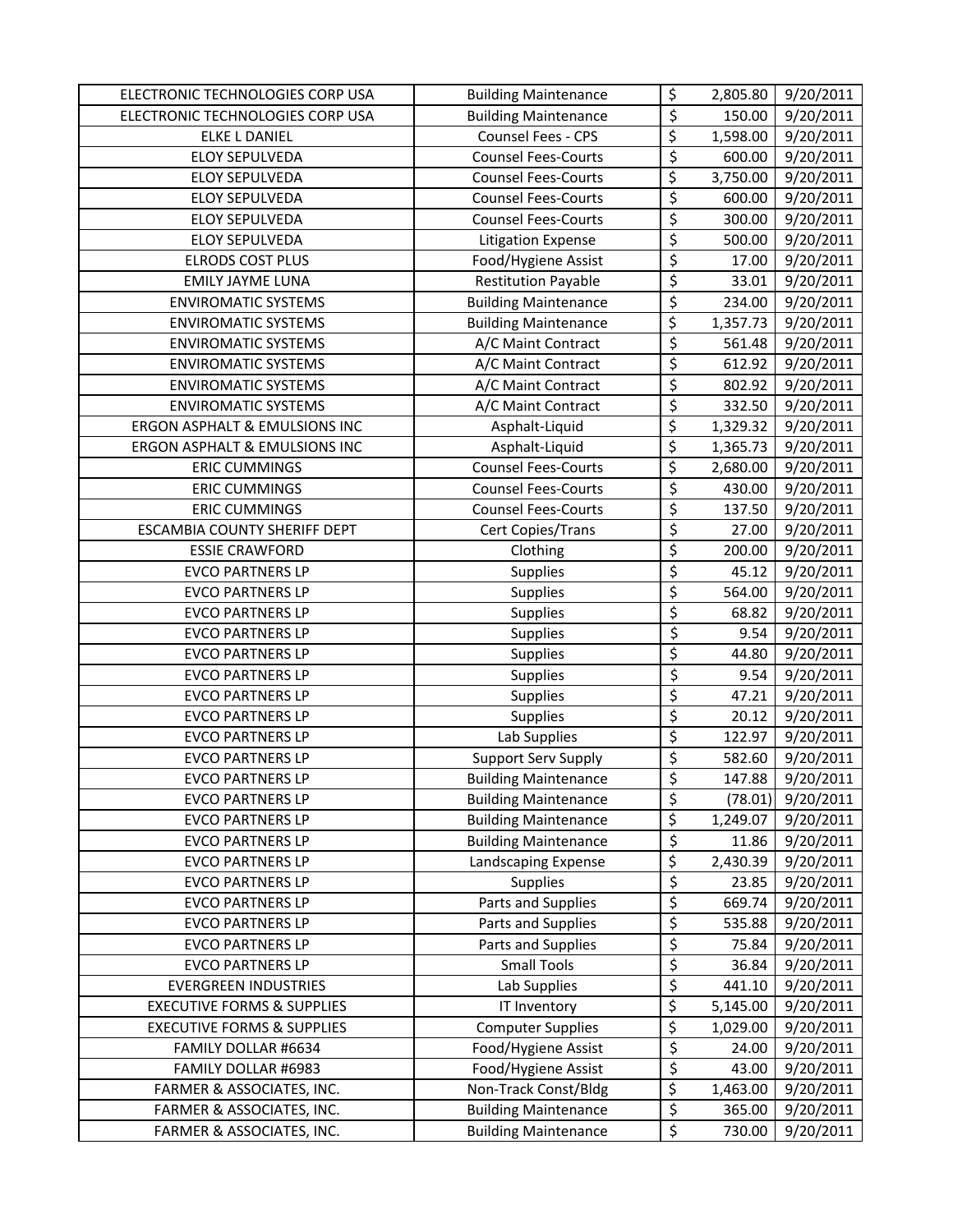| <b>FARMERS MARKET</b>               | Food                        | \$                                  | 168.18     | 9/20/2011 |
|-------------------------------------|-----------------------------|-------------------------------------|------------|-----------|
| <b>FARONICS</b>                     | Software Maintenance        | \$                                  | 1,684.46   | 9/20/2011 |
| <b>FASTENAL</b>                     | <b>Building Maintenance</b> | \$                                  | 68.90      | 9/20/2011 |
| <b>FEDEX</b>                        | Postage                     | \$                                  | 47.87      | 9/20/2011 |
| <b>FEDEX</b>                        | Postage                     | $\overline{\boldsymbol{\varsigma}}$ | 13.29      | 9/20/2011 |
| <b>FEDEX</b>                        | Postage                     | $\overline{\xi}$                    | 29.10      | 9/20/2011 |
| FELIPE O CALZADA                    | <b>Counsel Fees-Courts</b>  | \$                                  | 450.00     | 9/20/2011 |
| FELIPE O CALZADA                    | <b>Counsel Fees-Courts</b>  | $\overline{\varsigma}$              | 100.00     | 9/20/2011 |
| <b>FELIPE O CALZADA</b>             | <b>Counsel Fees-Courts</b>  | $\overline{\xi}$                    | 1,150.00   | 9/20/2011 |
| FELIPE O CALZADA                    | <b>Counsel Fees-Courts</b>  | \$                                  | 350.00     | 9/20/2011 |
| FELIPE O CALZADA                    | Counsel Fees - CPS          | \$                                  | 100.00     | 9/20/2011 |
| FIESTA #46                          | Food/Hygiene Assist         | \$                                  | 17.00      | 9/20/2011 |
| <b>FIRST CHOICE POWER</b>           | <b>Utility Assistance</b>   | \$                                  | 1,438.53   | 9/20/2011 |
| <b>FISHER SCIENTIFIC</b>            | Lab Supplies                | $\overline{\xi}$                    | (681.90)   | 9/20/2011 |
| <b>FISHER SCIENTIFIC</b>            | Lab Supplies                | \$                                  | 949.24     | 9/20/2011 |
| <b>FISHER SCIENTIFIC</b>            | Lab Supplies                | \$                                  | 51.49      | 9/20/2011 |
| <b>FISHER SCIENTIFIC</b>            | Lab Supplies                | $\overline{\varsigma}$              | 415.12     | 9/20/2011 |
| <b>FISHER SCIENTIFIC</b>            | Lab Supplies                | $\overline{\mathcal{L}}$            | 1,023.89   | 9/20/2011 |
| <b>FISHER SCIENTIFIC</b>            | Lab Supplies                | \$                                  | 1,092.75   | 9/20/2011 |
| FIVE STAR CORRECTIONAL SERVICES INC | Food Contr/Prisoners        | \$                                  | 158,773.42 | 9/20/2011 |
| FIVE STAR CORRECTIONAL SERVICES INC | Food Contr/Employees        | \$                                  | 5,082.82   | 9/20/2011 |
| FIVE STAR FORD OF TEXAS LTD         | Central Garage Inv          | $\overline{\mathcal{S}}$            | 136.00     | 9/20/2011 |
| <b>FLEETSCREEN LTD</b>              | Supplies                    | $\overline{\varsigma}$              | 170.15     | 9/20/2011 |
| <b>FORENSIC CONSULTANT SERVICES</b> | <b>Professional Service</b> | \$                                  | 1,500.00   | 9/20/2011 |
| FORT WORTH BOLT AND TOOL CO         | Parts and Supplies          | \$                                  | 187.20     | 9/20/2011 |
| FORT WORTH WATER DEPARTMENT         | Water                       | \$                                  | 630.07     | 9/20/2011 |
| FORT WORTH WATER DEPARTMENT         | Water                       | $\overline{\xi}$                    | 74.42      | 9/20/2011 |
| FORT WORTH WATER DEPARTMENT         | Water                       | \$                                  | 1,684.61   | 9/20/2011 |
| FORT WORTH WATER DEPARTMENT         | Water                       | \$                                  | 384.75     | 9/20/2011 |
| FORT WORTH WATER DEPARTMENT         | Water                       | \$                                  | 513.00     | 9/20/2011 |
| FORT WORTH WATER DEPARTMENT         | Water                       | $\overline{\varsigma}$              | 247.00     | 9/20/2011 |
| FORT WORTH WATER DEPARTMENT         | Water                       | \$                                  | 285.00     | 9/20/2011 |
| FORT WORTH WATER DEPARTMENT         | Water                       | \$                                  | 1,277.75   | 9/20/2011 |
| FORT WORTH WATER DEPARTMENT         | Water                       | \$                                  | 111.43     | 9/20/2011 |
| FORT WORTH WATER DEPARTMENT         | Water                       | \$                                  | 104.50     | 9/20/2011 |
| FORT WORTH WATER DEPARTMENT         | Water                       | \$                                  | 209.00     | 9/20/2011 |
| FORT WORTH WATER DEPARTMENT         | Water                       | $\overline{\xi}$                    | 71.25      | 9/20/2011 |
| FORT WORTH WATER DEPARTMENT         | Water                       | $\overline{\xi}$                    | 95.00      | 9/20/2011 |
| FORT WORTH WATER DEPARTMENT         | <b>Utility Assistance</b>   | $\overline{\varsigma}$              | 606.48     | 9/20/2011 |
| FORT WORTH WATER DEPARTMENT         | Field Equip&Supplies        | $\overline{\varsigma}$              | 136.64     | 9/20/2011 |
| FORT WORTH WATER DEPARTMENT         | Water                       | \$                                  | 142.50     | 9/20/2011 |
| FORT WORTH WATER DEPARTMENT         | Water                       | \$                                  | 22,254.48  | 9/20/2011 |
| FORT WORTH WATER DEPARTMENT         | Water                       | \$                                  | 2,802.50   | 9/20/2011 |
| FORT WORTH WATER DEPARTMENT         | Water                       | \$                                  | 5,377.45   | 9/20/2011 |
| <b>FRANCES B JANEZIC</b>            | <b>Professional Service</b> | \$                                  | 340.56     | 9/20/2011 |
| <b>FRANCES B JANEZIC</b>            | <b>Professional Service</b> | \$                                  | 340.56     | 9/20/2011 |
| FRANCISCA MEDINA                    | Hith Dept Immu Fees         | $\overline{\xi}$                    | 20.00      | 9/20/2011 |
| FRANCISCO HERNANDEZ JR              | <b>Counsel Fees-Courts</b>  | $\overline{\varsigma}$              | 700.00     | 9/20/2011 |
| FRANCISCO HERNANDEZ JR              | <b>Counsel Fees-Courts</b>  | $\overline{\varsigma}$              | 100.00     | 9/20/2011 |
| FRANCISCO HERNANDEZ JR              | <b>Counsel Fees-Courts</b>  | \$                                  | 900.00     | 9/20/2011 |
| FRANCISCO HERNANDEZ JR              | <b>Counsel Fees-Courts</b>  | \$                                  | 100.00     | 9/20/2011 |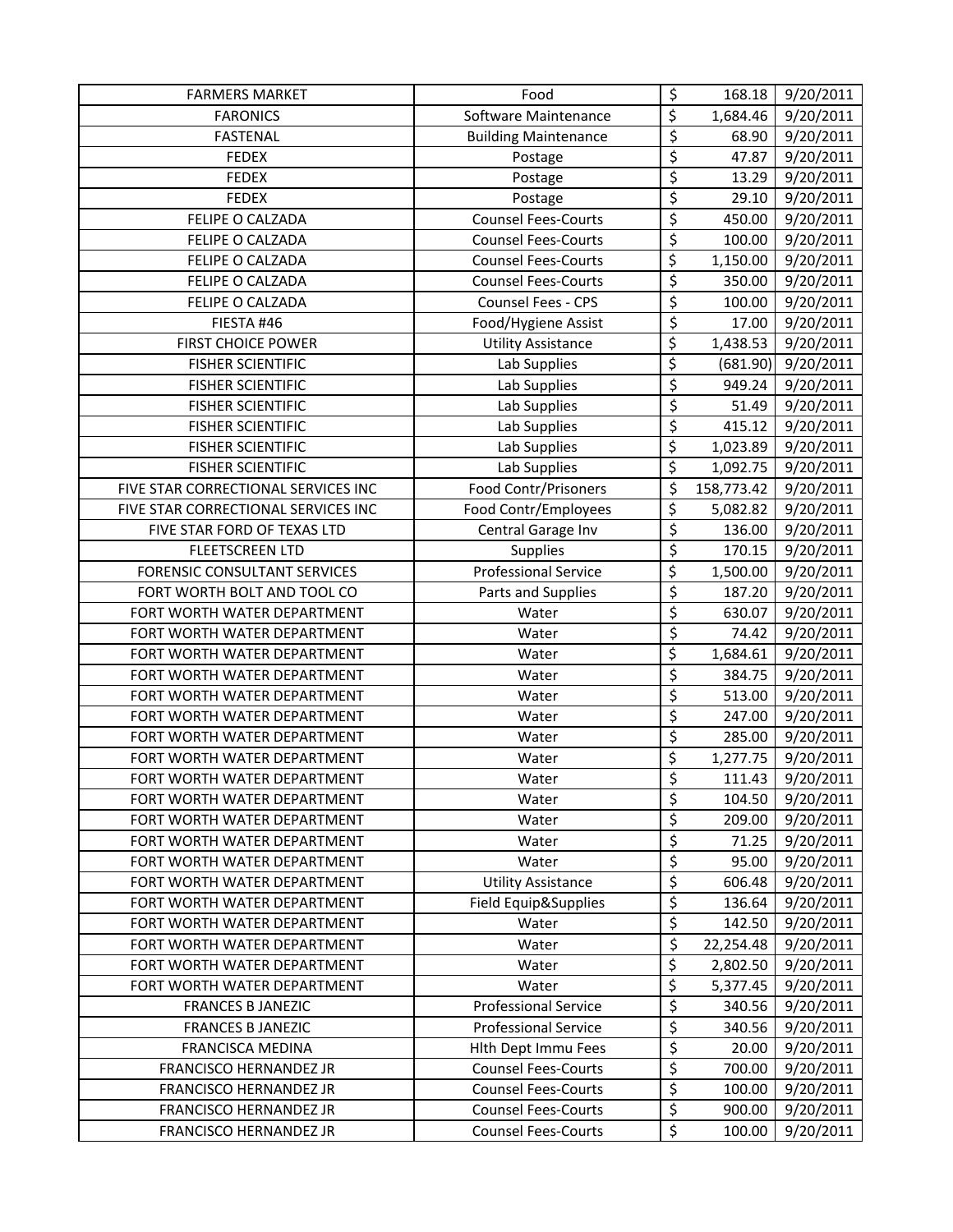| <b>FRANK ADLER</b>                             | Counsel Fees-Juv            | \$                              | 200.00    | 9/20/2011 |
|------------------------------------------------|-----------------------------|---------------------------------|-----------|-----------|
| <b>FRANK ADLER</b>                             | Counsel Fees - CPS          | \$                              | 100.00    | 9/20/2011 |
| FRANK KENT MOTOR COMPANY                       | Central Garage Inv          | \$                              | 1,100.00  | 9/20/2011 |
| FRANK KENT MOTOR COMPANY                       | Central Garage Inv          | \$                              | 24.29     | 9/20/2011 |
| FREER MECHANICAL CONTRACTORS                   | <b>Building Maintenance</b> | \$                              | 439.34    | 9/20/2011 |
| FREER MECHANICAL CONTRACTORS                   | <b>Building Maintenance</b> | $\overline{\varsigma}$          | 567.72    | 9/20/2011 |
| FREER MECHANICAL CONTRACTORS                   | <b>Building Maintenance</b> | $\overline{\boldsymbol{\zeta}}$ | 47.59     | 9/20/2011 |
| FT WORTH LAUNDRY & DRY CLEAN                   | Lab Equip Mainten           | $\overline{\xi}$                | 80.60     | 9/20/2011 |
| FULGHAM LAW FIRM PC                            | <b>Counsel Fees-Courts</b>  | \$                              | 300.00    | 9/20/2011 |
| FULGHAM LAW FIRM PC                            | <b>Counsel Fees-Courts</b>  | \$                              | 100.00    | 9/20/2011 |
| FULGHAM LAW FIRM PC                            | <b>Counsel Fees-Courts</b>  | \$                              | 300.00    | 9/20/2011 |
| FW EASTLAND HOUSING PARTNERS LTD               | <b>Utility Assistance</b>   | $\overline{\xi}$                | 28.38     | 9/20/2011 |
| FW VALENCIA PALMS APARTMENTS LP                | <b>Rental Assistance</b>    | $\overline{\xi}$                | 989.00    | 9/20/2011 |
| FW VALENCIA PALMS APARTMENTS LP                | <b>Utility Assistance</b>   | $\overline{\xi}$                | 67.10     | 9/20/2011 |
| <b>G ALAN STEELE</b>                           | <b>Counsel Fees-Courts</b>  | $\overline{\varsigma}$          | 425.00    | 9/20/2011 |
| <b>G ALAN STEELE</b>                           | <b>Counsel Fees-Courts</b>  | \$                              | 256.25    | 9/20/2011 |
| <b>GALL'S INC</b>                              | Non-Track Equipment         | \$                              | 1,664.97  | 9/20/2011 |
| <b>GCA EDUCATION SERVICES INC</b>              | Space Lease Rental          | $\overline{\varsigma}$          | 292.03    | 9/20/2011 |
| <b>GEORGE MACKEY</b>                           | <b>Counsel Fees-Courts</b>  | $\overline{\varsigma}$          | 400.00    | 9/20/2011 |
| <b>GEORGE R TRIMBER LAW OFFICE</b>             | <b>Counsel Fees-Courts</b>  | \$                              | 100.00    | 9/20/2011 |
| <b>GEORGE R TRIMBER LAW OFFICE</b>             | <b>Counsel Fees-Courts</b>  | $\overline{\mathcal{S}}$        | 587.50    | 9/20/2011 |
| <b>GEORGE R TRIMBER LAW OFFICE</b>             | <b>Counsel Fees-Courts</b>  | $\overline{\mathcal{S}}$        | 975.00    | 9/20/2011 |
| GES                                            | <b>Building Maintenance</b> | \$                              | 372.00    | 9/20/2011 |
| <b>GES</b>                                     | <b>Building Maintenance</b> | \$                              | 5,330.85  | 9/20/2011 |
| <b>GES</b>                                     | <b>Building Maintenance</b> | $\overline{\varsigma}$          | 741.00    | 9/20/2011 |
| <b>GES</b>                                     | A/C Maint Contract          | \$                              | 605.20    | 9/20/2011 |
| <b>GES</b>                                     | A/C Maint Contract          | $\overline{\varsigma}$          | 701.64    | 9/20/2011 |
| <b>GES</b>                                     | A/C Maint Contract          | \$                              | 279.00    | 9/20/2011 |
| <b>GES</b>                                     | A/C Maint Contract          | $\overline{\varsigma}$          | 712.92    | 9/20/2011 |
| <b>GES</b>                                     | A/C Maint Contract          | \$                              | 1,115.68  | 9/20/2011 |
| GES                                            | A/C Maint Contract          | $\overline{\mathcal{S}}$        | 187.39    | 9/20/2011 |
| <b>GES</b>                                     | Kitchen Maintenance         | $\overline{\xi}$                | 254.22    | 9/20/2011 |
| GES                                            | <b>Building Maintenance</b> | $\overline{\varsigma}$          | 393.94    | 9/20/2011 |
| <b>GEXA ENERGY CORPORATION</b>                 | <b>Utility Assistance</b>   | \$                              | 588.19    | 9/20/2011 |
| <b>GILBERT RUSSELL ROWE</b>                    | <b>Counsel Fees-Courts</b>  | \$                              | 600.00    | 9/20/2011 |
| <b>GILBERT RUSSELL ROWE</b>                    | <b>Counsel Fees-Courts</b>  | \$                              | 100.00    | 9/20/2011 |
| <b>GILBERT RUSSELL ROWE</b>                    | <b>Counsel Fees-Courts</b>  | \$                              | 250.00    | 9/20/2011 |
| <b>GILBERT RUSSELL ROWE</b>                    | <b>Counsel Fees-Courts</b>  | \$                              | 225.00    | 9/20/2011 |
| <b>GILBERTO TORREZ</b>                         | Investigative               | \$                              | 500.00    | 9/20/2011 |
| <b>GLOBAL PAYMENTS INC</b>                     | <b>Hith Dept Immu Fees</b>  | \$                              | 666.97    | 9/20/2011 |
| <b>GLOBAL PAYMENTS INC</b>                     | Hith Dept Immu Fees         | $\overline{\varsigma}$          | 175.40    | 9/20/2011 |
| <b>GLOBAL PAYMENTS INC</b>                     | Hlth Internat'l Trav        | \$                              | 810.78    | 9/20/2011 |
| <b>GLYNIS MCGINTY</b>                          | <b>Counsel Fees-Courts</b>  | \$                              | 950.00    | 9/20/2011 |
| <b>GLYNIS MCGINTY</b>                          | <b>Counsel Fees-Courts</b>  | \$                              | 400.00    | 9/20/2011 |
| <b>GOVERNMENT FINANCE OFFICERS</b>             | Dues                        | \$                              | 80.00     | 9/20/2011 |
| <b>GRAPEVINE RELIEF &amp; COMMUNITY EXCHAN</b> | <b>Subrecipient Service</b> | \$                              | 12,674.00 | 9/20/2011 |
| <b>GRAPHIC FINISHING SYSTEMS INC</b>           | <b>Equipment Maint</b>      | \$                              | 512.67    | 9/20/2011 |
| <b>GREEN MOUNTAIN ENERGY COMPANY</b>           | <b>Utility Assistance</b>   | \$                              | 62.09     | 9/20/2011 |
| <b>GREEN MOUNTAIN ENERGY COMPANY</b>           | <b>Utility Assistance</b>   | $\overline{\xi}$                | 94.02     | 9/20/2011 |
| <b>GREEN MOUNTAIN ENERGY COMPANY</b>           | <b>Utility Assistance</b>   | \$                              | 450.00    | 9/20/2011 |
| <b>GREEN MOUNTAIN ENERGY COMPANY</b>           | <b>Utility Assistance</b>   | \$                              | 400.00    | 9/20/2011 |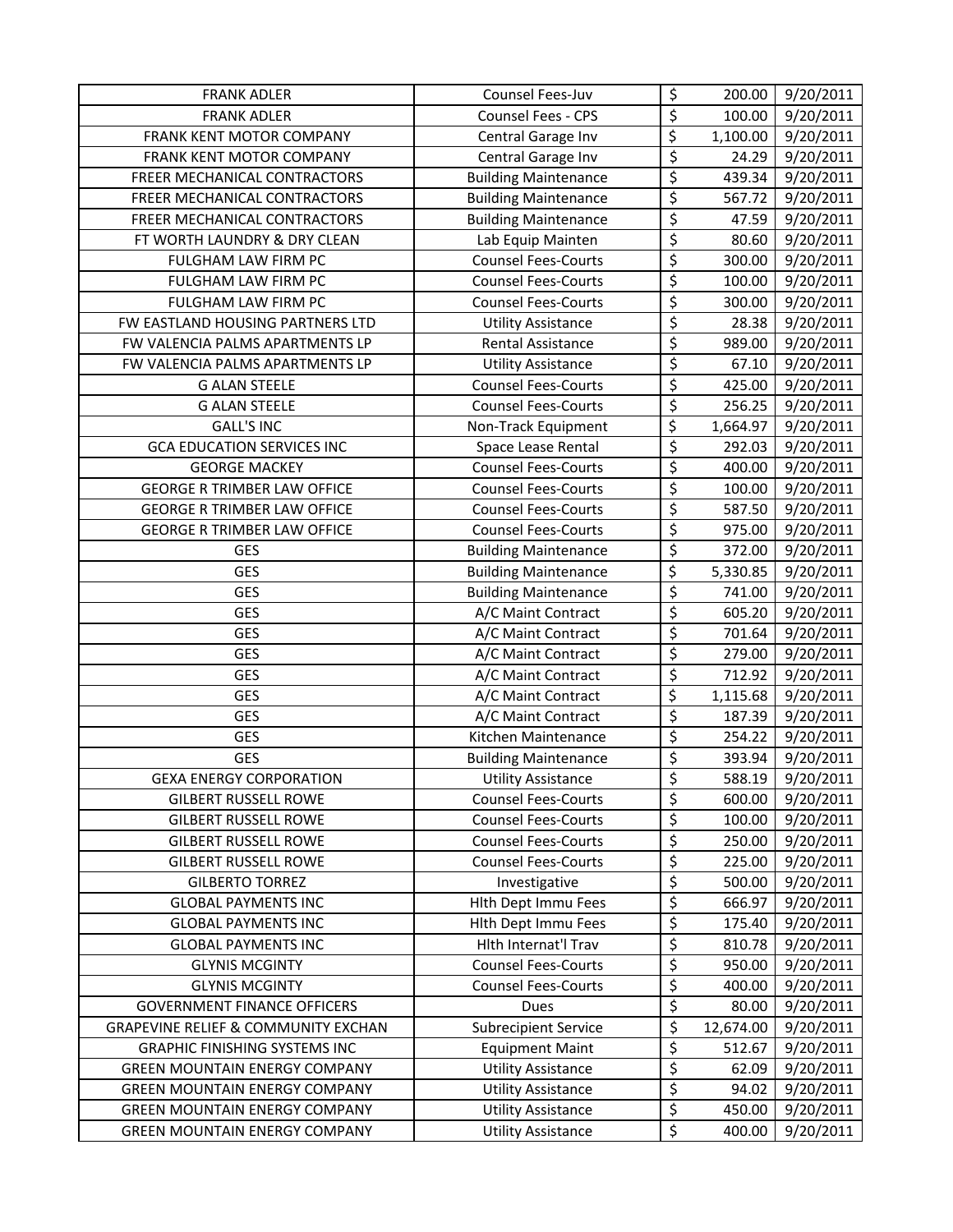| <b>GREEN MOUNTAIN ENERGY COMPANY</b> | <b>Utility Assistance</b>   | \$                              | 160.13     | 9/20/2011 |
|--------------------------------------|-----------------------------|---------------------------------|------------|-----------|
| <b>GREEN MOUNTAIN ENERGY COMPANY</b> | <b>Utility Assistance</b>   | $\overline{\varsigma}$          | 350.00     | 9/20/2011 |
| <b>GREG GRAY</b>                     | <b>Counsel Fees-Courts</b>  | \$                              | 1,200.00   | 9/20/2011 |
| <b>GREG GRAY</b>                     | <b>Counsel Fees-Courts</b>  | $\overline{\varsigma}$          | 400.00     | 9/20/2011 |
| <b>Grover G Fickes</b>               | <b>Meeting Expenses</b>     | $\overline{\xi}$                | 79.00      | 9/20/2011 |
| <b>GUEST SERVICES INC</b>            | Prepaid - Travel            | $\overline{\xi}$                | 97.70      | 9/20/2011 |
| <b>GW OUTFITTERS LP</b>              | Sheriff Inventory           | \$                              | 198.00     | 9/20/2011 |
| <b>GW OUTFITTERS LP</b>              | Supplies                    | \$                              | 148.50     | 9/20/2011 |
| H D SMITH WHOLESALE CO               | <b>Medical Supplies</b>     | $\overline{\xi}$                | 419.68     | 9/20/2011 |
| H D SMITH WHOLESALE CO               | <b>Medical Supplies</b>     | \$                              | 3,251.88   | 9/20/2011 |
| H D SMITH WHOLESALE CO               | <b>Medical Supplies</b>     | \$                              | 8,522.96   | 9/20/2011 |
| <b>HALL &amp; MIXON PLLC</b>         | <b>Counsel Fees-Probate</b> | $\overline{\varsigma}$          | 750.00     | 9/20/2011 |
| HAMIDA A ABDAL-KHALLAQ INC           | <b>Counsel Fees-Courts</b>  | $\overline{\mathcal{L}}$        | 875.00     | 9/20/2011 |
| HAMIDA A ABDAL-KHALLAQ INC           | <b>Counsel Fees-Courts</b>  | \$                              | 225.00     | 9/20/2011 |
| HAMIDA A ABDAL-KHALLAQ INC           | <b>Counsel Fees-Courts</b>  | \$                              | 300.00     | 9/20/2011 |
| HAMIDA A ABDAL-KHALLAQ INC           | Counsel Fees - CPS          | $\overline{\varsigma}$          | 100.00     | 9/20/2011 |
| HAMMONS OF FRISCO LLC                | Education                   | \$                              | 339.00     | 9/20/2011 |
| HANSON AGGREGATES CENTRAL INC        | Rock and Gravel             | $\overline{\varsigma}$          | 16,558.65  | 9/20/2011 |
| <b>HARDY DIAGNOSTICS</b>             | Lab Supplies                | \$                              | 112.45     | 9/20/2011 |
| <b>HAROLD V JOHNSON</b>              | <b>Counsel Fees-Courts</b>  | $\overline{\varsigma}$          | 875.00     | 9/20/2011 |
| <b>HAROLD V JOHNSON</b>              | <b>Counsel Fees-Courts</b>  | $\overline{\xi}$                | 37.50      | 9/20/2011 |
| HAROLD V JOHNSON                     | <b>Counsel Fees-Courts</b>  | \$                              | 1,150.00   | 9/20/2011 |
| HARRY HARRIS, III                    | <b>Counsel Fees-Courts</b>  | $\overline{\boldsymbol{\zeta}}$ | 100.00     | 9/20/2011 |
| <b>HAWK ELECTRONICS</b>              | Telephone - Mobile          | $\overline{\boldsymbol{\zeta}}$ | 215.95     | 9/20/2011 |
| HD SUPPLY CONSTRUCTION SUPPLY LTD    | Parts and Supplies          | $\overline{\varsigma}$          | 865.92     | 9/20/2011 |
| HD SUPPLY CONSTRUCTION SUPPLY LTD    | Parts and Supplies          | \$                              | 2,076.98   | 9/20/2011 |
| HD SUPPLY CONSTRUCTION SUPPLY LTD    | Field Equip&Supplies        | \$                              | 30.60      | 9/20/2011 |
| <b>HEATHER YVONNE OGIER</b>          | <b>Counsel Fees-Courts</b>  | \$                              | 150.00     | 9/20/2011 |
| HEATHER YVONNE OGIER                 | Counsel Fees - CPS          | \$                              | 1,620.00   | 9/20/2011 |
| HEATHER YVONNE OGIER                 | Cnsl Fees-Fam Drg Ct        | $\overline{\xi}$                | 150.00     | 9/20/2011 |
| HEIDELBERG USA INC                   | <b>Equipment Maint</b>      | $\overline{\varsigma}$          | 173.01     | 9/20/2011 |
| HELLMUTH, OBATA & KASSABAUM LP       | <b>Professional Service</b> | \$                              | 286,254.40 | 9/20/2011 |
| <b>HELLO DIRECT</b>                  | Supplies                    | \$                              | 459.00     | 9/20/2011 |
| HELPING OPEN PEOPLES EYES, INC.      | O/P Group Counseling        | \$                              | 4,056.00   | 9/20/2011 |
| <b>HENRY SCHEIN</b>                  | Lab Supplies                | \$                              | 471.60     | 9/20/2011 |
| <b>HENRY SCHEIN</b>                  | Lab Supplies                | \$                              | 235.80     | 9/20/2011 |
| <b>HENRY SCHEIN</b>                  | Lab Supplies                | \$                              | 1,179.00   | 9/20/2011 |
| <b>HENRY SCHEIN</b>                  | Lab Supplies                | \$                              | 471.60     | 9/20/2011 |
| <b>HENRY SCHEIN</b>                  | Lab Supplies                | $\overline{\varsigma}$          | 235.80     | 9/20/2011 |
| <b>HENRY SCHEIN</b>                  | <b>Medical Supplies</b>     | $\overline{\varsigma}$          | 521.53     | 9/20/2011 |
| <b>HENRY SCHEIN</b>                  | Lab Supplies                | \$                              | 81.00      | 9/20/2011 |
| <b>HENRY SCHEIN</b>                  | <b>Medical Supplies</b>     | \$                              | 129.30     | 9/20/2011 |
| <b>HIRAM BODON</b>                   | <b>Counsel Fees-Courts</b>  | \$                              | 400.00     | 9/20/2011 |
| <b>HIRAM BODON</b>                   | <b>Counsel Fees-Courts</b>  | \$                              | 250.00     | 9/20/2011 |
| <b>HOBART SERVICE</b>                | Kitchen Maintenance         | \$                              | 483.00     | 9/20/2011 |
| <b>HOBART SERVICE</b>                | Kitchen Maintenance         | \$                              | 333.00     | 9/20/2011 |
| <b>HOBART SERVICE</b>                | Kitchen Maintenance         | $\overline{\varsigma}$          | 1,937.50   | 9/20/2011 |
| HOLT COMPANY OF TEXAS                | Parts and Supplies          | \$                              | 756.21     | 9/20/2011 |
| HOLT COMPANY OF TEXAS                | Parts and Supplies          | \$                              | 271.02     | 9/20/2011 |
| HOLT COMPANY OF TEXAS                | Parts and Supplies          | \$                              | 1,849.65   | 9/20/2011 |
| HOYT ENTERPRISES INC                 | <b>Equipment Maint</b>      | \$                              | 180.00     | 9/20/2011 |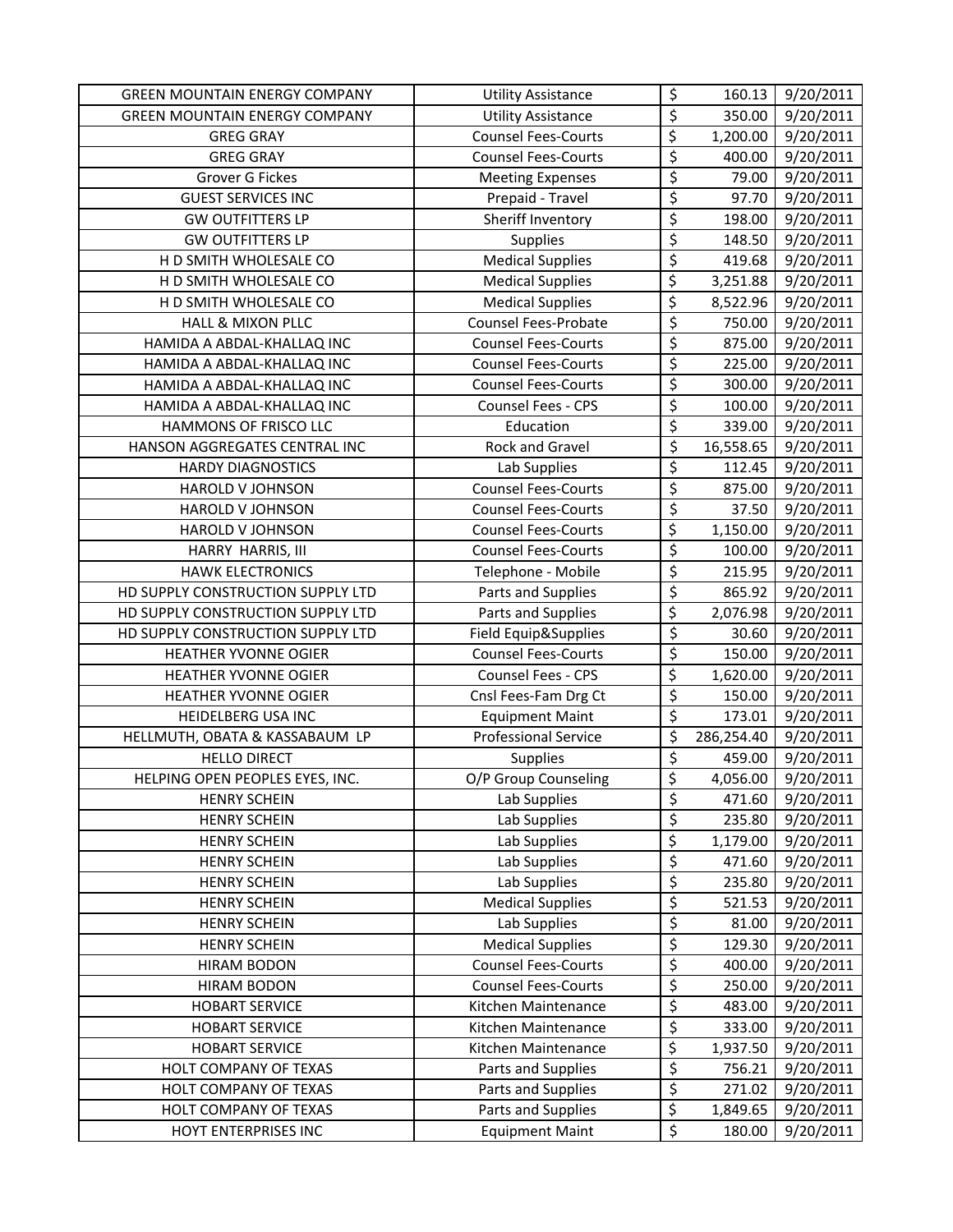| <b>HUB INTERNATIONAL RIGG</b>                                       | Casualty Insurance                         | \$                              | 12,285.00          | 9/20/2011              |
|---------------------------------------------------------------------|--------------------------------------------|---------------------------------|--------------------|------------------------|
| HUMPHREY & ASSOCIATES INC                                           | <b>Building Maintenance</b>                | \$                              | 7,880.00           | 9/20/2011              |
| <b>IAN CAPPS</b>                                                    | <b>Restitution Payable</b>                 | \$                              | 35.00              | 9/20/2011              |
| ICS                                                                 | <b>Bedding and Clothing</b>                | \$                              | 2,940.96           | 9/20/2011              |
| ICS                                                                 | <b>Bedding and Clothing</b>                | \$                              | 25.63              | 9/20/2011              |
| <b>IDEXX LABORATORIES INC</b>                                       | Lab Supplies                               | \$                              | 2,769.93           | 9/20/2011              |
| <b>IDEXX LABORATORIES INC</b>                                       | Lab Supplies                               | \$                              | 2,961.22           | 9/20/2011              |
| ILCA-INTERNATIONAL LACTATION                                        | <b>Educational Material</b>                | \$                              | 251.00             | 9/20/2011              |
| INDEPENDENT ENVIRONMENTAL SERV                                      | <b>Disposal Service</b>                    | \$                              | 85.83              | 9/20/2011              |
| INDEPENDENT ENVIRONMENTAL SERV                                      | <b>Disposal Service</b>                    | \$                              | 20.00              | 9/20/2011              |
| INDEPENDENT ENVIRONMENTAL SERV                                      | <b>Disposal Service</b>                    | \$                              | 75.49              | 9/20/2011              |
| INDEPENDENT ENVIRONMENTAL SERV                                      | <b>Disposal Service</b>                    | $\overline{\varsigma}$          | 30.00              | 9/20/2011              |
| INDEPENDENT ENVIRONMENTAL SERV                                      | Disposal Service                           | $\overline{\varsigma}$          | 50.00              | 9/20/2011              |
| INDEPENDENT ENVIRONMENTAL SERV                                      | <b>Disposal Service</b>                    | \$                              | 220.00             | 9/20/2011              |
| INDEPENDENT ENVIRONMENTAL SERV                                      | <b>Disposal Service</b>                    | \$                              | 235.00             | 9/20/2011              |
| INDEPENDENT ENVIRONMENTAL SERV                                      | <b>Disposal Service</b>                    | \$                              | 50.00              | 9/20/2011              |
| INDEPENDENT ENVIRONMENTAL SERV                                      | <b>Disposal Service</b>                    | \$                              | 146.00             | 9/20/2011              |
| INDEPENDENT ENVIRONMENTAL SERV                                      | <b>Disposal Service</b>                    | $\overline{\boldsymbol{\zeta}}$ | 520.00             | 9/20/2011              |
| INDEPENDENT ENVIRONMENTAL SERV                                      | <b>Disposal Service</b>                    | \$                              | 1,773.66           | 9/20/2011              |
| INDEPENDENT ENVIRONMENTAL SERV                                      | <b>Disposal Service</b>                    | $\overline{\xi}$                | 264.00             | 9/20/2011              |
| INDEPENDENT ENVIRONMENTAL SERV                                      | <b>Disposal Service</b>                    | $\overline{\varsigma}$          | 50.00              | 9/20/2011              |
| INDEPENDENT ENVIRONMENTAL SERV                                      | <b>Disposal Service</b>                    | \$                              | 73.92              | 9/20/2011              |
| INDEPENDENT ENVIRONMENTAL SERV                                      | <b>Disposal Service</b>                    | \$                              | 508.00             | 9/20/2011              |
| INDEPENDENT ENVIRONMENTAL SERV                                      | <b>Disposal Service</b>                    | $\overline{\xi}$                | 264.00             | 9/20/2011              |
| INDEPENDENT ENVIRONMENTAL SERV                                      | <b>Disposal Service</b>                    | $\overline{\xi}$                | 220.00             | 9/20/2011              |
| INDEPENDENT ENVIRONMENTAL SERV                                      | <b>Disposal Service</b>                    | \$                              | 135.00             | 9/20/2011              |
| INDEPENDENT ENVIRONMENTAL SERV                                      | <b>Disposal Service</b>                    | \$                              | 135.00             | 9/20/2011              |
| INDEPENDENT ENVIRONMENTAL SERV                                      | <b>Disposal Service</b>                    | \$                              | 30.00              | 9/20/2011              |
| INDEPENDENT ENVIRONMENTAL SERV                                      | <b>Disposal Service</b>                    | \$                              | 50.00              | 9/20/2011              |
| INDEPENDENT ENVIRONMENTAL SERV                                      | <b>Disposal Service</b>                    | \$                              | 25.00              | 9/20/2011              |
| INDEPENDENT ENVIRONMENTAL SERV                                      | <b>Disposal Service</b>                    | \$                              | 299.79             | 9/20/2011              |
| INDEPENDENT ENVIRONMENTAL SERV                                      | <b>Disposal Service</b>                    | \$                              | 243.00             | 9/20/2011              |
| INDEPENDENT ENVIRONMENTAL SERV                                      | <b>Disposal Service</b>                    | \$                              | 215.00             | 9/20/2011              |
| INDUSTRIAL POWER ISUZU TRUCK                                        | Central Garage Inv                         | \$                              | 2,386.84           | 9/20/2011              |
| INFINITY CONTRACTORS INTERNATIONAL                                  | <b>Professional Service</b>                | \$                              | 23,971.35          | 9/20/2011              |
| <b>INTERBORO PACKAGING CORP</b>                                     | Lab Supplies                               | \$                              | 57.00              | 9/20/2011              |
| <b>INTERBORO PACKAGING CORP</b>                                     | Lab Supplies                               | $\overline{\varsigma}$<br>\$    | 57.00              | 9/20/2011              |
| INTERCON ENVIRONMENTAL INC<br><b>INTERSTATE BATTERY OF FT WORTH</b> | Non-Track Const/Bldg<br>Central Garage Inv | \$                              | 4,512.65<br>481.75 | 9/20/2011<br>9/20/2011 |
| <b>INTERSTATE BATTERY OF FT WORTH</b>                               | Parts and Supplies                         | $\overline{\xi}$                | 504.08             | 9/20/2011              |
| <b>IRVING HOLDINGS INC</b>                                          | Transportation                             | \$                              | 1,520.65           | 9/20/2011              |
| <b>IRVING PD</b>                                                    | <b>HIDTA Justice funds</b>                 | \$                              | 2,022.83           | 9/20/2011              |
| <b>IRVING PD</b>                                                    | <b>HIDTA Treasury funds</b>                | \$                              | 1,515.10           | 9/20/2011              |
| J H LADD                                                            | Investigative                              | \$                              | 418.68             | 9/20/2011              |
| <b>J STEVEN BUSH</b>                                                | <b>Counsel Fees-Courts</b>                 | $\overline{\xi}$                | 425.00             | 9/20/2011              |
| <b>J STEVEN BUSH</b>                                                | <b>Counsel Fees-Courts</b>                 | \$                              | 110.00             | 9/20/2011              |
| JACK G DUFFY, JR.                                                   | <b>Counsel Fees-Courts</b>                 | \$                              | 250.00             | 9/20/2011              |
| Jacquelyn R Meinecke                                                | Education                                  | \$                              | 126.00             | 9/20/2011              |
| JAMES D RENFORTH II                                                 | <b>Counsel Fees-Courts</b>                 | $\overline{\xi}$                | 900.00             | 9/20/2011              |
| JAMES D RENFORTH II                                                 | <b>Counsel Fees-Courts</b>                 | \$                              | 310.00             | 9/20/2011              |
| <b>JAMES KEENOM</b>                                                 | <b>Bail Bond Surety Fee</b>                | \$                              | 13.50              | 9/20/2011              |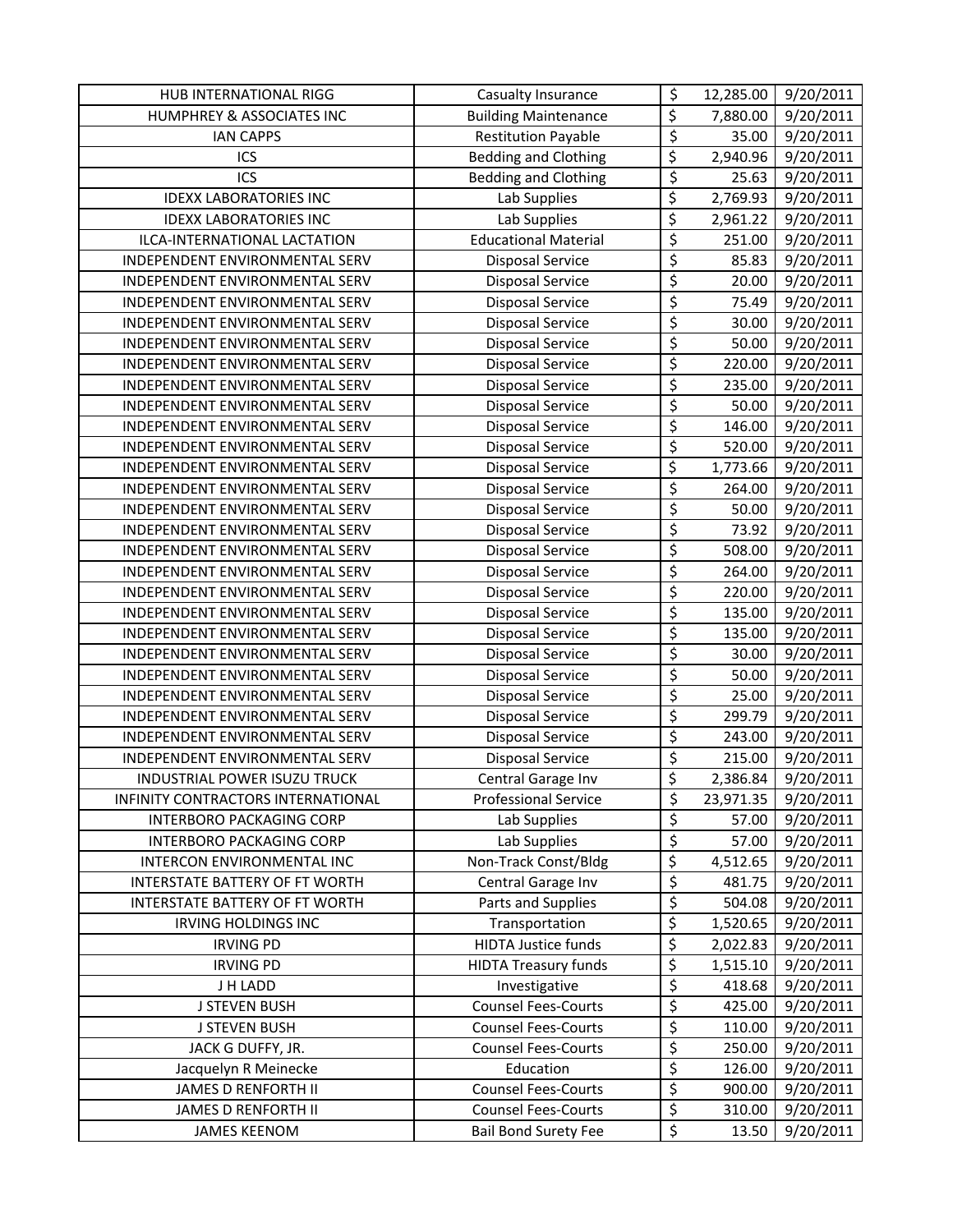| <b>JAMES KEENOM</b>             | <b>Bail Bond Surety Fee</b> | \$                       | 1.50      | 9/20/2011           |
|---------------------------------|-----------------------------|--------------------------|-----------|---------------------|
| <b>JAMES MASEK</b>              | Counsel Fees-Juv            | \$                       | 300.00    | 9/20/2011           |
| <b>JAMES MASEK</b>              | Counsel Fees - CPS          | \$                       | 1,365.00  | 9/20/2011           |
| JAMES PUBLISHING CO             | Law Books                   | $\overline{\varsigma}$   | 67.94     | 9/20/2011           |
| <b>JAMES PUBLISHING CO</b>      | Law Books                   | \$                       | 77.94     | 9/20/2011           |
| <b>JAMES R WILSON</b>           | <b>Counsel Fees-Courts</b>  | \$                       | 200.00    | 9/20/2011           |
| <b>JAMES SPILLANE</b>           | <b>Utility Assistance</b>   | \$                       | 83.91     | 9/20/2011           |
| <b>JANA KAY BRAVO</b>           | <b>Professional Service</b> | \$                       | 340.56    | 9/20/2011           |
| <b>JANET S O'NEIL</b>           | Counsel Fees - CPS          | \$                       | 437.50    | 9/20/2011           |
| <b>JANIE BROWNLEE</b>           | Investigative               | \$                       | 445.49    | 9/20/2011           |
| <b>JANPAK</b>                   | <b>Medical Supplies</b>     | \$                       | 45.38     | 9/20/2011           |
| <b>JANPAK</b>                   | Sheriff Inventory           | \$                       | 2,837.35  | 9/20/2011           |
| <b>JANPAK</b>                   | Sheriff Inventory           | \$                       | 233.52    | 9/20/2011           |
| <b>JANPAK</b>                   | <b>Custodian Supplies</b>   | $\overline{\mathcal{S}}$ | 516.56    | 9/20/2011           |
| <b>JANPAK</b>                   | <b>Custodian Supplies</b>   | \$                       | 2,656.00  | 9/20/2011           |
| <b>JANPAK</b>                   | <b>Building Maintenance</b> | \$                       | 172.50    | 9/20/2011           |
| JAY GILBERT CABALLERO           | <b>Counsel Fees-Courts</b>  | \$                       | 250.00    | $\frac{9}{20}/2011$ |
| JEFF S HOOVER                   | <b>Counsel Fees-Courts</b>  | \$                       | 700.00    | 9/20/2011           |
| JEFF S HOOVER                   | <b>Counsel Fees-Courts</b>  | $\overline{\mathcal{S}}$ | 200.00    | 9/20/2011           |
| JEFF S HOOVER                   | <b>Counsel Fees-Courts</b>  | $\overline{\xi}$         | 1,250.00  | 9/20/2011           |
| JEFFERY DAVID BONCEK            | <b>Counsel Fees-Courts</b>  | $\overline{\varsigma}$   | 600.00    | 9/20/2011           |
| JEFFERY DAVID BONCEK            | <b>Counsel Fees-Courts</b>  | \$                       | 1,500.00  | 9/20/2011           |
| JEFFERY DAVID BONCEK            | <b>Counsel Fees-Courts</b>  | \$                       | 100.00    | 9/20/2011           |
| JEFFERY DAVID BONCEK            | <b>Counsel Fees-Courts</b>  | \$                       | 100.00    | 9/20/2011           |
| JEFFREY S STEWART PC            | <b>Counsel Fees-Courts</b>  | \$                       | 1,100.00  | 9/20/2011           |
| JEFFREY S STEWART PC            | <b>Counsel Fees-Courts</b>  | \$                       | 600.00    | 9/20/2011           |
| <b>JENNIE R DUKE</b>            | Counsel Fees - CPS          | \$                       | 100.00    | 9/20/2011           |
| JENNIFER JOHNSON                | Transportation              | $\overline{\xi}$         | 60.00     | 9/20/2011           |
| <b>JERRY WALKER</b>             | <b>Counsel Fees-Courts</b>  | \$                       | 250.00    | 9/20/2011           |
| <b>JERRY WOOD</b>               | <b>Counsel Fees-Courts</b>  | \$                       | 100.00    | 9/20/2011           |
| <b>JESUS NEVAREZ</b>            | Counsel Fees - CPS          | \$                       | 480.00    | 9/20/2011           |
| JIM BEARDEN AND ASSOCIATES PLLC | Cnsl Fees-Fam Drg Ct        | \$                       | 100.00    | 9/20/2011           |
| <b>JIM C MINTER</b>             | <b>Counsel Fees-Courts</b>  | \$                       | 1,300.00  | $\frac{9}{20}/2011$ |
| <b>JIM C MINTER</b>             | <b>Counsel Fees-Courts</b>  | $\zeta$                  | 100.00    | 9/20/2011           |
| <b>JIM CULBERTSON</b>           | Counsel Fees - CPS          | $\zeta$                  | 215.00    | 9/20/2011           |
| <b>JIM LANE</b>                 | <b>Counsel Fees-Courts</b>  | \$                       | 950.00    | 9/20/2011           |
| <b>JIM LANE</b>                 | <b>Counsel Fees-Courts</b>  | \$                       | 175.00    | 9/20/2011           |
| <b>JIM LANE</b>                 | <b>Counsel Fees-Courts</b>  | \$                       | 170.00    | 9/20/2011           |
| <b>JIM LANE</b>                 | <b>Counsel Fees-Courts</b>  | \$                       | 1,400.00  | 9/20/2011           |
| Jimmy R Politz                  | Education                   | \$                       | 314.43    | 9/20/2011           |
| <b>JIM'S FUNERAL HOME</b>       | <b>County Burials</b>       | $\overline{\xi}$         | 495.00    | 9/20/2011           |
| <b>JMP INTEREST LTD</b>         | Law Books                   | \$                       | 86.00     | 9/20/2011           |
| <b>JMP INTEREST LTD</b>         | Law Books                   | \$                       | 168.00    | 9/20/2011           |
| <b>JOHN AVERY</b>               | <b>Counsel Fees-Courts</b>  | \$                       | 18,585.00 | 9/20/2011           |
| <b>JOHN AVERY</b>               | <b>Counsel Fees-Courts</b>  | \$                       | 1,000.00  | 9/20/2011           |
| <b>JOHN AVERY</b>               | <b>Counsel Fees-Courts</b>  | $\overline{\xi}$         | 200.00    | 9/20/2011           |
| JOHN CARL BEATTY                | <b>Counsel Fees-Courts</b>  | \$                       | 200.00    | 9/20/2011           |
| <b>JOHN CARL BEATTY</b>         | <b>Counsel Fees-Courts</b>  | \$                       | 650.00    | 9/20/2011           |
| JOHN CARL BEATTY                | <b>Counsel Fees-Courts</b>  | \$                       | 200.00    | 9/20/2011           |
| <b>JOHN CARL BEATTY</b>         | <b>Counsel Fees-Courts</b>  | $\overline{\xi}$         | 462.50    | 9/20/2011           |
| JOHN E CONWAY                   | <b>Professional Service</b> | \$                       | 3,000.00  | 9/20/2011           |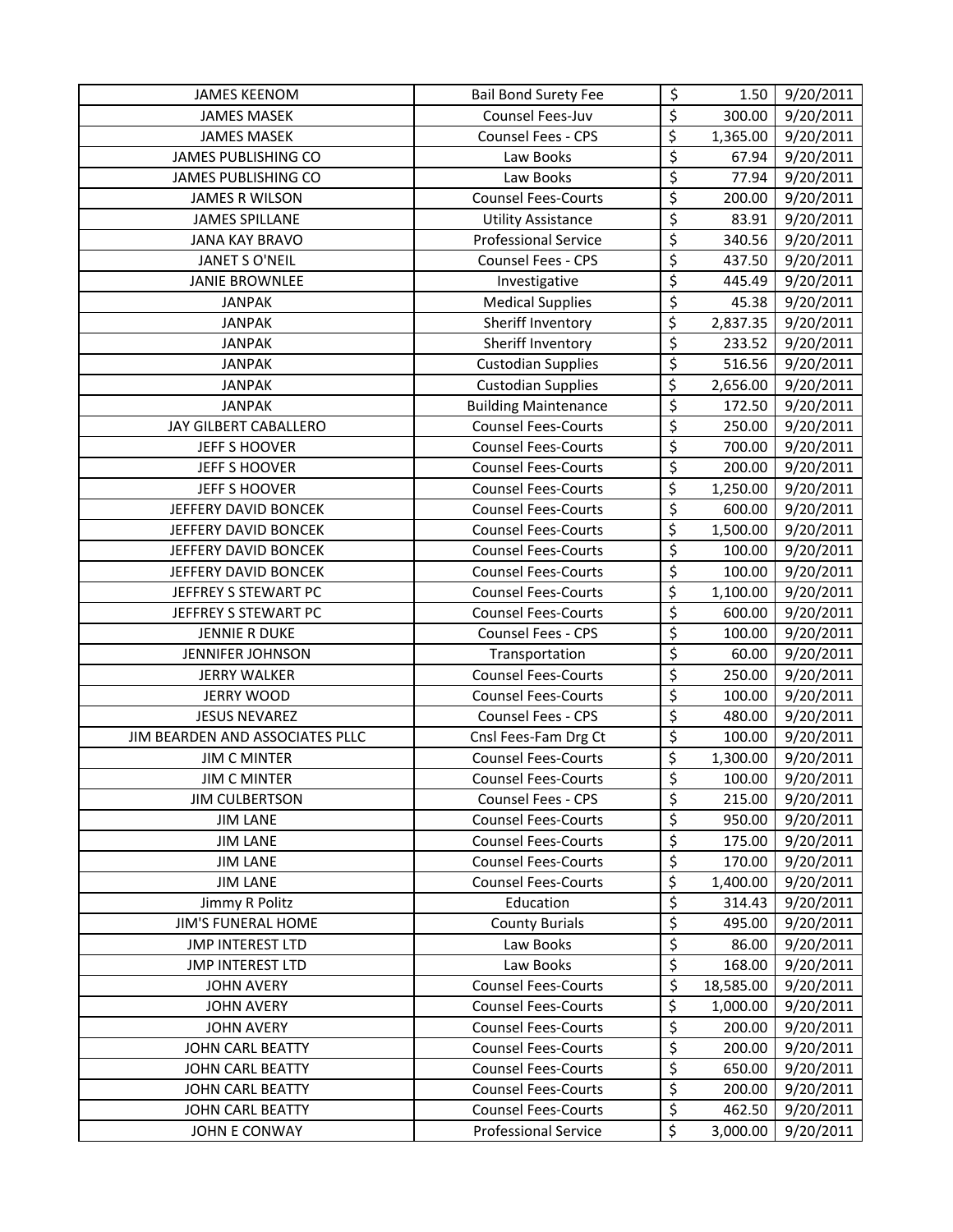| <b>JOHN EHLERS</b>                | <b>Restitution Payable</b>  | \$                              | 30.00    | 9/20/2011 |
|-----------------------------------|-----------------------------|---------------------------------|----------|-----------|
| <b>JOHN HARDING</b>               | <b>Counsel Fees-Courts</b>  | \$                              | 700.00   | 9/20/2011 |
| <b>JOHN HARDING</b>               | <b>Counsel Fees-Courts</b>  | \$                              | 1,300.00 | 9/20/2011 |
| <b>JOHN HARDING</b>               | <b>Counsel Fees-Courts</b>  | \$                              | 325.00   | 9/20/2011 |
| JOHN LINEBARGER                   | <b>Counsel Fees-Courts</b>  | \$                              | 875.00   | 9/20/2011 |
| <b>JOHN LINEBARGER</b>            | <b>Counsel Fees-Courts</b>  | \$                              | 100.00   | 9/20/2011 |
| JOHN W STICKELS                   | <b>Counsel Fees-Courts</b>  | $\overline{\boldsymbol{\zeta}}$ | 350.00   | 9/20/2011 |
| JOHN W STICKELS                   | <b>Counsel Fees-Courts</b>  | \$                              | 400.00   | 9/20/2011 |
| JOHN W STICKELS                   | <b>Counsel Fees-Courts</b>  | $\overline{\mathcal{L}}$        | 1,375.00 | 9/20/2011 |
| JOHN W STICKELS                   | <b>Counsel Fees-Courts</b>  | \$                              | 100.00   | 9/20/2011 |
| JOHN W STICKELS                   | <b>Counsel Fees-Courts</b>  | \$                              | 250.00   | 9/20/2011 |
| JOHN W STICKELS                   | <b>Counsel Fees-Courts</b>  | \$                              | 500.00   | 9/20/2011 |
| <b>JOHN W STICKELS</b>            | <b>Counsel Fees-Courts</b>  | \$                              | 200.00   | 9/20/2011 |
| <b>JOHNSON &amp; JOHNSON</b>      | <b>Counsel Fees-Courts</b>  | \$                              | 695.00   | 9/20/2011 |
| JOHNSON CTY CONSTABLE BILL PEARCE | <b>Court Costs</b>          | $\overline{\varsigma}$          | 150.00   | 9/20/2011 |
| <b>JONATHAN SIMPSON</b>           | <b>Counsel Fees-Courts</b>  | \$                              | 500.00   | 9/20/2011 |
| <b>JONATHAN SIMPSON</b>           | <b>Counsel Fees-Courts</b>  | \$                              | 225.00   | 9/20/2011 |
| JONES X-RAY INC                   | Supplies                    | $\overline{\mathcal{S}}$        | 198.00   | 9/20/2011 |
| JOSE FELIPE VELA JR               | Investigative               | \$                              | 716.36   | 9/20/2011 |
| <b>JOSEPH HARRIS</b>              | <b>Restitution Payable</b>  | \$                              | 11.67    | 9/20/2011 |
| <b>JOSHUA GUINN</b>               | Hith Dept Immu Fees         | $\overline{\xi}$                | 9.43     | 9/20/2011 |
| JOYCE E STEVENS P.C.              | <b>Counsel Fees-Courts</b>  | \$                              | 100.00   | 9/20/2011 |
| JOYCE E STEVENS P.C.              | <b>Counsel Fees-Courts</b>  | $\overline{\varsigma}$          | 100.00   | 9/20/2011 |
| JOYCE E STEVENS P.C.              | Counsel Fees-Juv            | \$                              | 200.00   | 9/20/2011 |
| JPMORGAN CHASE BANK NA            | Postage                     | $\overline{\xi}$                | 6.23     | 9/20/2011 |
| JPMORGAN CHASE BANK NA            | <b>Medical Supplies</b>     | $\overline{\boldsymbol{\zeta}}$ | 14.64    | 9/20/2011 |
| JPMORGAN CHASE BANK NA            | Supplies                    | \$                              | 30.94    | 9/20/2011 |
| JPMORGAN CHASE BANK NA            | Postage                     | \$                              | 52.20    | 9/20/2011 |
| JPMORGAN CHASE BANK NA            | Parts and Supplies          | \$                              | 304.63   | 9/20/2011 |
| JPMORGAN CHASE BANK NA            | Field Equip&Supplies        | \$                              | 315.39   | 9/20/2011 |
| JPMORGAN CHASE BANK NA            | <b>Building Maintenance</b> | \$                              | 104.36   | 9/20/2011 |
| JPMORGAN CHASE BANK NA            | Education                   | $\overline{\boldsymbol{\zeta}}$ | 440.00   | 9/20/2011 |
| JPS HEALTH NETWORK                | Miscellaneous               | \$                              | 1,000.00 | 9/20/2011 |
| JUANITA M DUNLAP                  | <b>Interpreter Fees</b>     | \$                              | 120.00   | 9/20/2011 |
| <b>JUDITH VAN HOOF</b>            | Counsel Fees - CPS          | \$                              | 100.00   | 9/20/2011 |
| JUST ENERGY TEXAS I CORP          | <b>Utility Assistance</b>   | \$                              | 397.78   | 9/20/2011 |
| JUSTICE OF THE PEACE PCT #5       | Trust - Constable 8         | \$                              | 908.91   | 9/20/2011 |
| <b>KAI TEXAS</b>                  | <b>Building Maintenance</b> | \$                              | 4,275.00 | 9/20/2011 |
| <b>KARA CARRERAS</b>              | <b>Counsel Fees-Courts</b>  | \$                              | 400.00   | 9/20/2011 |
| <b>KAREN BORGHESI SMITH</b>       | Reporter's Records          | \$                              | 4,476.00 | 9/20/2011 |
| <b>KARMEN JOHNSON</b>             | Cnsl Fees-Fam Drg Ct        | $\overline{\boldsymbol{\zeta}}$ | 100.00   | 9/20/2011 |
| KATHERINE MARIE ALLEN             | Counsel Fees-Juv            | \$                              | 275.00   | 9/20/2011 |
| KATHERINE MARIE ALLEN             | Counsel Fees - CPS          | \$                              | 475.00   | 9/20/2011 |
| KATHERYN HAYWOOD                  | <b>Counsel Fees-Courts</b>  | \$                              | 350.00   | 9/20/2011 |
| KATHERYN HAYWOOD                  | <b>Counsel Fees-Courts</b>  | \$                              | 800.00   | 9/20/2011 |
| KATHERYN HAYWOOD                  | <b>Counsel Fees-Courts</b>  | \$                              | 100.00   | 9/20/2011 |
| KATHERYN HAYWOOD                  | <b>Counsel Fees-Courts</b>  | \$                              | 100.00   | 9/20/2011 |
| KATHLEEN JEANNE MEGONIGAL         | Counsel Fees - CPS          | \$                              | 100.00   | 9/20/2011 |
| KATHLEEN JEANNE MEGONIGAL         | Cnsl Fees-Fam Drg Ct        | \$                              | 100.00   | 9/20/2011 |
| <b>KATHRYN CRAVEN</b>             | Cnsl Fees-Fam Drg Ct        | $\overline{\xi}$                | 150.00   | 9/20/2011 |
| <b>KATHY BRADFORD</b>             | Clothing                    | \$                              | 400.00   | 9/20/2011 |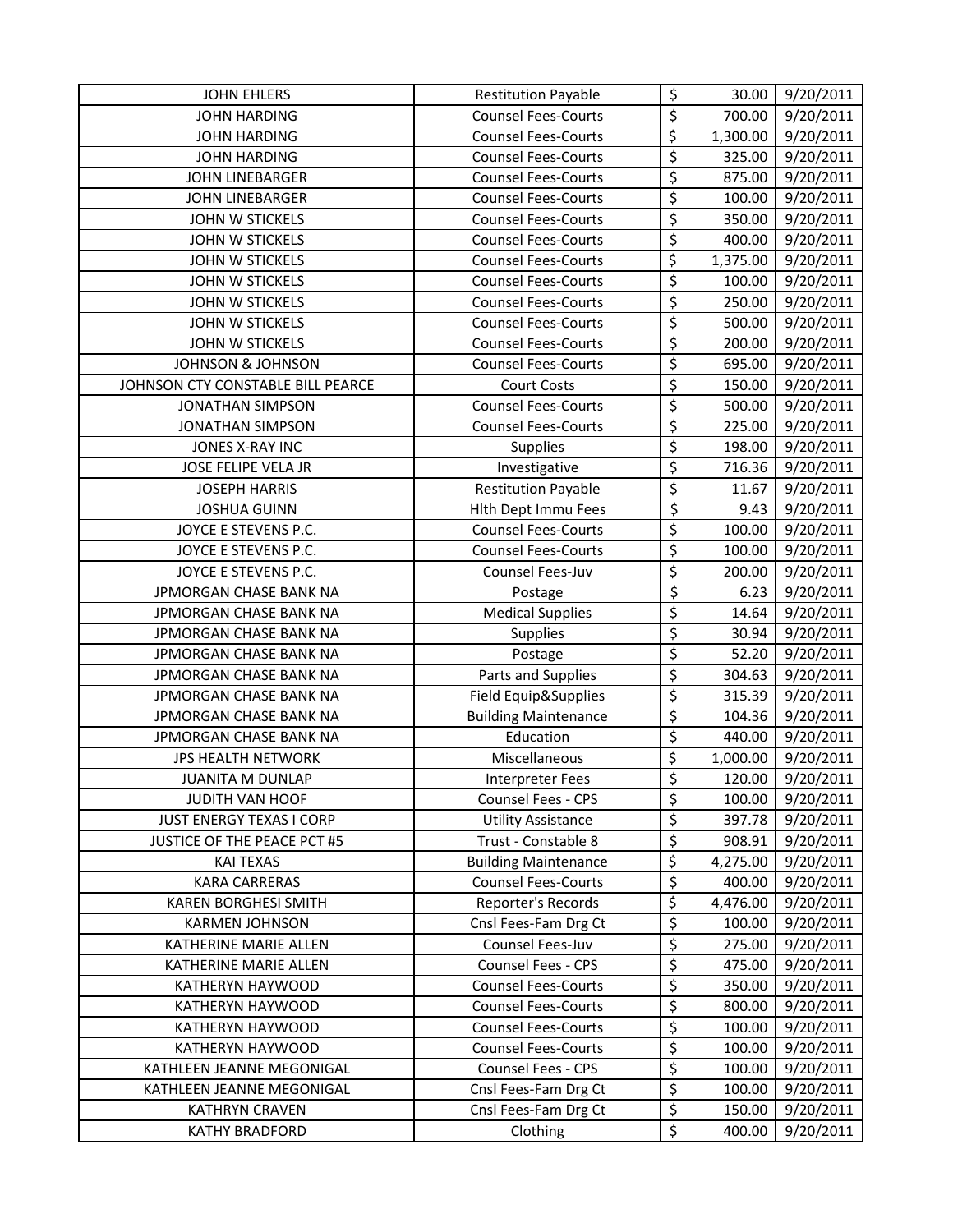| <b>KATIE GARCIA</b>               | Clothing                   | \$                              | 296.45   | 9/20/2011 |
|-----------------------------------|----------------------------|---------------------------------|----------|-----------|
| <b>KAWA INC</b>                   | Supplies                   | $\overline{\xi}$                | 5,000.00 | 9/20/2011 |
| KEARNEY/WYNN ATTORNEYS AT LAW     | <b>Counsel Fees-Courts</b> | \$                              | 100.00   | 9/20/2011 |
| KEARNEY/WYNN ATTORNEYS AT LAW     | <b>Counsel Fees-Courts</b> | \$                              | 100.00   | 9/20/2011 |
| Keith J Ebel                      | Education                  | $\overline{\boldsymbol{\zeta}}$ | 159.87   | 9/20/2011 |
| <b>KEITH MCKAY</b>                | <b>Counsel Fees-Courts</b> | \$                              | 350.00   | 9/20/2011 |
| <b>KEITH MCKAY</b>                | <b>Counsel Fees-Courts</b> | \$                              | 550.00   | 9/20/2011 |
| <b>KEITH MCKAY</b>                | <b>Counsel Fees-Courts</b> | \$                              | 350.00   | 9/20/2011 |
| <b>KEITH MCKAY</b>                | <b>Counsel Fees-Courts</b> | $\overline{\boldsymbol{\zeta}}$ | 100.00   | 9/20/2011 |
| <b>KELLY R GOODNESS PHD</b>       | Psych Exam/Testimony       | \$                              | 872.50   | 9/20/2011 |
| <b>KELLY R GOODNESS PHD</b>       | Psych Exam/Testimony       | \$                              | 900.00   | 9/20/2011 |
| <b>KELLY R GOODNESS PHD</b>       | Psych Exam/Testimony       | \$                              | 450.00   | 9/20/2011 |
| <b>KENNETH CUTRER</b>             | <b>Counsel Fees-Courts</b> | \$                              | 125.00   | 9/20/2011 |
| <b>KENNETH CUTRER</b>             | <b>Counsel Fees-Courts</b> | \$                              | 200.00   | 9/20/2011 |
| <b>KENNETH R GORDON PC</b>        | <b>Counsel Fees-Courts</b> | $\overline{\boldsymbol{\zeta}}$ | 550.00   | 9/20/2011 |
| <b>KERRY OWENS</b>                | Counsel Fees - CPS         | \$                              | 1,615.00 | 9/20/2011 |
| <b>KERRY YANEZ</b>                | <b>Counsel Fees-Courts</b> | \$                              | 500.00   | 9/20/2011 |
| <b>KERRY YANEZ</b>                | <b>Counsel Fees-Courts</b> | $\overline{\boldsymbol{\zeta}}$ | 300.00   | 9/20/2011 |
| <b>KERRY YANEZ</b>                | <b>Counsel Fees-Courts</b> | \$                              | 375.00   | 9/20/2011 |
| <b>KERRY YANEZ</b>                | <b>Counsel Fees-Courts</b> | \$                              | 100.00   | 9/20/2011 |
| <b>KERRY YANEZ</b>                | <b>Counsel Fees-Courts</b> | \$                              | 100.00   | 9/20/2011 |
| <b>KERRY YANEZ</b>                | Counsel Fees-Juv           | \$                              | 500.00   | 9/20/2011 |
| KESTREL METERS.COM                | Safety/Tact Supplies       | $\overline{\boldsymbol{\zeta}}$ | 149.00   | 9/20/2011 |
| KHN SOLUTIONS LLC                 | <b>Equipment Maint</b>     | $\overline{\mathcal{L}}$        | 59.97    | 9/20/2011 |
| KIMBERLEY CAMPBELL                | <b>Counsel Fees-Courts</b> | \$                              | 750.00   | 9/20/2011 |
| <b>KIMBERLEY CAMPBELL</b>         | <b>Counsel Fees-Courts</b> | \$                              | 675.00   | 9/20/2011 |
| KIMBERLEY CAMPBELL                | <b>Counsel Fees-Courts</b> | $\overline{\xi}$                | 4,600.00 | 9/20/2011 |
| KIMBERLEY CAMPBELL                | <b>Counsel Fees-Courts</b> | \$                              | 500.00   | 9/20/2011 |
| KIMBERLY A CHERRY                 | Reporter's Records         | $\overline{\varsigma}$          | 66.00    | 9/20/2011 |
| KIMBERLY A CHERRY                 | Reporter's Records         | \$                              | 1,688.00 | 9/20/2011 |
| KNOWLES PUBLISHING                | Law Books                  | $\overline{\varsigma}$          | 96.02    | 9/20/2011 |
| <b>KOBBY T WARREN</b>             | <b>Counsel Fees-Courts</b> | \$                              | 250.00   | 9/20/2011 |
| KONICA MINOLTA BUSINESS SOLUTIONS | <b>Equipment Maint</b>     | \$                              | 31.75    | 9/20/2011 |
| KONICA MINOLTA BUSINESS SOLUTIONS | <b>Equipment Maint</b>     | \$                              | 122.63   | 9/20/2011 |
| KONICA MINOLTA BUSINESS SOLUTIONS | <b>Equipment Maint</b>     | \$                              | 1,545.70 | 9/20/2011 |
| KONICA MINOLTA BUSINESS SOLUTIONS | <b>Equipment Maint</b>     | \$                              | 31.49    | 9/20/2011 |
| KONICA MINOLTA BUSINESS SOLUTIONS | <b>Equipment Maint</b>     | $\overline{\xi}$                | 6.71     | 9/20/2011 |
| KONICA MINOLTA BUSINESS SOLUTIONS | <b>Equipment Rentals</b>   | \$                              | 154.39   | 9/20/2011 |
| KONICA MINOLTA BUSINESS SOLUTIONS | <b>Equipment Rentals</b>   | $\overline{\varsigma}$          | 93.50    | 9/20/2011 |
| KONICA MINOLTA BUSINESS SOLUTIONS | <b>Equipment Rentals</b>   | $\overline{\varsigma}$          | 93.50    | 9/20/2011 |
| KONICA MINOLTA BUSINESS SOLUTIONS | <b>Equipment Rentals</b>   | \$                              | 93.50    | 9/20/2011 |
| KONICA MINOLTA BUSINESS SOLUTIONS | <b>Equipment Maint</b>     | \$                              | 9.45     | 9/20/2011 |
| KONICA MINOLTA BUSINESS SOLUTIONS | <b>Equipment Maint</b>     | \$                              | 15.20    | 9/20/2011 |
| KONICA MINOLTA BUSINESS SOLUTIONS | Capital Outlay Low V       | \$                              | 3,585.00 | 9/20/2011 |
| KONICA MINOLTA BUSINESS SOLUTIONS | <b>Equipment Maint</b>     | \$                              | 20.50    | 9/20/2011 |
| KONICA MINOLTA BUSINESS SOLUTIONS | <b>Equipment Maint</b>     | \$                              | 39.60    | 9/20/2011 |
| KONICA MINOLTA BUSINESS SOLUTIONS | <b>Equipment Rentals</b>   | \$                              | 109.79   | 9/20/2011 |
| KONICA MINOLTA BUSINESS SOLUTIONS | <b>Equipment Maint</b>     | \$                              | 25.43    | 9/20/2011 |
| KROGER #695                       | <b>Expanded Nutri Pgrm</b> | \$                              | 28.55    | 9/20/2011 |
| <b>KROGER COMPANY</b>             | Food/Hygiene Assist        | \$                              | 42.61    | 9/20/2011 |
| <b>KSM EXCHANGE LLC</b>           | Parts and Supplies         | \$                              | 266.72   | 9/20/2011 |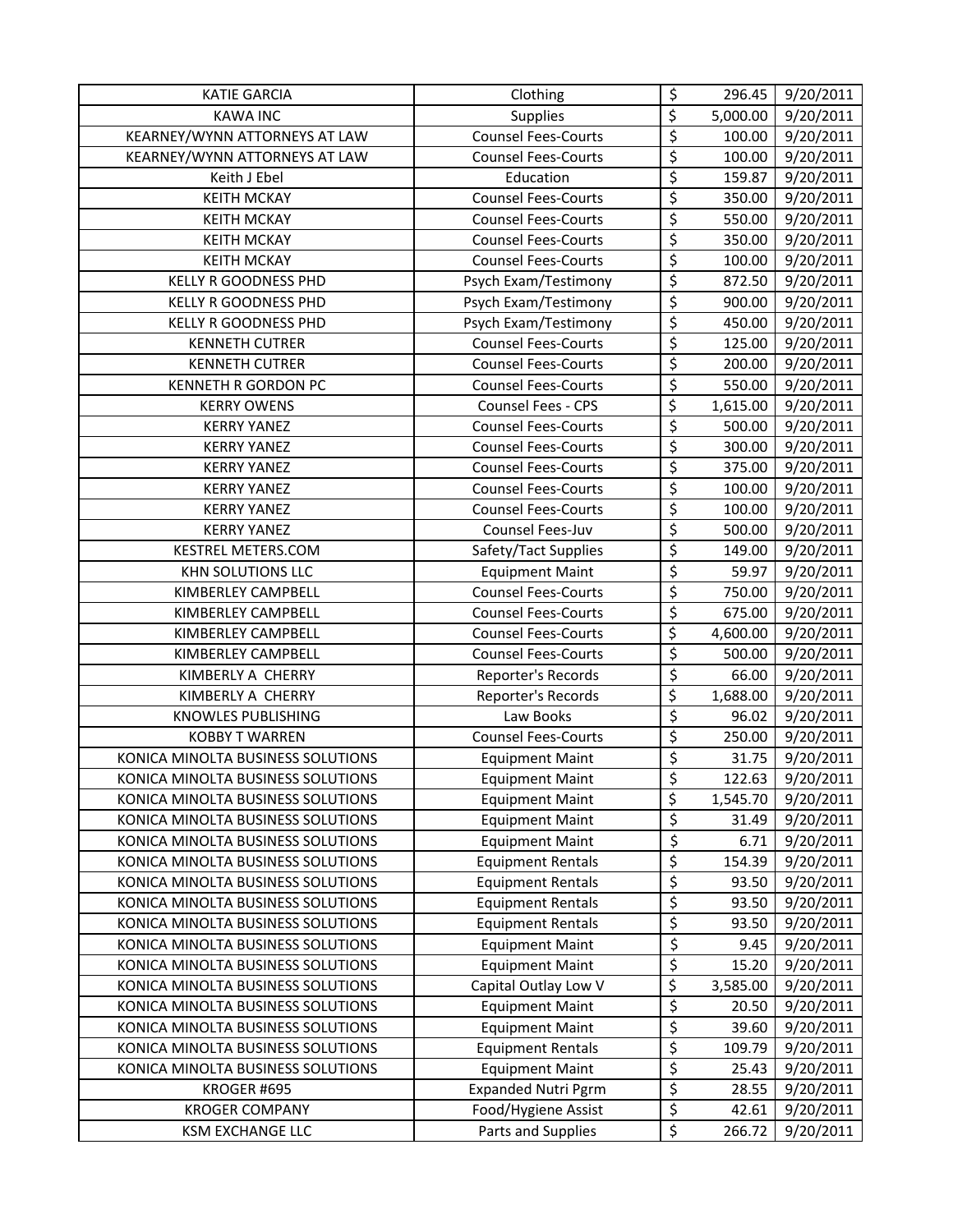| <b>KSM EXCHANGE LLC</b>             | Parts and Supplies          | \$                              | 514.07    | 9/20/2011 |
|-------------------------------------|-----------------------------|---------------------------------|-----------|-----------|
| <b>KSM EXCHANGE LLC</b>             | Parts and Supplies          | \$                              | 271.16    | 9/20/2011 |
| <b>KSM EXCHANGE LLC</b>             | Vehicle Maintenance         | $\overline{\xi}$                | 935.44    | 9/20/2011 |
| LA QUINTA MOPAC                     | Travel                      | \$                              | 341.55    | 9/20/2011 |
| LABORATORY CORP OF AMERICA          | <b>Professional Service</b> | \$                              | 527.50    | 9/20/2011 |
| LACKLAND VEGAS LTD EL RANCHO ESCOND | Rental Assistance           | \$                              | 2,055.00  | 9/20/2011 |
| <b>LACY BRITTEN</b>                 | Counsel Fees - CPS          | \$                              | 100.00    | 9/20/2011 |
| LAKISHA ALDRIDGE                    | Clothing                    | \$                              | 144.79    | 9/20/2011 |
| LANGUAGE LINE SERVICES INC          | <b>Professional Service</b> | \$                              | 318.68    | 9/20/2011 |
| <b>LANTIS G ROBERTS</b>             | Counsel Fees - CPS          | \$                              | 100.00    | 9/20/2011 |
| <b>LARRY E REED</b>                 | <b>Counsel Fees-Courts</b>  | $\overline{\xi}$                | 1,850.00  | 9/20/2011 |
| <b>LARRY E REED</b>                 | <b>Counsel Fees-Courts</b>  | $\overline{\varsigma}$          | 350.00    | 9/20/2011 |
| LASERLINK INTERNATIONAL INC         | Supplies                    | \$                              | 95.00     | 9/20/2011 |
| LATEPH ADENIJI                      | <b>Counsel Fees-Courts</b>  | $\overline{\boldsymbol{\zeta}}$ | 350.00    | 9/20/2011 |
| LATEPH ADENIJI                      | <b>Counsel Fees-Courts</b>  | \$                              | 800.00    | 9/20/2011 |
| LATEPH ADENIJI                      | <b>Counsel Fees-Courts</b>  | $\overline{\boldsymbol{\zeta}}$ | 350.00    | 9/20/2011 |
| <b>LATEPH ADENIJI</b>               | Counsel Fees-Juv            | \$                              | 300.00    | 9/20/2011 |
| LAW OFC OF PATTON E MAYNARD PC      | <b>Counsel Fees-Courts</b>  | \$                              | 485.00    | 9/20/2011 |
| LAW OFFICE EDWARD E CASTILLO PLLC   | <b>Counsel Fees-Courts</b>  | $\overline{\boldsymbol{\zeta}}$ | 575.00    | 9/20/2011 |
| LAW OFFICE EDWARD E CASTILLO PLLC   | <b>Counsel Fees-Courts</b>  | $\overline{\varsigma}$          | 200.00    | 9/20/2011 |
| LAW OFFICE EDWARD E CASTILLO PLLC   | Counsel Fees-Juv            | \$                              | 100.00    | 9/20/2011 |
| LAW OFFICE OF ALEXANDER KIM         | <b>Counsel Fees-Courts</b>  | \$                              | 550.00    | 9/20/2011 |
| LAW OFFICE OF ALICE RODRIGUEZ       | Counsel Fees - CPS          | $\overline{\boldsymbol{\zeta}}$ | 200.00    | 9/20/2011 |
| LAW OFFICE OF BRADLEY L CLARK PC    | <b>Counsel Fees-Courts</b>  | $\overline{\varsigma}$          | 1,100.00  | 9/20/2011 |
| LAW OFFICE OF BRADLEY L CLARK PC    | <b>Counsel Fees-Courts</b>  | $\overline{\boldsymbol{\zeta}}$ | 700.00    | 9/20/2011 |
| LAW OFFICE OF BRADLEY L CLARK PC    | <b>Counsel Fees-Courts</b>  | \$                              | 100.00    | 9/20/2011 |
| LAW OFFICE OF BRADLEY L CLARK PC    | Counsel Fees - CPS          | \$                              | 100.00    | 9/20/2011 |
| LAW OFFICE OF BRADLEY L CLARK PC    | Cnsl Fees-Fam Drg Ct        | $\overline{\xi}$                | 100.00    | 9/20/2011 |
| LAW OFFICE OF GANOZA & RODRIGUEZ    | <b>Counsel Fees-Courts</b>  | $\overline{\varsigma}$          | 50.00     | 9/20/2011 |
| LAW OFFICE OF GANOZA & RODRIGUEZ    | <b>Counsel Fees-Courts</b>  | \$                              | 225.00    | 9/20/2011 |
| LAW OFFICE OF HARMONY M SCHUERMAN P | <b>Counsel Fees-Courts</b>  | \$                              | 500.00    | 9/20/2011 |
| LAW OFFICE OF HARMONY M SCHUERMAN P | <b>Counsel Fees-Courts</b>  | $\overline{\xi}$                | 100.00    | 9/20/2011 |
| LAW OFFICE OF HARMONY M SCHUERMAN P | <b>Counsel Fees-Courts</b>  | $\overline{\varsigma}$          | 100.00    | 9/20/2011 |
| LAW OFFICE OF KARLA M BALLI         | Counsel Fees - CPS          | $\overline{\xi}$                | 1,350.00  | 9/20/2011 |
| LAW OFFICE OF KEE A ABLES PC        | Cnsl Fees-Fam Drg Ct        | \$                              | 100.00    | 9/20/2011 |
| LAW OFFICES OF TIOMBE JONES         | <b>Counsel Fees-Courts</b>  | \$                              | 600.00    | 9/20/2011 |
| <b>LBL ARCHITECT INC</b>            | <b>Professional Service</b> | $\overline{\xi}$                | 3,840.43  | 9/20/2011 |
| LEICA BIOSYSTEMS RICHMOND           | Lab Supplies                | $\overline{\varsigma}$          | 733.56    | 9/20/2011 |
| LEIGH ANN SCHENK                    | Counsel Fees - CPS          | \$                              | 100.00    | 9/20/2011 |
| LEKISHA BOWERS                      | Relative Assistance         | \$                              | 300.00    | 9/20/2011 |
| LENA POPE HOME INC                  | <b>Professional Service</b> | $\overline{\mathcal{L}}$        | 3,067.36  | 9/20/2011 |
| LENA POPE HOME INC                  | <b>Professional Service</b> | \$                              | 57,105.86 | 9/20/2011 |
| LEON REED JR                        | <b>Counsel Fees-Courts</b>  | \$                              | 400.00    | 9/20/2011 |
| LEON REED JR                        | <b>Counsel Fees-Courts</b>  | \$                              | 300.00    | 9/20/2011 |
| LEON REED JR                        | <b>Counsel Fees-Courts</b>  | \$                              | 237.50    | 9/20/2011 |
| LEON REED JR                        | <b>Counsel Fees-Courts</b>  | $\overline{\xi}$                | 350.00    | 9/20/2011 |
| LEONARDS FARM AND RANCH             | Landscaping Expense         | \$                              | 42.54     | 9/20/2011 |
| LEONARDS FARM AND RANCH             | Parts and Supplies          | \$                              | 69.14     | 9/20/2011 |
| LEONARDS FARM AND RANCH             | Field Equip&Supplies        | \$                              | 1,360.00  | 9/20/2011 |
| LEONARDS FARM AND RANCH             | <b>Small Tools</b>          | \$                              | 582.62    | 9/20/2011 |
| LESLIE JOHNS                        | <b>Counsel Fees-Courts</b>  | \$                              | 400.00    | 9/20/2011 |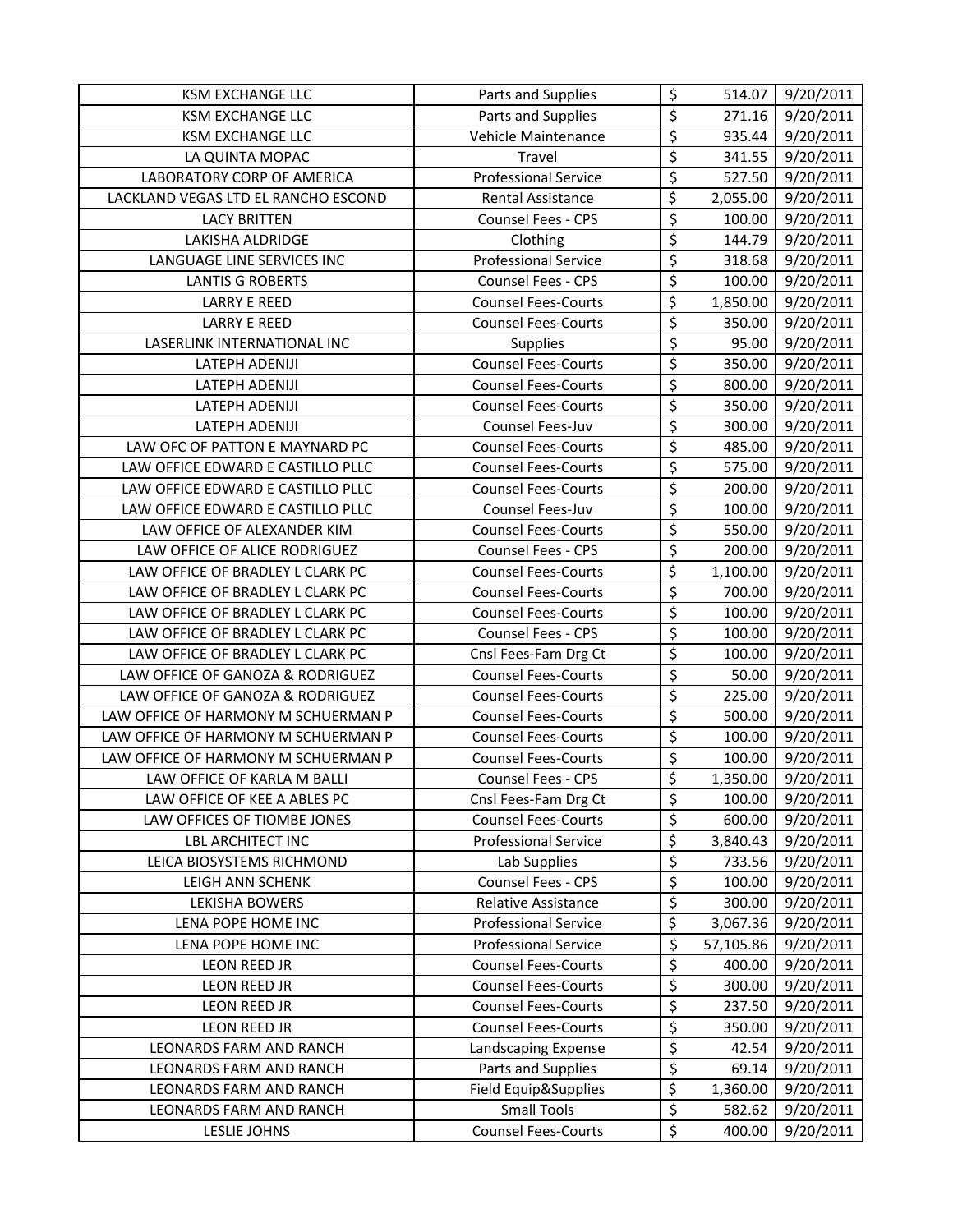| <b>LESLIE JOHNS</b>               | <b>Counsel Fees-Courts</b>  | \$                              | 200.00   | 9/20/2011              |
|-----------------------------------|-----------------------------|---------------------------------|----------|------------------------|
| LESLIE JOHNS                      | <b>Counsel Fees-Courts</b>  | \$                              | 400.00   | 9/20/2011              |
| <b>LEX JOHNSTON</b>               | <b>Counsel Fees-Courts</b>  | \$                              | 1,925.00 | 9/20/2011              |
| <b>LEX JOHNSTON</b>               | <b>Counsel Fees-Courts</b>  | \$                              | 600.00   | 9/20/2011              |
| LEXISNEXIS                        | Law Books                   | \$                              | 222.00   | 9/20/2011              |
| LEXISNEXIS                        | <b>Professional Service</b> | $\overline{\xi}$                | 1,238.00 | 9/20/2011              |
| LEXISNEXIS                        | On-Line Service             | \$                              | 42.00    | 9/20/2011              |
| <b>LINDA BROWN</b>                | Clothing                    | \$                              | 225.00   | 9/20/2011              |
| <b>LINDA L BALEY</b>              | <b>Professional Service</b> | $\overline{\xi}$                | 1,080.00 | 9/20/2011              |
| LISA HOOBLER                      | <b>Counsel Fees-Courts</b>  | \$                              | 760.00   | 9/20/2011              |
| LISA HOOBLER                      | <b>Counsel Fees-Courts</b>  | \$                              | 1,700.00 | 9/20/2011              |
| LISA HOOBLER                      | <b>Counsel Fees-Courts</b>  | \$                              | 450.00   | 9/20/2011              |
| <b>LISA HOOBLER</b>               | <b>Counsel Fees-Courts</b>  | \$                              | 125.00   | 9/20/2011              |
| <b>LISA MORTON</b>                | Reporter's Records          | \$                              | 344.00   | $\frac{1}{9}$ /20/2011 |
| LISA MULLEN                       | <b>Counsel Fees-Courts</b>  | \$                              | 450.00   | 9/20/2011              |
| LISA MULLEN                       | <b>Counsel Fees-Courts</b>  | \$                              | 400.00   | 9/20/2011              |
| <b>LISA MULLEN</b>                | <b>Counsel Fees-Courts</b>  | \$                              | 200.00   | 9/20/2011              |
| LISA MULLEN                       | <b>Counsel Fees-Courts</b>  | \$                              | 237.50   | 9/20/2011              |
| LISA MULLEN                       | <b>Counsel Fees-Courts</b>  | \$                              | 200.00   | 9/20/2011              |
| <b>LOCK TIGHT SECURITY INC</b>    | <b>Building Maintenance</b> | \$                              | 93.50    | 9/20/2011              |
| LOCK TIGHT SECURITY INC           | <b>Building Maintenance</b> | \$                              | 165.50   | 9/20/2011              |
| LOI & ASSOCIATES PLLC             | <b>Counsel Fees-Courts</b>  | \$                              | 300.00   | 9/20/2011              |
| LOI & ASSOCIATES PLLC             | <b>Counsel Fees-Courts</b>  | \$                              | 300.00   | 9/20/2011              |
| LOOMIS FARGO & COMPANY            | ArmoredCar Messenger        | \$                              | 400.00   | 9/20/2011              |
| LOOMIS FARGO & COMPANY            | ArmoredCar Messenger        | \$                              | 400.00   | 9/20/2011              |
| LOOMIS FARGO & COMPANY            | ArmoredCar Messenger        | \$                              | 400.00   | 9/20/2011              |
| LOOMIS FARGO & COMPANY            | ArmoredCar Messenger        | \$                              | 400.00   | 9/20/2011              |
| <b>LOOMIS FARGO &amp; COMPANY</b> | ArmoredCar Messenger        | \$                              | 400.00   | 9/20/2011              |
| LOOMIS FARGO & COMPANY            | ArmoredCar Messenger        | \$                              | 400.00   | 9/20/2011              |
| LOOMIS FARGO & COMPANY            | ArmoredCar Messenger        | $\overline{\boldsymbol{\zeta}}$ | 400.00   | 9/20/2011              |
| <b>LOOMIS FARGO &amp; COMPANY</b> | ArmoredCar Messenger        | \$                              | 400.00   | 9/20/2011              |
| LOOMIS FARGO & COMPANY            | ArmoredCar Messenger        | \$                              | 400.00   | 9/20/2011              |
| LOOMIS FARGO & COMPANY            | ArmoredCar Messenger        | \$                              | 400.00   | 9/20/2011              |
| <b>LOOMIS FARGO &amp; COMPANY</b> | ArmoredCar Messenger        | \$                              | 400.00   | 9/20/2011              |
| LOOMIS FARGO & COMPANY            | ArmoredCar Messenger        | \$                              | 400.00   | 9/20/2011              |
| LOOMIS FARGO & COMPANY            | ArmoredCar Messenger        | \$                              | 400.00   | 9/20/2011              |
| LOOMIS FARGO & COMPANY            | ArmoredCar Messenger        | \$                              | 400.00   | 9/20/2011              |
| LOOMIS FARGO & COMPANY            | ArmoredCar Messenger        | \$                              | 400.00   | 9/20/2011              |
| LOOMIS FARGO & COMPANY            | ArmoredCar Messenger        | \$                              | 400.00   | 9/20/2011              |
| <b>LOOMIS FARGO &amp; COMPANY</b> | ArmoredCar Messenger        | \$                              | 400.00   | 9/20/2011              |
| LOOMIS FARGO & COMPANY            | ArmoredCar Messenger        | \$                              | 400.00   | 9/20/2011              |
| LOOMIS FARGO & COMPANY            | ArmoredCar Messenger        | \$                              | 400.00   | 9/20/2011              |
| <b>LOOMIS FARGO &amp; COMPANY</b> | ArmoredCar Messenger        | \$                              | 400.00   | 9/20/2011              |
| LOOMIS FARGO & COMPANY            | ArmoredCar Messenger        | \$                              | 400.00   | 9/20/2011              |
| LOOMIS FARGO & COMPANY            | ArmoredCar Messenger        | \$                              | 400.00   | 9/20/2011              |
| LOOMIS FARGO & COMPANY            | ArmoredCar Messenger        | \$                              | 400.00   | 9/20/2011              |
| LOOMIS FARGO & COMPANY            | ArmoredCar Messenger        | \$                              | 400.00   | 9/20/2011              |
| <b>LOOMIS FARGO &amp; COMPANY</b> | ArmoredCar Messenger        | \$                              | 400.00   | 9/20/2011              |
| LOOMIS FARGO & COMPANY            | ArmoredCar Messenger        | \$                              | 400.00   | 9/20/2011              |
| LOOMIS FARGO & COMPANY            | ArmoredCar Messenger        | \$                              | 400.00   | 9/20/2011              |
| LOOMIS FARGO & COMPANY            | ArmoredCar Messenger        | \$                              | 80.00    | 9/20/2011              |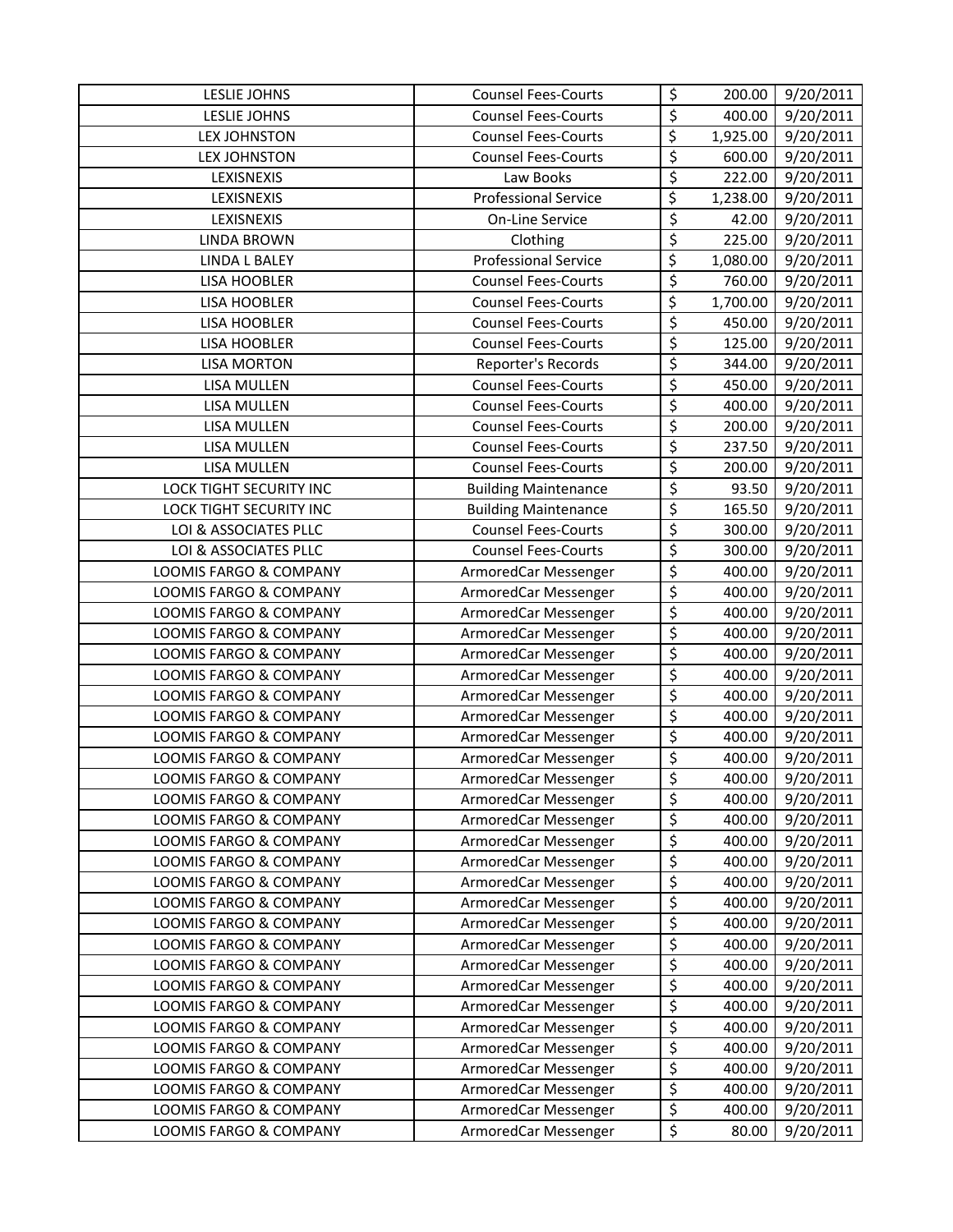| LOOMIS FARGO & COMPANY             | ArmoredCar Messenger        | \$                              | 80.00     | 9/20/2011 |
|------------------------------------|-----------------------------|---------------------------------|-----------|-----------|
| <b>LOOMIS FARGO &amp; COMPANY</b>  | ArmoredCar Messenger        | \$                              | 80.00     | 9/20/2011 |
| LOOMIS FARGO & COMPANY             | ArmoredCar Messenger        | \$                              | 80.00     | 9/20/2011 |
| LOOMIS FARGO & COMPANY             | ArmoredCar Messenger        | \$                              | 160.00    | 9/20/2011 |
| LOREN C GREEN PC                   | <b>Counsel Fees-Courts</b>  | $\overline{\boldsymbol{\zeta}}$ | 275.00    | 9/20/2011 |
| LOREN C GREEN PC                   | <b>Counsel Fees-Courts</b>  | \$                              | 2,306.25  | 9/20/2011 |
| LOWE'S                             | <b>Medical Supplies</b>     | \$                              | 159.00    | 9/20/2011 |
| LOWE'S                             | <b>Support Serv Supply</b>  | \$                              | 587.61    | 9/20/2011 |
| LOWE'S                             | <b>Building Maintenance</b> | \$                              | 249.30    | 9/20/2011 |
| LOWE'S                             | <b>Building Maintenance</b> | \$                              | 296.00    | 9/20/2011 |
| LOWE'S                             | Parts and Supplies          | \$                              | 602.72    | 9/20/2011 |
| LOWE'S                             | Parts and Supplies          | \$                              | 820.00    | 9/20/2011 |
| LOWE'S                             | <b>Small Tools</b>          | \$                              | 179.00    | 9/20/2011 |
| LOWE'S                             | <b>Small Tools</b>          | \$                              | 446.92    | 9/20/2011 |
| LOWE'S                             | <b>Small Tools</b>          | \$                              | 243.80    | 9/20/2011 |
| <b>LSS DIGITAL PRINT FINISHING</b> | <b>Equipment Maint</b>      | \$                              | 316.76    | 9/20/2011 |
| <b>LYNDA S TARWATER</b>            | <b>Counsel Fees-Courts</b>  | \$                              | 275.00    | 9/20/2011 |
| <b>LYNDA S TARWATER</b>            | <b>Counsel Fees-Courts</b>  | \$                              | 180.00    | 9/20/2011 |
| LYNN S OLINGER                     | Counsel Fees - CPS          | \$                              | 825.00    | 9/20/2011 |
| LYNN S OLINGER                     | Cnsl Fees-Fam Drg Ct        | \$                              | 100.00    | 9/20/2011 |
| LYNN SMITH CHEVROLET GEO INC       | Parts and Supplies          | \$                              | 118.15    | 9/20/2011 |
| M F PENDERGRAF                     | Investigative               | \$                              | 242.25    | 9/20/2011 |
| M SUZANNE FROSSARD PC              | Counsel Fees - CPS          | $\overline{\boldsymbol{\zeta}}$ | 480.00    | 9/20/2011 |
| M TRENT LOFTIN                     | <b>Counsel Fees-Courts</b>  | \$                              | 100.00    | 9/20/2011 |
| M TRENT LOFTIN                     | <b>Counsel Fees-Courts</b>  | \$                              | 100.00    | 9/20/2011 |
| M.A.N.S. DISTRIBUTORS INC          | Sheriff Inventory           | $\overline{\xi}$                | 11,325.00 | 9/20/2011 |
| M.A.N.S. DISTRIBUTORS INC          | <b>Custodian Supplies</b>   | \$                              | 211.80    | 9/20/2011 |
| MAMIE BUSH JOHNSON                 | <b>Counsel Fees-Courts</b>  | \$                              | 350.00    | 9/20/2011 |
| <b>MAMIE BUSH JOHNSON</b>          | <b>Counsel Fees-Courts</b>  | \$                              | 400.00    | 9/20/2011 |
| MAMIE BUSH JOHNSON                 | <b>Counsel Fees-Courts</b>  | $\overline{\xi}$                | 100.00    | 9/20/2011 |
| <b>MAMIE BUSH JOHNSON</b>          | <b>Counsel Fees-Courts</b>  | \$                              | 100.00    | 9/20/2011 |
| MAMIE BUSH JOHNSON                 | <b>Counsel Fees-Courts</b>  | \$                              | 200.00    | 9/20/2011 |
| MAMIE BUSH JOHNSON                 | <b>Counsel Fees-Courts</b>  | \$                              | 600.00    | 9/20/2011 |
| MANER FIRE EQUIPMENT, INC          | Kitchen Maintenance         | \$                              | 162.00    | 9/20/2011 |
| <b>MANTEK</b>                      | Parts and Supplies          | \$                              | 3,138.15  | 9/20/2011 |
| <b>MARC GAULT</b>                  | Counsel Fees-Juv            | \$                              | 200.00    | 9/20/2011 |
| <b>MARC GAULT</b>                  | Counsel Fees - CPS          | $\overline{\xi}$                | 100.00    | 9/20/2011 |
| MARCELLA WILSON-CROPPER            | <b>Health Medicaid</b>      | $\overline{\varsigma}$          | 78.75     | 9/20/2011 |
| MARCELLA WILSON-CROPPER            | <b>Professional Service</b> | \$                              | 132.50    | 9/20/2011 |
| MARCELLA WILSON-CROPPER            | <b>Professional Service</b> | \$                              | 471.25    | 9/20/2011 |
| MARCELLA WILSON-CROPPER            | <b>Professional Service</b> | $\overline{\xi}$                | 341.25    | 9/20/2011 |
| MARCELLA WILSON-CROPPER            | <b>Professional Service</b> | $\overline{\xi}$                | 146.25    | 9/20/2011 |
| <b>MARK C HATCH</b>                | <b>Professional Service</b> | $\overline{\varsigma}$          | 2,567.50  | 9/20/2011 |
| MARK D SCOTT & ASSOCIATES          | <b>Counsel Fees-Courts</b>  | \$                              | 450.00    | 9/20/2011 |
| MARK D SCOTT & ASSOCIATES          | <b>Counsel Fees-Courts</b>  | \$                              | 150.00    | 9/20/2011 |
| MARK D SCOTT & ASSOCIATES          | <b>Counsel Fees-Courts</b>  | $\overline{\xi}$                | 200.00    | 9/20/2011 |
| MARK D SCOTT & ASSOCIATES          | <b>Counsel Fees-Courts</b>  | \$                              | 100.00    | 9/20/2011 |
| MARK D SCOTT & ASSOCIATES PLLC     | <b>Counsel Fees-Courts</b>  | $\overline{\xi}$                | 700.00    | 9/20/2011 |
| <b>MARK ROSTEET</b>                | <b>Counsel Fees-Courts</b>  | \$                              | 1,200.00  | 9/20/2011 |
| <b>MARK ROSTEET</b>                | <b>Counsel Fees-Courts</b>  | $\overline{\xi}$                | 250.00    | 9/20/2011 |
| <b>MARK ROSTEET</b>                | <b>Counsel Fees-Courts</b>  | \$                              | 250.00    | 9/20/2011 |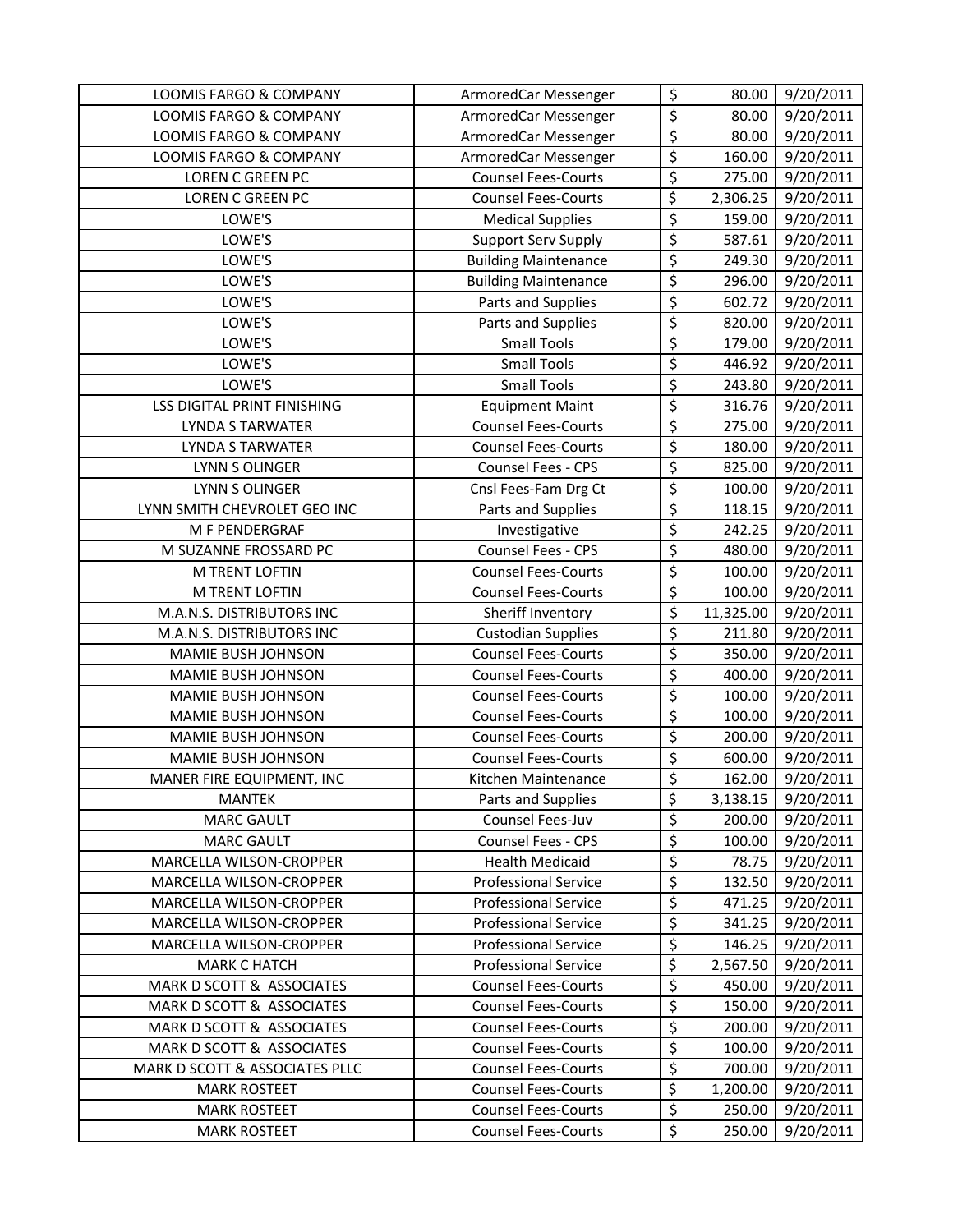| <b>MARK ROSTEET</b>                 | <b>Counsel Fees-Courts</b>  | \$                                  | 200.00    | 9/20/2011 |
|-------------------------------------|-----------------------------|-------------------------------------|-----------|-----------|
| <b>MARK ROSTEET</b>                 | <b>Counsel Fees-Courts</b>  | \$                                  | 200.00    | 9/20/2011 |
| <b>MARSHALL GAINES</b>              | Clothing                    | \$                                  | 225.00    | 9/20/2011 |
| MARTIN EAGLE OIL COMPANY INC        | Gasoline Inventory          | \$                                  | 12,419.68 | 9/20/2011 |
| MARTIN EAGLE OIL COMPANY INC        | Gasoline Inventory          | $\overline{\boldsymbol{\varsigma}}$ | 14,609.87 | 9/20/2011 |
| MARTIN EAGLE OIL COMPANY INC        | Fuel                        | \$                                  | (158.78)  | 9/20/2011 |
| MARTIN EAGLE OIL COMPANY INC        | Fuel                        | \$                                  | (135.74)  | 9/20/2011 |
| <b>MARY A CONNELL</b>               | Psych Exam/Testimony        | \$                                  | 2,925.00  | 9/20/2011 |
| <b>MARY B THORNTON</b>              | <b>Counsel Fees-Courts</b>  | \$                                  | 1,100.00  | 9/20/2011 |
| <b>MARY J YOUNG</b>                 | <b>Counsel Fees-Courts</b>  | \$                                  | 750.00    | 9/20/2011 |
| <b>MARY R THOMSEN</b>               | Counsel Fees - CPS          | \$                                  | 100.00    | 9/20/2011 |
| MASSIE'S LOCKSMITH                  | Supplies                    | \$                                  | 378.50    | 9/20/2011 |
| Matthew A King                      | Education                   | \$                                  | 198.40    | 9/20/2011 |
| MATTHEW BENDER & COMPANY INC        | Supplies                    | $\overline{\varsigma}$              | 79.11     | 9/20/2011 |
| MATTHEW BENDER & COMPANY INC        | Law Books                   | $\overline{\varsigma}$              | 42.67     | 9/20/2011 |
| MAXIM HEALTHCARE SERVICES INC       | <b>Professional Service</b> | \$                                  | 2,920.00  | 9/20/2011 |
| MB GREENWOOD CREEK LP               | <b>Rental Assistance</b>    | \$                                  | 490.00    | 9/20/2011 |
| MB GREENWOOD CREEK LP               | <b>Utility Assistance</b>   | \$                                  | 39.76     | 9/20/2011 |
| <b>MEDINA &amp; MEDINA INC</b>      | Central Garage Inv          | $\overline{\varsigma}$              | 32.00     | 9/20/2011 |
| <b>MEDLINE INDUSTRIES</b>           | Lab Supplies                | \$                                  | 281.83    | 9/20/2011 |
| MEMBER'S BUILDING MAINTENANCE LTD   | <b>Custodian Services</b>   | \$                                  | 514.00    | 9/20/2011 |
| MENTAL HEALTH MENTAL RETARDATION    | <b>Counseling Services</b>  | \$                                  | 6,000.00  | 9/20/2011 |
| MERCEDES MEDICAL INC                | <b>Medical Supplies</b>     | $\overline{\boldsymbol{\zeta}}$     | 259.00    | 9/20/2011 |
| MERCEDES MEDICAL INC                | <b>Medical Supplies</b>     | \$                                  | 131.76    | 9/20/2011 |
| MERCEDES MEDICAL INC                | <b>Medical Supplies</b>     | \$                                  | 263.52    | 9/20/2011 |
| <b>MERRY LAUREEN MOORE</b>          | Counsel Fees-Probate        | \$                                  | 2,200.00  | 9/20/2011 |
| <b>MERRY LAUREEN MOORE</b>          | <b>Court Costs</b>          | \$                                  | 1,500.00  | 9/20/2011 |
| METROPLEX SERVICE WELDING SUPPLY IN | Parts and Supplies          | \$                                  | (16.00)   | 9/20/2011 |
| METROPLEX SERVICE WELDING SUPPLY IN | Parts and Supplies          | \$                                  | 115.60    | 9/20/2011 |
| MHMR OF TARRANT COUNTY              | <b>Subrecipient Service</b> | \$                                  | 7,666.94  | 9/20/2011 |
| <b>MHMRTC</b>                       | <b>Professional Service</b> | \$                                  | 3,200.00  | 9/20/2011 |
| MICHAEL BERGER                      | Counsel Fees-Juv            | \$                                  | 100.00    | 9/20/2011 |
| MICHAEL DEEGAN                      | <b>Counsel Fees-Courts</b>  | \$                                  | 700.00    | 9/20/2011 |
| MICHAEL DEEGAN                      | <b>Counsel Fees-Courts</b>  | \$                                  | 550.00    | 9/20/2011 |
| MICHAEL DEEGAN                      | <b>Counsel Fees-Courts</b>  | \$                                  | 237.50    | 9/20/2011 |
| MICHAEL DEEGAN                      | <b>Counsel Fees-Courts</b>  | \$                                  | 100.00    | 9/20/2011 |
| MICHAEL KEVIN DAVIS                 | <b>Tires and Tubes</b>      | \$                                  | 572.74    | 9/20/2011 |
| MICHAEL LOGAN WARE                  | <b>Counsel Fees-Courts</b>  | \$                                  | 240.00    | 9/20/2011 |
| MICHAEL LOGAN WARE                  | <b>Counsel Fees-Courts</b>  | \$                                  | 650.00    | 9/20/2011 |
| MICHAEL LOGAN WARE                  | <b>Counsel Fees-Courts</b>  | \$                                  | 400.00    | 9/20/2011 |
| MICHAEL PHILLIPS                    | <b>Witness Travel</b>       | \$                                  | 40.00     | 9/20/2011 |
| MICHAEL SHAWN MATLOCK               | <b>Counsel Fees-Courts</b>  | \$                                  | 200.00    | 9/20/2011 |
| MICKY ALAN MONTGOMERY               | <b>Professional Service</b> | \$                                  | 1,438.13  | 9/20/2011 |
| MIDWEST MEDICAL SUPPLY CO, LLC      | Lab Supplies                | \$                                  | 149.80    | 9/20/2011 |
| MINICK LAW PC                       | <b>Counsel Fees-Courts</b>  | \$                                  | 600.00    | 9/20/2011 |
| MINICK LAW PC                       | <b>Counsel Fees-Courts</b>  | \$                                  | 325.00    | 9/20/2011 |
| MINICK LAW PC                       | <b>Counsel Fees-Courts</b>  | $\overline{\boldsymbol{\zeta}}$     | 150.00    | 9/20/2011 |
| MONICA OLSON                        | <b>Counseling Services</b>  | \$                                  | 1,050.00  | 9/20/2011 |
| MOORE MEDICAL LLC                   | Lab Supplies                | \$                                  | 160.00    | 9/20/2011 |
| MOORE MEDICAL LLC                   | Lab Supplies                | $\overline{\xi}$                    | 160.00    | 9/20/2011 |
| MOORE MEDICAL LLC                   | <b>Medical Supplies</b>     | \$                                  | (44.55)   | 9/20/2011 |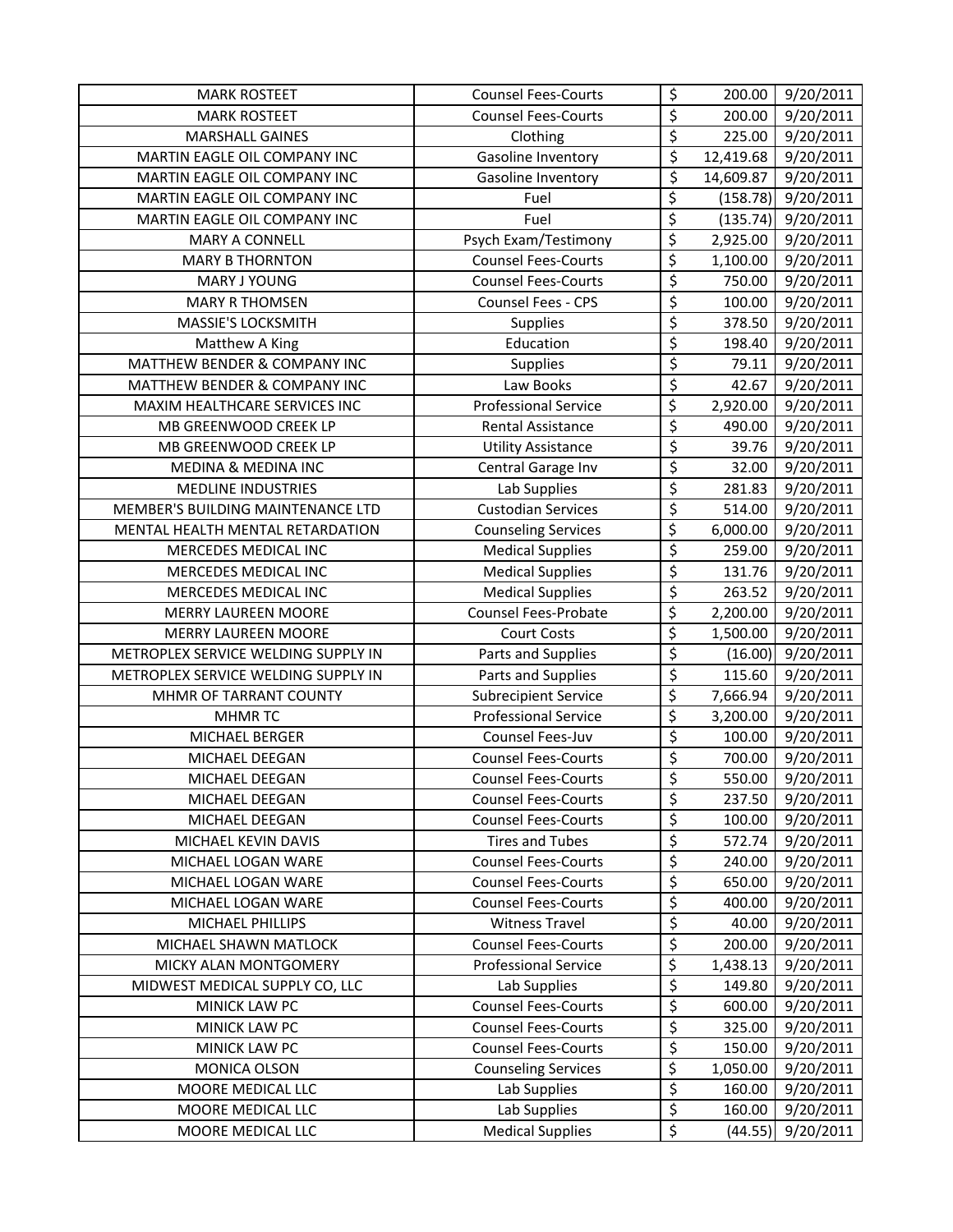| MOORE MEDICAL LLC                   | Sheriff Inventory           | \$                     | (13.20)   | 9/20/2011 |
|-------------------------------------|-----------------------------|------------------------|-----------|-----------|
| MOORE MEDICAL LLC                   | Lab Supplies                | \$                     | 66.60     | 9/20/2011 |
| MOORE MEDICAL LLC                   | <b>Medical Supplies</b>     | \$                     | 118.80    | 9/20/2011 |
| MOORE MEDICAL LLC                   | Personal Hygiene            | \$                     | 110.00    | 9/20/2011 |
| MORITZ CHEVROLET CHRYSLER           | Central Garage Inv          | $\overline{\xi}$       | 54.14     | 9/20/2011 |
| MORRIS-BATES MORTUARY               | <b>County Burials</b>       | \$                     | 2,095.00  | 9/20/2011 |
| MOTION INDUSTRIES INC               | Grease and Oil              | \$                     | 218.40    | 9/20/2011 |
| Mr D Miles Brissette                | Travel                      | $\overline{\varsigma}$ | 76.50     | 9/20/2011 |
| Mr David C Hagerman                 | Cert Copies/Trans           | \$                     | 11.50     | 9/20/2011 |
| Mr Gregory A Lilley                 | Transportation              | \$                     | 10.00     | 9/20/2011 |
| Mr John J Nicholson                 | Education                   | \$                     | 30.00     | 9/20/2011 |
| Mr Kenneth D Johnson                | Education                   | \$                     | 110.00    | 9/20/2011 |
| Mr Mark C Mendez                    | Travel                      | \$                     | 118.00    | 9/20/2011 |
| Mr Michael D White                  | Transportation              | $\overline{\varsigma}$ | 60.16     | 9/20/2011 |
| Mr Michael De La Flor III           | Travel                      | \$                     | 88.00     | 9/20/2011 |
| Mr Richard K Rousseau               | Travel                      | $\overline{\varsigma}$ | 74.00     | 9/20/2011 |
| Mr Robert A Berndt                  | Education                   | \$                     | 100.00    | 9/20/2011 |
| MRS BAIRD'S BAKERIES INC            | Food                        | \$                     | 197.03    | 9/20/2011 |
| Ms Amy K Candler                    | Travel                      | \$                     | 483.60    | 9/20/2011 |
| Ms Marquetta E Westmoreland         | Travel                      | \$                     | 100.00    | 9/20/2011 |
| Ms MaryLouise Garcia                | Education                   | \$                     | 190.00    | 9/20/2011 |
| Ms Stella Estorga                   | Education                   | \$                     | 126.00    | 9/20/2011 |
| MULTIFAMILY UTILITY COMPANY INC     | <b>Utility Assistance</b>   | $\overline{\xi}$       | 98.58     | 9/20/2011 |
| MYERS ENTERPRISES INC               | <b>Equipment Maint</b>      | \$                     | 1,015.00  | 9/20/2011 |
| <b>NAFA INC</b>                     | Parts and Supplies          | \$                     | 171.32    | 9/20/2011 |
| <b>NAFA INC</b>                     | Parts and Supplies          | \$                     | 91.10     | 9/20/2011 |
| <b>NAKIA COLE</b>                   | Clothing                    | \$                     | 200.00    | 9/20/2011 |
| <b>NANCY GORDON</b>                 | Cnsl Fees-Fam Drg Ct        | \$                     | 100.00    | 9/20/2011 |
| NASW-NATIONAL ASSOCIATION OF SOCIAL | Travel                      | \$                     | 300.00    | 9/20/2011 |
| NATHERRAL J WASHINGTON              | <b>Counsel Fees-Courts</b>  | \$                     | 125.00    | 9/20/2011 |
| NATHERRAL J WASHINGTON              | <b>Counsel Fees-Courts</b>  | \$                     | 456.25    | 9/20/2011 |
| NATIONAL 4-H COUNCIL/SUPPLY SERVICE | Education                   | \$                     | 338.66    | 9/20/2011 |
| NATIONAL DRUG COURT INSTITUTE       | Education                   | \$                     | 975.00    | 9/20/2011 |
| NATIONAL PURCHASING INSTITUTE       | Education                   | \$                     | 525.00    | 9/20/2011 |
| NATIONAL SAFETY COUNCIL             | Dues                        | \$                     | 55.00     | 9/20/2011 |
| <b>NAVID ALBAND</b>                 | <b>Counsel Fees-Courts</b>  | \$                     | 200.00    | 9/20/2011 |
| NAVID ALBAND                        | <b>Counsel Fees-Courts</b>  | \$                     | 575.00    | 9/20/2011 |
| NCTCOG - NORTH CENTRAL TEXAS        | Education                   | \$                     | 250.00    | 9/20/2011 |
| NEC CORPORATION OF AMERICA          | Lab Equip Mainten           | \$                     | 708.50    | 9/20/2011 |
| <b>NELON LAW GROUP PLLC</b>         | <b>Counsel Fees-Courts</b>  | \$                     | 225.00    | 9/20/2011 |
| NEOS CONSULTING GROUP LLC           | <b>Professional Service</b> | \$                     | 6,458.40  | 9/20/2011 |
| NEVILL BUSINESS MACHINES INC        | <b>Equipment Maint</b>      | \$                     | 142.45    | 9/20/2011 |
| NEVILL BUSINESS MACHINES INC        | <b>Equipment Maint</b>      | \$                     | 89.00     | 9/20/2011 |
| NEW BREED CHRISTIAN CENTER          | <b>Restitution Payable</b>  | \$                     | 100.00    | 9/20/2011 |
| NEXUS RECOVERY CENTER INC           | <b>Residential Servc</b>    | \$                     | 3,306.46  | 9/20/2011 |
| NICHOLAS GREGORY DAVIS              | <b>Counsel Fees-Courts</b>  | \$                     | 300.00    | 9/20/2011 |
| NICHOLAS GREGORY DAVIS              | <b>Counsel Fees-Courts</b>  | \$                     | 111.25    | 9/20/2011 |
| NICOLE KEEGAN                       | <b>Witness Travel</b>       | \$                     | 150.20    | 9/20/2011 |
| NIKKI L CHRIESMAN                   | Counsel Fees - CPS          | \$                     | 100.00    | 9/20/2011 |
| NIZAM PEERWANI, M.D., P.A.          | Med Exam Contract           | $\overline{\xi}$       | 81,832.33 | 9/20/2011 |
| NORTH TEXAS JUSTICE OF THE          | Education                   | \$                     | 45.00     | 9/20/2011 |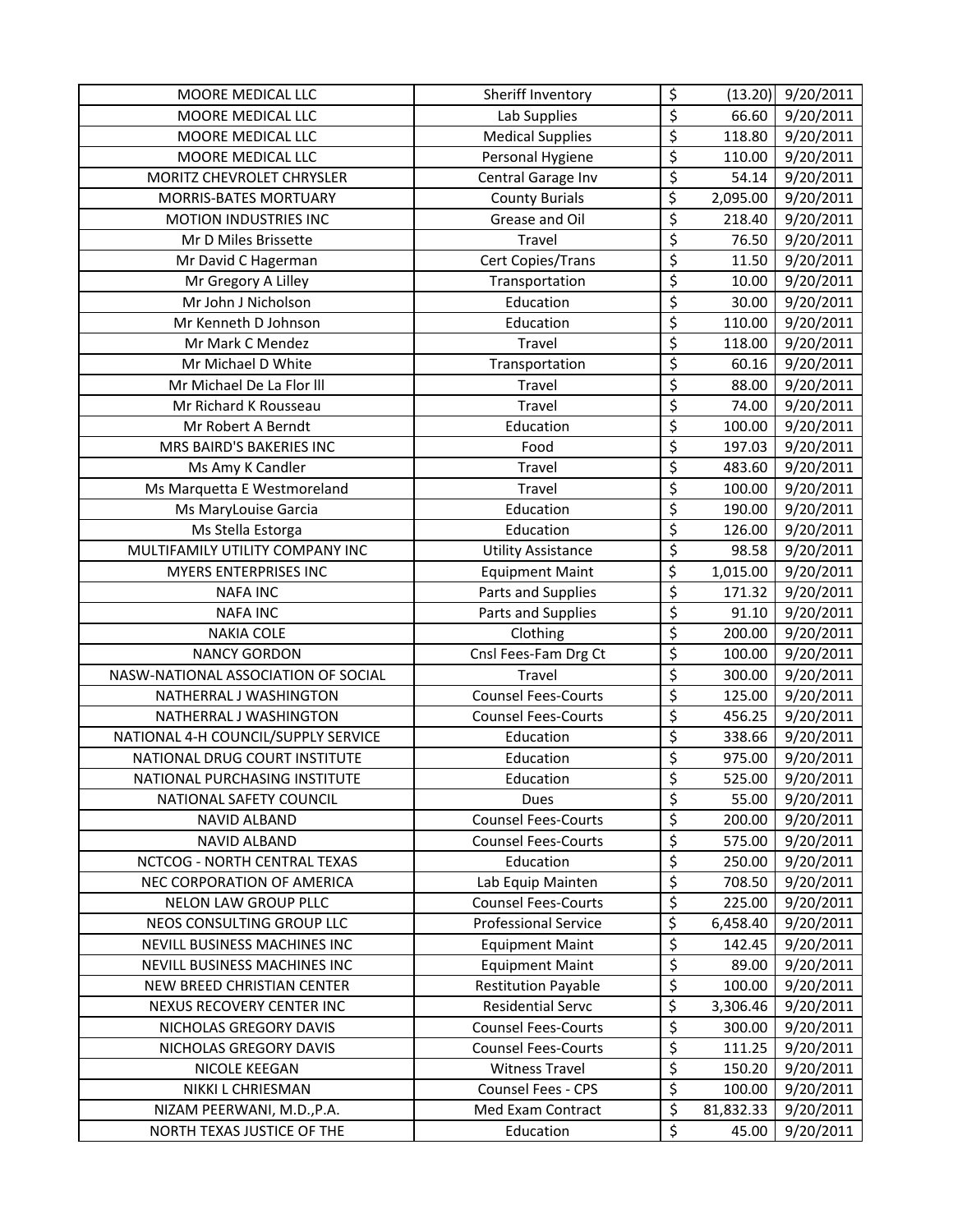| NORTH TX ADDICTION COUNSELING INC   | O/P Group Counseling        | \$                     | 4,935.75  | 9/20/2011 |
|-------------------------------------|-----------------------------|------------------------|-----------|-----------|
| NORTHEAST LEADERSHIP FORUM          | Dues                        | \$                     | 100.00    | 9/20/2011 |
| NORTHEAST LEADERSHIP FORUM          | <b>Dues</b>                 | \$                     | 100.00    | 9/20/2011 |
| <b>NORTON METAL</b>                 | Parts and Supplies          | \$                     | 7.98      | 9/20/2011 |
| <b>NORTON METAL</b>                 | Parts and Supplies          | \$                     | 1,341.15  | 9/20/2011 |
| NOVARTIS VACCINES & DIAGNASTICS INC | <b>Medical Supplies</b>     | $\overline{\xi}$       | 865.20    | 9/20/2011 |
| NW SIGN INDUSTRIES INC              | <b>Professional Service</b> | \$                     | 31,435.40 | 9/20/2011 |
| <b>OAK FARMS DAIRY</b>              | Food                        | \$                     | 386.55    | 9/20/2011 |
| OAK TIMBERS FORT WORTH SOUTH LP     | Rental Assistance           | $\overline{\xi}$       | 464.00    | 9/20/2011 |
| <b>OCE-USA INC</b>                  | <b>Equipment Maint</b>      | $\overline{\xi}$       | 114.66    | 9/20/2011 |
| OFFICE DEPOT BUSINESS SERV DIV      | <b>Computer Supplies</b>    | \$                     | 24.99     | 9/20/2011 |
| OGBURNS TRUCK PARTS OF FT WORTH     | Parts and Supplies          | \$                     | 21.25     | 9/20/2011 |
| OIL PRICE INFORMATION SERVICE LLC   | Subscriptions               | \$                     | 492.00    | 9/20/2011 |
| <b>OKEY AKPOM</b>                   | <b>Counsel Fees-Courts</b>  | $\overline{\varsigma}$ | 2,050.00  | 9/20/2011 |
| <b>OLAMETER CORPORATION</b>         | <b>Building Maintenance</b> | $\overline{\xi}$       | 296.75    | 9/20/2011 |
| OMNI CORPUS CHRISTI HOTEL           | Education                   | $\overline{\xi}$       | 207.00    | 9/20/2011 |
| <b>OMNI PUBLISHERS INC</b>          | Supplies                    | $\overline{\varsigma}$ | 73.95     | 9/20/2011 |
| OMNI SAN ANTONIO HOTEL              | Education                   | $\overline{\xi}$       | 495.04    | 9/20/2011 |
| OMNI SAN ANTONIO HOTEL              | Education                   | $\overline{\xi}$       | 495.04    | 9/20/2011 |
| <b>OPEX CORPORATION</b>             | <b>Equipment Maint</b>      | \$                     | 2,350.00  | 9/20/2011 |
| OPPORTUNITIES COUNSELING CENTER     | O/P Group Counseling        | \$                     | 5,127.75  | 9/20/2011 |
| <b>ORCHID CELLMARK</b>              | <b>Expert Witness Serv</b>  | $\overline{\varsigma}$ | 797.00    | 9/20/2011 |
| O'REILLY AUTO PARTS                 | Supplies                    | $\overline{\xi}$       | 6.99      | 9/20/2011 |
| O'REILLY AUTO PARTS                 | Parts and Supplies          | \$                     | 76.86     | 9/20/2011 |
| O'REILLY AUTO PARTS                 | Parts and Supplies          | $\overline{\xi}$       | 343.84    | 9/20/2011 |
| O'REILLY AUTO PARTS                 | Parts and Supplies          | $\overline{\xi}$       | 110.16    | 9/20/2011 |
| <b>OVERHEAD DOOR</b>                | <b>Building Maintenance</b> | $\overline{\xi}$       | 350.00    | 9/20/2011 |
| <b>OWENS &amp; OWENS</b>            | Counsel Fees - CPS          | \$                     | 150.00    | 9/20/2011 |
| <b>OZARKA DRINKING WATER</b>        | Supplies                    | \$                     | 14.05     | 9/20/2011 |
| P MICHAEL SCHNEIDER LAW FIRM PC     | <b>Counsel Fees-Courts</b>  | $\overline{\xi}$       | 350.00    | 9/20/2011 |
| P MICHAEL SCHNEIDER LAW FIRM PC     | <b>Counsel Fees-Courts</b>  | $\overline{\xi}$       | 100.00    | 9/20/2011 |
| P MICHAEL SCHNEIDER LAW FIRM PC     | <b>Counsel Fees-Courts</b>  | \$                     | 100.00    | 9/20/2011 |
| PAMELA S FERNANDEZ                  | <b>Counsel Fees-Courts</b>  | \$                     | 1,000.00  | 9/20/2011 |
| PAMELA S FERNANDEZ                  | <b>Counsel Fees-Courts</b>  | \$                     | 300.00    | 9/20/2011 |
| PAMELA S FERNANDEZ                  | <b>Counsel Fees-Courts</b>  | \$                     | 125.00    | 9/20/2011 |
| PAMELA S FERNANDEZ                  | <b>Counsel Fees-Courts</b>  | \$                     | 325.00    | 9/20/2011 |
| PAMELA S FERNANDEZ                  | <b>Counsel Fees-Courts</b>  | $\overline{\xi}$       | 600.00    | 9/20/2011 |
| PAMELA S FERNANDEZ                  | <b>Counsel Fees-Courts</b>  | \$                     | 275.00    | 9/20/2011 |
| PAMELA S FERNANDEZ                  | <b>Counsel Fees-Courts</b>  | $\overline{\xi}$       | 120.00    | 9/20/2011 |
| PAPERDIRECT INC                     | <b>Supplies</b>             | $\overline{\varsigma}$ | 86.92     | 9/20/2011 |
| PATHMARK TRAFFIC PRODUCTS INC       | Field Equip&Supplies        | \$                     | 2,532.00  | 9/20/2011 |
| PATRICIA C NOWAK                    | Education                   | \$                     | 475.00    | 9/20/2011 |
| PATRICIA L SUMMERS                  | Cnsl Fees-Fam Drg Ct        | \$                     | 100.00    | 9/20/2011 |
| PATRICIA MARGARET MCBRIDE           | <b>Counsel Fees-Courts</b>  | $\overline{\xi}$       | 450.00    | 9/20/2011 |
| PATRICIA MARGARET MCBRIDE           | <b>Counsel Fees-Courts</b>  | \$                     | 1,000.00  | 9/20/2011 |
| PATRICK R MCCARTY                   | <b>Counsel Fees-Courts</b>  | \$                     | 825.00    | 9/20/2011 |
| PATRICK R MCCARTY                   | <b>Counsel Fees-Courts</b>  | $\overline{\xi}$       | 800.00    | 9/20/2011 |
| PATRICK R MCCARTY                   | <b>Counsel Fees-Courts</b>  | $\overline{\xi}$       | 300.00    | 9/20/2011 |
| PATRICK S DOHONEY & ASSOCIATES PLLC | <b>Counsel Fees-Courts</b>  | $\overline{\xi}$       | 300.00    | 9/20/2011 |
| PATRICK S DOHONEY & ASSOCIATES PLLC | <b>Counsel Fees-Courts</b>  | \$                     | 675.00    | 9/20/2011 |
| PATRICK S DOHONEY & ASSOCIATES PLLC | <b>Counsel Fees-Courts</b>  | \$                     | 400.00    | 9/20/2011 |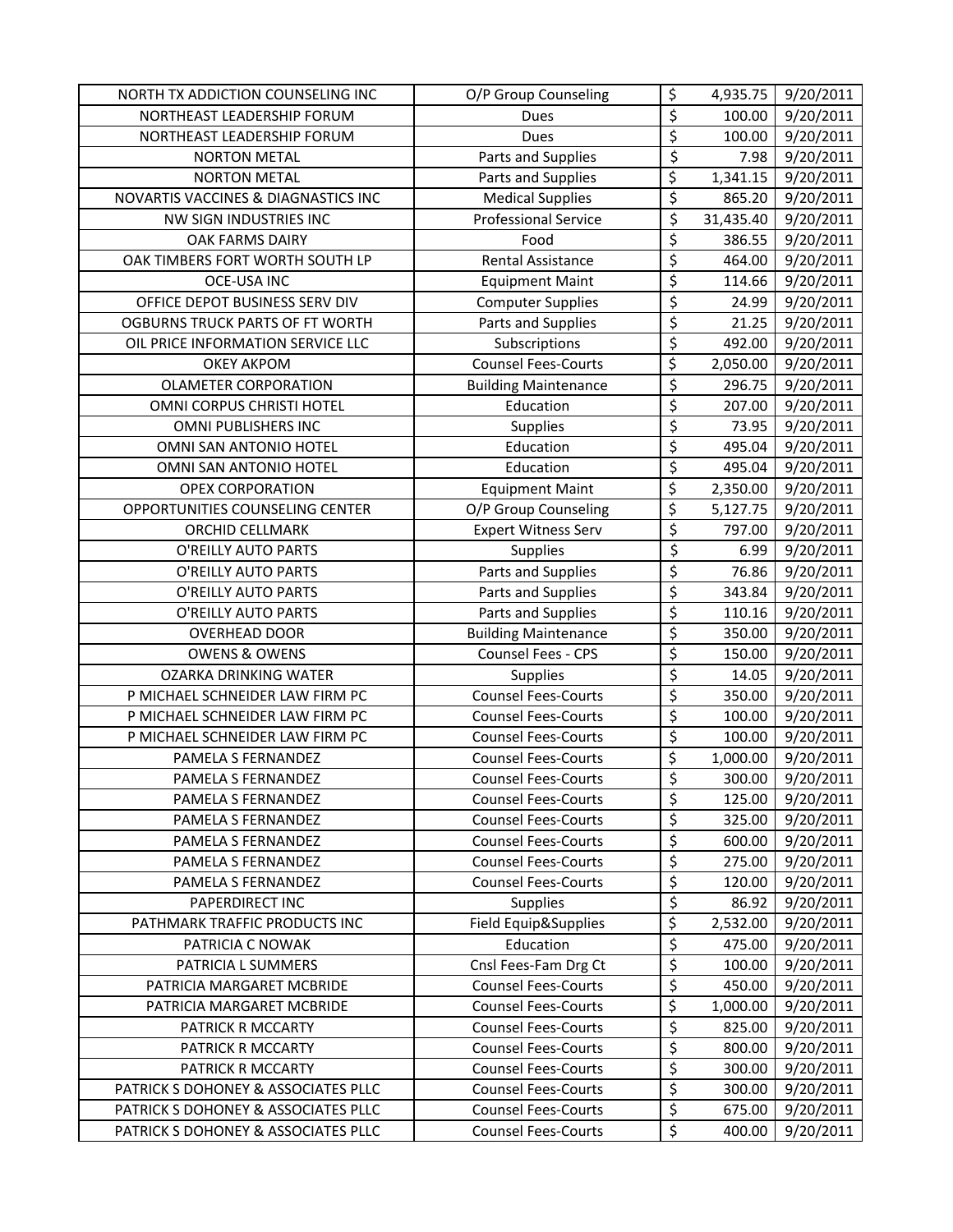| PATRICK S DOHONEY & ASSOCIATES PLLC | <b>Counsel Fees-Courts</b>  | \$                       | 200.00    | 9/20/2011 |
|-------------------------------------|-----------------------------|--------------------------|-----------|-----------|
| PATTY TILLMAN                       | <b>Counsel Fees-Courts</b>  | \$                       | 400.00    | 9/20/2011 |
| PATTY TILLMAN                       | <b>Counsel Fees-Courts</b>  | $\overline{\xi}$         | 350.00    | 9/20/2011 |
| PAUL B ROTHBAND JR                  | <b>Counsel Fees-Courts</b>  | \$                       | 125.00    | 9/20/2011 |
| PAUL B ROTHBAND JR                  | <b>Counsel Fees-Courts</b>  | \$                       | 625.00    | 9/20/2011 |
| PAUL LEWALLEN                       | <b>Counsel Fees-Courts</b>  | \$                       | 800.00    | 9/20/2011 |
| PAUL V PREVITE                      | <b>Counsel Fees-Courts</b>  | \$                       | 350.00    | 9/20/2011 |
| PAUL V PREVITE                      | <b>Counsel Fees-Courts</b>  | \$                       | 700.00    | 9/20/2011 |
| PAUL V PREVITE                      | <b>Counsel Fees-Courts</b>  | \$                       | 500.00    | 9/20/2011 |
| PAUL V PREVITE                      | <b>Counsel Fees-Courts</b>  | \$                       | 100.00    | 9/20/2011 |
| PAYFLEX SYSTEMS USA INC             | Administration              | \$                       | 10,540.35 | 9/20/2011 |
| PC MALL GOV INC                     | Non-Track Equipment         | \$                       | 204.93    | 9/20/2011 |
| PEDRO CISNEROS                      | Counsel Fees-Juv            | \$                       | 300.00    | 9/20/2011 |
| PETROLEUM SOLUTIONS INC             | Capital Outlay Low V        | $\overline{\varsigma}$   | 7,913.01  | 9/20/2011 |
| PHAMATECH INC                       | Lab Supplies                | $\overline{\varsigma}$   | 7,350.00  | 9/20/2011 |
| PHAMATECH INC                       | Laboratory Costs            | \$                       | 9,701.00  | 9/20/2011 |
| PHILLIPS LAWN SPRINKLER CO          | <b>Building Maintenance</b> | \$                       | 559.03    | 9/20/2011 |
| PHILLIPS LAWN SPRINKLER CO          | Landscaping Expense         | \$                       | 514.43    | 9/20/2011 |
| PHILLIPS LAWN SPRINKLER CO          | Landscaping Expense         | \$                       | 584.46    | 9/20/2011 |
| PHILLIPS LAWN SPRINKLER CO          | Landscaping Expense         | \$                       | 497.57    | 9/20/2011 |
| PHILLIPS LAWN SPRINKLER CO          | Landscaping Expense         | \$                       | 641.95    | 9/20/2011 |
| PHILLIPS LAWN SPRINKLER CO          | Landscaping Expense         | \$                       | 478.69    | 9/20/2011 |
| PHOENIX EXCHANGE INC                | Parts and Supplies          | \$                       | 562.00    | 9/20/2011 |
| PIA R. RODRIGUEZ                    | <b>Counsel Fees-Courts</b>  | \$                       | 650.00    | 9/20/2011 |
| PIA R. RODRIGUEZ                    | <b>Counsel Fees-Courts</b>  | \$                       | 400.00    | 9/20/2011 |
| PIA R. RODRIGUEZ                    | <b>Counsel Fees-Courts</b>  | \$                       | 100.00    | 9/20/2011 |
| PIA R. RODRIGUEZ                    | <b>Counsel Fees-Courts</b>  | \$                       | 200.00    | 9/20/2011 |
| PIA R. RODRIGUEZ                    | <b>Counsel Fees-Courts</b>  | \$                       | 1,100.00  | 9/20/2011 |
| PIA R. RODRIGUEZ                    | <b>Counsel Fees-Courts</b>  | $\overline{\xi}$         | 1,050.00  | 9/20/2011 |
| PLANT INTERSCAPES                   | <b>Building Maintenance</b> | \$                       | 205.50    | 9/20/2011 |
| PLAQUE WORLD                        | Supplies                    | $\overline{\xi}$         | 34.60     | 9/20/2011 |
| PLAQUE WORLD                        | Subscriptions               | \$                       | 5.00      | 9/20/2011 |
| PMI SUPPLY INC                      | <b>Medical Supplies</b>     | \$                       | 456.84    | 9/20/2011 |
| POLLOCK PAPER DISTRIBUTORS          | Supplies                    | $\overline{\mathsf{S}}$  | 14.80     | 9/20/2011 |
| POLLOCK PAPER DISTRIBUTORS          | Kitchen Supplies            | \$                       | 81.06     | 9/20/2011 |
| PREFERRED OFFICE PRODUCTS INC       | <b>School Supplies</b>      | \$                       | 69.80     | 9/20/2011 |
| PRESSTEK INC                        | <b>Equipment Maint</b>      | \$                       | 433.00    | 9/20/2011 |
| PRICE PROCTOR AND ASSOCIATES LLP    | <b>Expert Witness Serv</b>  | \$                       | 7,250.00  | 9/20/2011 |
| PROBOTICS AMERICA INC               | <b>Equipment Maint</b>      | \$                       | 362.00    | 9/20/2011 |
| PROFESSIONAL TURF PRODUCTS LP       | Landscaping Expense         | \$                       | 749.36    | 9/20/2011 |
| PRUDENTIAL INSURANCE COMP OF AMERIC | LT Health Care              | $\overline{\mathcal{L}}$ | 5,779.61  | 9/20/2011 |
| PSYCHOTHERAPY SERVICES & YOKEFELLOW | Psych Exam/Testimony        | \$                       | 660.00    | 9/20/2011 |
| PTS OF AMERICA LLC                  | <b>Professional Service</b> | \$                       | 5,625.50  | 9/20/2011 |
| QIAGEN                              | Lab Supplies                | \$                       | 128.00    | 9/20/2011 |
| <b>QUEST DIAGNOSTICS INC</b>        | <b>Professional Service</b> | $\overline{\varsigma}$   | 4,828.61  | 9/20/2011 |
| <b>QUEST DIAGNOSTICS INC</b>        | Laboratory Costs            | $\overline{\xi}$         | 10.00     | 9/20/2011 |
| <b>QUEST DIAGNOSTICS INC</b>        | Laboratory Costs            | \$                       | 123.00    | 9/20/2011 |
| <b>QUEST DIAGNOSTICS INC</b>        | Laboratory Costs            | \$                       | 402.50    | 9/20/2011 |
| QUICKSEARCH COM LLC                 | <b>Background Check</b>     | \$                       | 918.00    | 9/20/2011 |
| <b>QUILL CORPORATION</b>            | Support Serv Supply         | \$                       | 79.64     | 9/20/2011 |
| R MAUREEN TOLBERT                   | <b>Counsel Fees-Courts</b>  | \$                       | 650.00    | 9/20/2011 |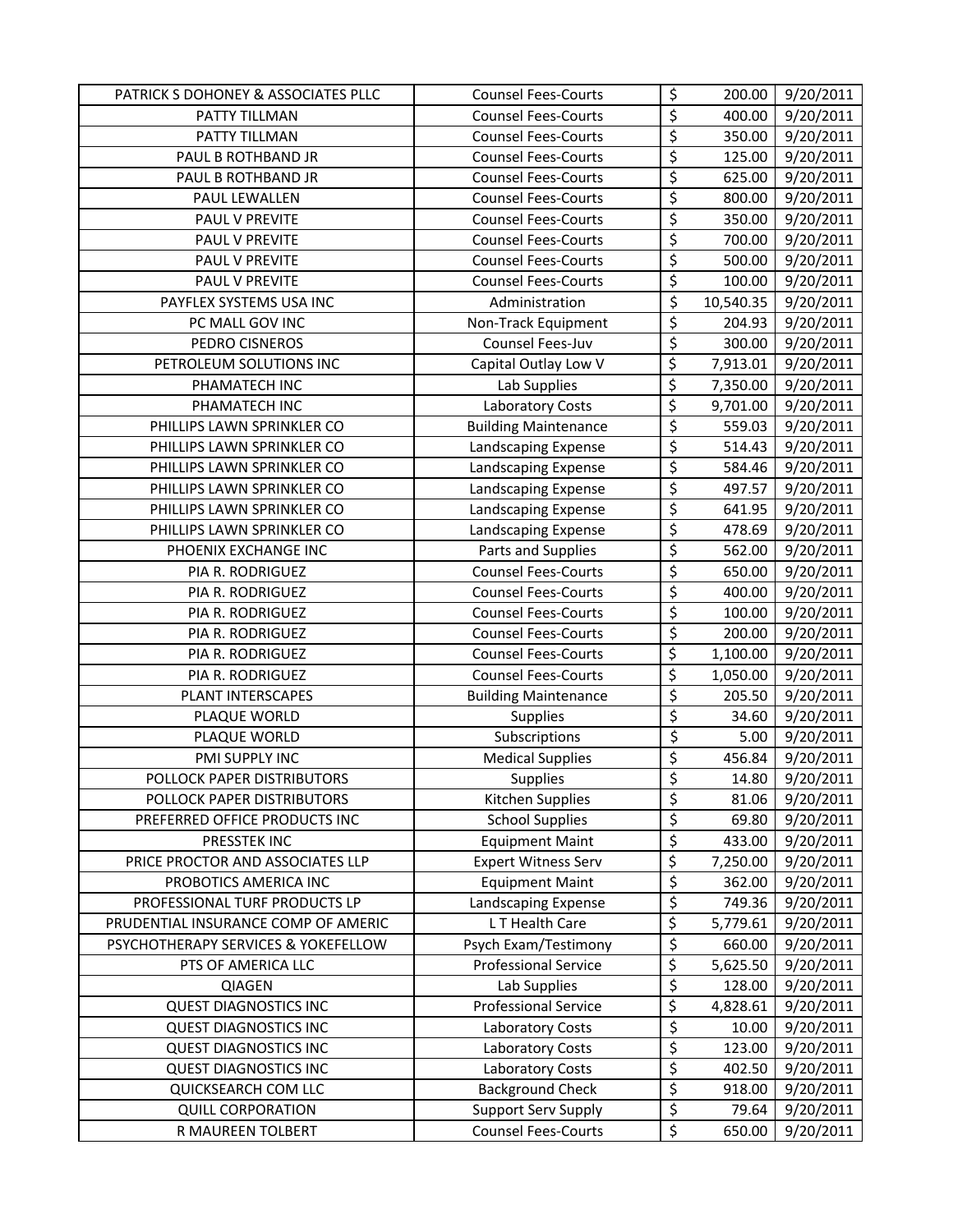| R MAUREEN TOLBERT               | <b>Counsel Fees-Courts</b>  | \$                                  | 425.00                   | 9/20/2011 |
|---------------------------------|-----------------------------|-------------------------------------|--------------------------|-----------|
| R MAUREEN TOLBERT               | <b>Counsel Fees-Courts</b>  | $\overline{\varsigma}$              | 775.00                   | 9/20/2011 |
| R MAUREEN TOLBERT               | <b>Counsel Fees-Courts</b>  | $\overline{\xi}$                    | 525.00                   | 9/20/2011 |
| R MAUREEN TOLBERT               | <b>Counsel Fees-Courts</b>  | $\overline{\mathcal{L}}$            | 125.00                   | 9/20/2011 |
| R MAUREEN TOLBERT               | <b>Counsel Fees-Courts</b>  | \$                                  | 300.00                   | 9/20/2011 |
| R MAUREEN TOLBERT               | <b>Counsel Fees-Courts</b>  | $\overline{\varsigma}$              | 193.75                   | 9/20/2011 |
| RADIOLOGY ASSOCIATES OF TARRANT | <b>Professional Service</b> | $\overline{\boldsymbol{\zeta}}$     | 320.22                   | 9/20/2011 |
| RADIOLOGY ASSOCIATES OF TARRANT | <b>Professional Service</b> | \$                                  | 314.22                   | 9/20/2011 |
| <b>RANDY W BOWERS</b>           | <b>Counsel Fees-Courts</b>  | \$                                  | 1,000.00                 | 9/20/2011 |
| <b>RANDY W BOWERS</b>           | <b>Counsel Fees-Courts</b>  | \$                                  | 237.50                   | 9/20/2011 |
| <b>RANDY W BOWERS</b>           | <b>Counsel Fees-Courts</b>  | $\overline{\xi}$                    | 150.00                   | 9/20/2011 |
| <b>RANDY W BOWERS</b>           | <b>Counsel Fees-Courts</b>  | $\overline{\varsigma}$              | 220.00                   | 9/20/2011 |
| RASIX COMPUTER CENTER INC       | Supplies                    | \$                                  | 41.43                    | 9/20/2011 |
| RASIX COMPUTER CENTER INC       | <b>Supplies</b>             | $\overline{\varsigma}$              | 147.92                   | 9/20/2011 |
| RASIX COMPUTER CENTER INC       | Supplies                    | $\overline{\xi}$                    | 58.13                    | 9/20/2011 |
| RASIX COMPUTER CENTER INC       | Supplies                    | \$                                  | 116.26                   | 9/20/2011 |
| RASIX COMPUTER CENTER INC       | Supplies                    | $\overline{\xi}$                    | 58.13                    | 9/20/2011 |
| RAUL NEVAREZ                    | Counsel Fees-Juv            | \$                                  | 400.00                   | 9/20/2011 |
| RAUL NEVAREZ                    | Counsel Fees - CPS          | $\overline{\varsigma}$              | 100.00                   | 9/20/2011 |
| RAUL NEVAREZ                    | Cnsl Fees-Juv Det&Tr        | $\overline{\varsigma}$              | 300.00                   | 9/20/2011 |
| <b>RAY D HENRY</b>              | Health HIV                  | $\overline{\xi}$                    | 19.20                    | 9/20/2011 |
| <b>RAY D HENRY</b>              | Health HIV                  | $\overline{\varsigma}$              | 19.20                    | 9/20/2011 |
| RAY HALL JR                     | <b>Counsel Fees-Courts</b>  | \$                                  | 1,630.00                 | 9/20/2011 |
| RAY HALL JR                     | <b>Counsel Fees-Courts</b>  | \$                                  | 650.00                   | 9/20/2011 |
| <b>RAY HALL JR</b>              | <b>Counsel Fees-Courts</b>  | \$                                  | 1,075.00                 | 9/20/2011 |
| <b>RAY HALL JR</b>              | <b>Counsel Fees-Courts</b>  | $\overline{\xi}$                    | 200.00                   | 9/20/2011 |
| RAY HALL JR                     | <b>Counsel Fees-Courts</b>  | \$                                  | 475.00                   | 9/20/2011 |
| RAY HALL JR                     | Cnsl Fees-Fam Drg Ct        | \$                                  | 150.00                   | 9/20/2011 |
| RAYMOND DANIEL PC               | Counsel Fees - CPS          | $\overline{\boldsymbol{\zeta}}$     | 100.00                   | 9/20/2011 |
| RAYMOND DANIEL PC               | Cnsl Fees-Fam Drg Ct        | \$                                  | 150.00                   | 9/20/2011 |
| REEDER DISTRIBUTORS INC         | Grease and Oil              | \$                                  | 4,083.90                 | 9/20/2011 |
| REEDER DISTRIBUTORS INC         | Grease and Oil              | $\overline{\boldsymbol{\varsigma}}$ | $\overline{\phantom{a}}$ | 9/20/2011 |
| <b>REGINA RICH</b>              | Clothing                    | $\overline{\xi}$                    | 194.62                   | 9/20/2011 |
| RELIABLE PAVING INC             | <b>Building Maintenance</b> | \$                                  | 450.00                   | 9/20/2011 |
| RELIABLE PAVING INC             | <b>Cement and Concrete</b>  | \$                                  | 7,200.00                 | 9/20/2011 |
| RELIANT ENERGY SERVICES         | <b>Utility Assistance</b>   | \$                                  | 656.71                   | 9/20/2011 |
| RELIANT ENERGY SERVICES         | <b>Utility Assistance</b>   | $\overline{\xi}$                    | 121.96                   | 9/20/2011 |
| RELIANT ENERGY SERVICES         | <b>Utility Assistance</b>   | \$                                  | 1,823.30                 | 9/20/2011 |
| <b>RENEE A SANCHEZ</b>          | Counsel Fees - CPS          | \$                                  | 100.00                   | 9/20/2011 |
| REPUBLIC SERVICES OF TEXAS LTD  | <b>Disposal Service</b>     | \$                                  | 120.57                   | 9/20/2011 |
| REPUBLIC SERVICES OF TEXAS LTD  | <b>Disposal Service</b>     | $\overline{\xi}$                    | 60.14                    | 9/20/2011 |
| REPUBLIC SERVICES OF TEXAS LTD  | <b>Disposal Service</b>     | \$                                  | 97.89                    | 9/20/2011 |
| REPUBLIC SERVICES OF TEXAS LTD  | <b>Disposal Service</b>     | \$                                  | 127.41                   | 9/20/2011 |
| REXEL SUMMERS                   | <b>Building Maintenance</b> | \$                                  | 860.53                   | 9/20/2011 |
| REXEL SUMMERS                   | A/C Maint Contract          | \$                                  | 1,208.92                 | 9/20/2011 |
| <b>REXEL SUMMERS</b>            | <b>Building Maintenance</b> | \$                                  | 996.32                   | 9/20/2011 |
| REYNOLDS ASPHALT                | Asphalt-Rock/Hot Mix        | \$                                  | 313.17                   | 9/20/2011 |
| REYNOLDS ASPHALT                | Asphalt-Rock/Hot Mix        | \$                                  | 147.16                   | 9/20/2011 |
| RICARDO J CARRILLO              | <b>County Burials</b>       | $\overline{\boldsymbol{\zeta}}$     | 700.00                   | 9/20/2011 |
| RICHARD A HENDERSON PC          | <b>Counsel Fees-Courts</b>  | \$                                  | 890.00                   | 9/20/2011 |
| RICHARD A HENDERSON PC          | <b>Counsel Fees-Courts</b>  | \$                                  | 400.00                   | 9/20/2011 |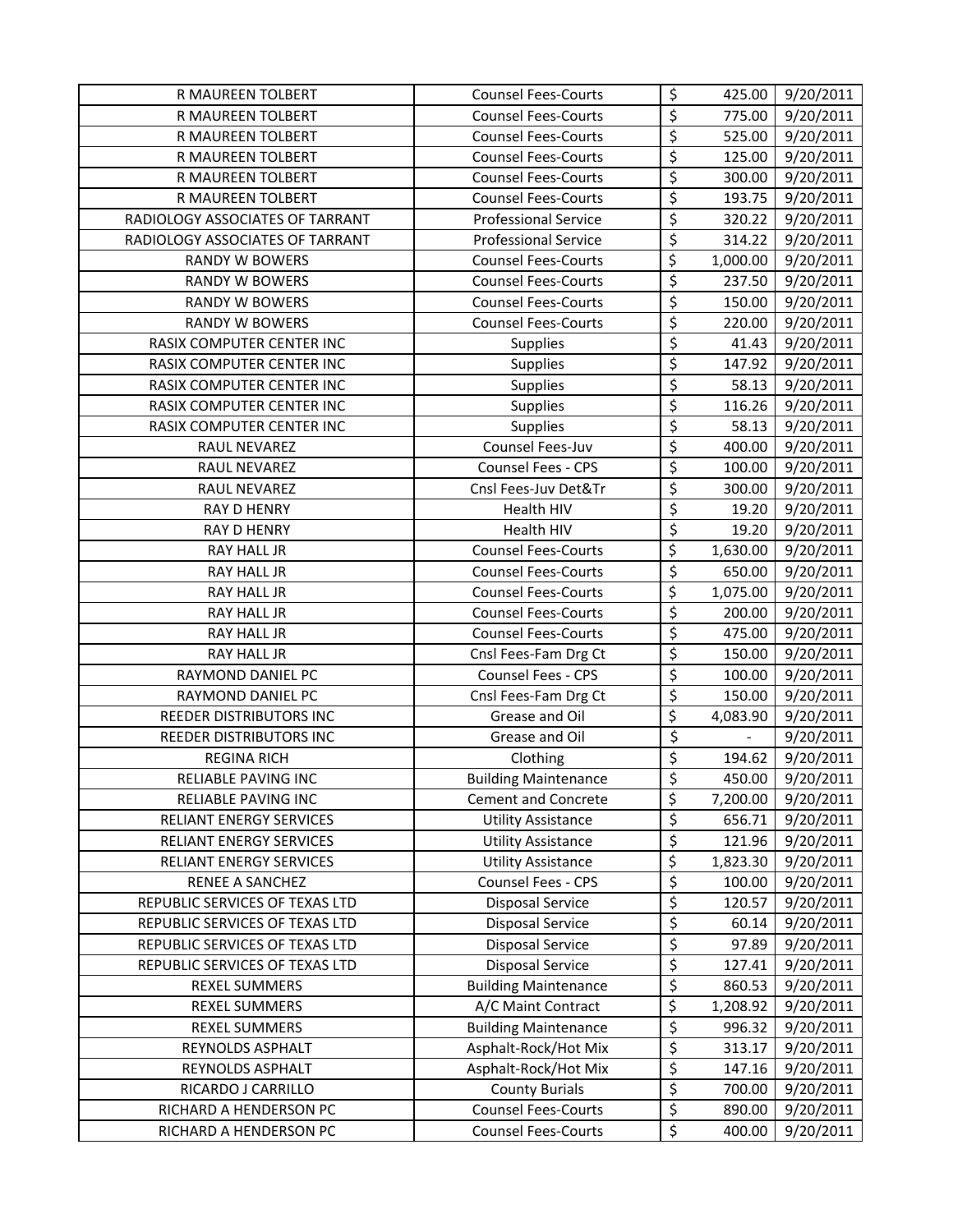| RICHARD A HENDERSON PC         | <b>Counsel Fees-Courts</b>  | \$                              | 700.00    | 9/20/2011 |
|--------------------------------|-----------------------------|---------------------------------|-----------|-----------|
| RICHARD A HENDERSON PC         | <b>Counsel Fees-Courts</b>  | $\overline{\xi}$                | 1,975.00  | 9/20/2011 |
| RICHARD A HENDERSON PC         | <b>Counsel Fees-Courts</b>  | $\overline{\xi}$                | 660.00    | 9/20/2011 |
| RICHARD A HENDERSON PC         | <b>Counsel Fees-Courts</b>  | \$                              | 100.00    | 9/20/2011 |
| RICHARD ALLEY                  | <b>Counsel Fees-Courts</b>  | \$                              | 400.00    | 9/20/2011 |
| RICHARD ALLEY                  | Cnsl Fees-Crim Appls        | \$                              | 1,390.00  | 9/20/2011 |
| RICHARD GLADSTONE              | Counsel Fees-Juv            | \$                              | 200.00    | 9/20/2011 |
| RICHARD KLINE                  | <b>Counsel Fees-Courts</b>  | \$                              | 600.00    | 9/20/2011 |
| RICHARD SCOTT WALKER           | <b>Counsel Fees-Courts</b>  | $\overline{\xi}$                | 575.00    | 9/20/2011 |
| RICHARD SCOTT WALKER           | <b>Counsel Fees-Courts</b>  | \$                              | 1,900.00  | 9/20/2011 |
| RICHLAND HILLS WATER DEPT      | <b>Utility Assistance</b>   | $\overline{\xi}$                | 110.00    | 9/20/2011 |
| <b>RICOH</b>                   | <b>Equipment Maint</b>      | \$                              | 162.00    | 9/20/2011 |
| <b>ROBERT FORD</b>             | <b>Counsel Fees-Courts</b>  | \$                              | 350.00    | 9/20/2011 |
| <b>ROBERT FORD</b>             | <b>Counsel Fees-Courts</b>  | $\overline{\boldsymbol{\zeta}}$ | 375.00    | 9/20/2011 |
| ROBERTA WALKER                 | <b>Counsel Fees-Courts</b>  | \$                              | 200.00    | 9/20/2011 |
| ROBERTA WALKER                 | Counsel Fees - CPS          | $\overline{\boldsymbol{\zeta}}$ | 212.50    | 9/20/2011 |
| <b>ROBINSON &amp; SMART PC</b> | <b>Counsel Fees-Courts</b>  | \$                              | 650.00    | 9/20/2011 |
| <b>ROBINSON &amp; SMART PC</b> | <b>Counsel Fees-Courts</b>  | \$                              | 600.00    | 9/20/2011 |
| RONALD COUCH                   | <b>Counsel Fees-Courts</b>  | $\overline{\boldsymbol{\zeta}}$ | 137.50    | 9/20/2011 |
| RONALD J KOVACH PC             | Cnsl Fees-Fam Drg Ct        | $\overline{\varsigma}$          | 100.00    | 9/20/2011 |
| Ronald J Wright                | Education                   | $\overline{\varsigma}$          | 395.21    | 9/20/2011 |
| ROSE ANNA SALINAS              | <b>Counsel Fees-Courts</b>  | \$                              | 3,690.00  | 9/20/2011 |
| ROSE ANNA SALINAS              | <b>Counsel Fees-Courts</b>  | $\overline{\boldsymbol{\zeta}}$ | 300.00    | 9/20/2011 |
| ROSE ANNA SALINAS              | <b>Counsel Fees-Courts</b>  | \$                              | 2,870.00  | 9/20/2011 |
| ROSE ANNA SALINAS              | <b>Counsel Fees-Courts</b>  | \$                              | 400.00    | 9/20/2011 |
| ROSE ANNA SALINAS              | <b>Counsel Fees-Courts</b>  | \$                              | 125.00    | 9/20/2011 |
| ROSE ANNA SALINAS              | <b>Counsel Fees-Courts</b>  | \$                              | 400.00    | 9/20/2011 |
| ROSE ANNA SALINAS              | <b>Counsel Fees-Courts</b>  | $\overline{\xi}$                | 200.00    | 9/20/2011 |
| ROSE ANNA SALINAS              | Counsel Fees-Juv            | $\overline{\varsigma}$          | 200.00    | 9/20/2011 |
| <b>ROXANNE ROBINSON</b>        | <b>Counsel Fees-Courts</b>  | \$                              | 675.00    | 9/20/2011 |
| ROXANNE ROBINSON               | <b>Counsel Fees-Courts</b>  | \$                              | 110.00    | 9/20/2011 |
| <b>ROXANNE ROBINSON</b>        | <b>Counsel Fees-Courts</b>  | $\overline{\boldsymbol{\zeta}}$ | 450.00    | 9/20/2011 |
| <b>ROXANNE ROBINSON</b>        | <b>Counsel Fees-Courts</b>  | \$                              | 125.00    | 9/20/2011 |
| <b>ROYER &amp; SCHUTTS</b>     | Non-Track Equipment         | $\zeta$                         | 710.10    | 9/20/2011 |
| RUSHMORE CORPORATION           | Temp/Part Time Sal          | \$                              | 783.99    | 9/20/2011 |
| <b>SATTRUCKING INC</b>         | Rock and Gravel             | \$                              | 5,541.06  | 9/20/2011 |
| SAFEHAVEN OF TARRANT COUNTY    | <b>Subrecipient Service</b> | $\overline{\xi}$                | 1,326.24  | 9/20/2011 |
| SAFEHAVEN OF TARRANT COUNTY    | Subrecipient Service        | \$                              | 10,137.00 | 9/20/2011 |
| SAFESITE INC                   | Space Lease Rental          | \$                              | 2,943.56  | 9/20/2011 |
| SAF-T-GLOVE INC                | <b>Medical Supplies</b>     | \$                              | 1,311.00  | 9/20/2011 |
| SAF-T-GLOVE INC                | Field Equip&Supplies        | $\overline{\mathcal{L}}$        | 4,370.00  | 9/20/2011 |
| SAF-T-GLOVE INC                | <b>Building Maintenance</b> | \$                              | 328.35    | 9/20/2011 |
| SAF-T-GLOVE INC                | Parts and Supplies          | \$                              | 914.40    | 9/20/2011 |
| SAF-T-GLOVE INC                | Parts and Supplies          | \$                              | 100.40    | 9/20/2011 |
| SAINT LEGAL PLLC               | <b>Counsel Fees-Courts</b>  | \$                              | 100.00    | 9/20/2011 |
| SALVADOR MARISCAL              | Rental Assistance           | \$                              | 600.00    | 9/20/2011 |
| SALVATION ARMY                 | <b>Subrecipient Service</b> | \$                              | 2,771.41  | 9/20/2011 |
| SAMANTHA K HILL                | <b>Counsel Fees-Courts</b>  | \$                              | 350.00    | 9/20/2011 |
| SAMANTHA K HILL                | <b>Counsel Fees-Courts</b>  | \$                              | 300.00    | 9/20/2011 |
| SAMANTHA K HILL                | <b>Counsel Fees-Courts</b>  | \$                              | 4,000.00  | 9/20/2011 |
| SAMANTHA K HILL                | <b>Counsel Fees-Courts</b>  | \$                              | 975.00    | 9/20/2011 |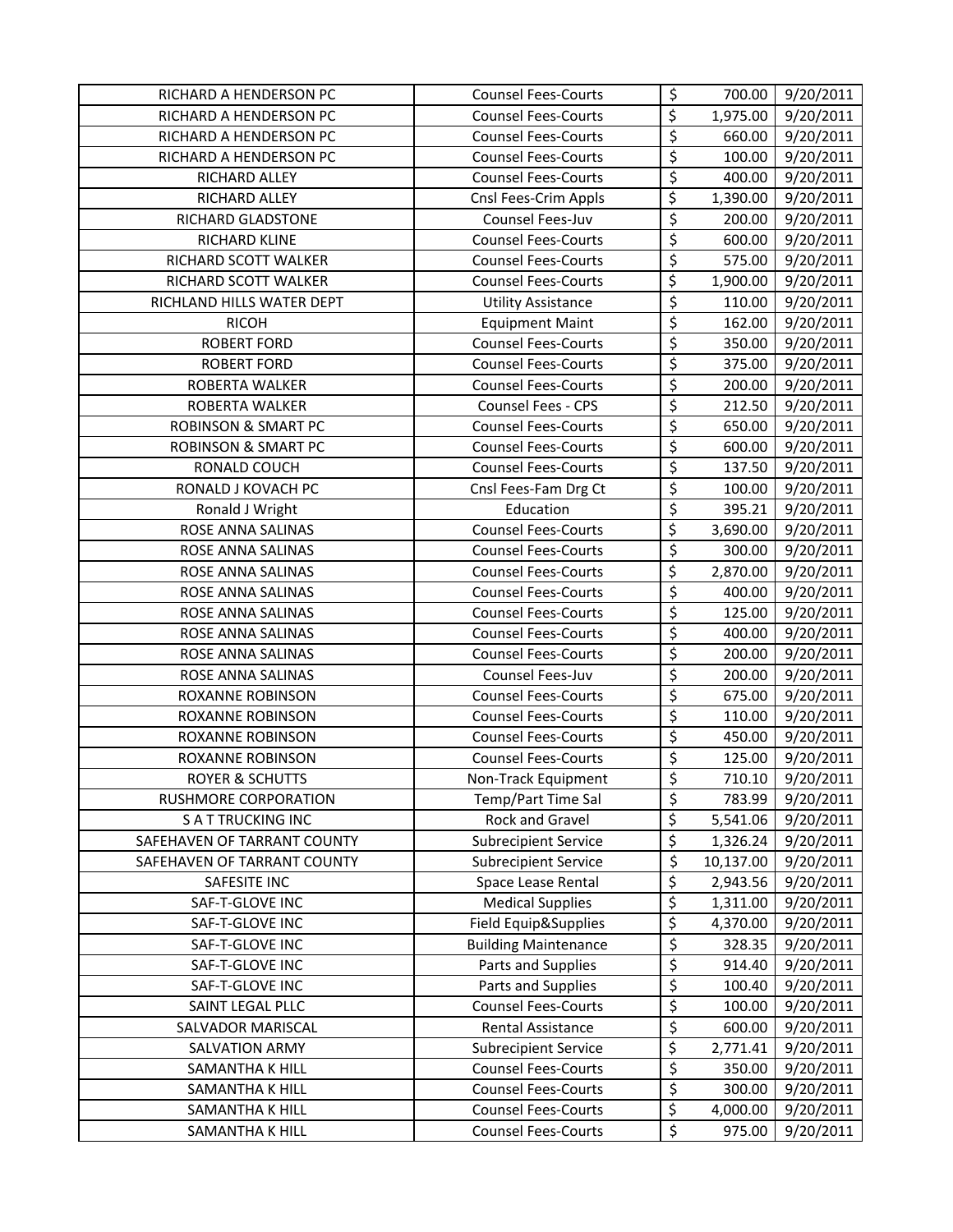| SAMANTHA K HILL                     | <b>Counsel Fees-Courts</b>  | \$                     | 400.00      | 9/20/2011 |
|-------------------------------------|-----------------------------|------------------------|-------------|-----------|
| SAMANTHA K HILL                     | <b>Counsel Fees-Courts</b>  | \$                     | 800.00      | 9/20/2011 |
| SAMANTHA K HILL                     | <b>Counsel Fees-Courts</b>  | \$                     | 125.00      | 9/20/2011 |
| SAMUEL M SANCHEZ                    | Counsel Fees - CPS          | \$                     | 240.00      | 9/20/2011 |
| SANOFI PASTEUR INC                  | <b>Medical Supplies</b>     | $\overline{\xi}$       | (135.00)    | 9/20/2011 |
| SANOFI PASTEUR INC                  | <b>Medical Supplies</b>     | \$                     | (30,008.87) | 9/20/2011 |
| SANOFI PASTEUR INC                  | <b>Medical Supplies</b>     | \$                     | (365.25)    | 9/20/2011 |
| SANOFI PASTEUR INC                  | <b>Medical Supplies</b>     | \$                     | 33,297.35   | 9/20/2011 |
| SANOFI PASTEUR INC                  | <b>Medical Supplies</b>     | \$                     | 1,487.32    | 9/20/2011 |
| SANOFI PASTEUR INC                  | <b>Medical Supplies</b>     | \$                     | (81.75)     | 9/20/2011 |
| SANOFI PASTEUR INC                  | <b>Medical Supplies</b>     | $\overline{\xi}$       | 4,191.17    | 9/20/2011 |
| SANOFI PASTEUR INC                  | <b>Medical Supplies</b>     | \$                     | 1,897.40    | 9/20/2011 |
| SANOFI PASTEUR INC                  | <b>Medical Supplies</b>     | \$                     | 3,680.62    | 9/20/2011 |
| SANTA FE ADOLESCENT SERVICES        | <b>Professional Service</b> | $\overline{\xi}$       | 4,167.07    | 9/20/2011 |
| SANTA FE ADOLESCENT SERVICES        | <b>Professional Service</b> | $\overline{\xi}$       | 1,667.07    | 9/20/2011 |
| SANTIAGO SALINAS                    | <b>Counsel Fees-Courts</b>  | \$                     | 2,520.00    | 9/20/2011 |
| <b>SANTIAGO SALINAS</b>             | <b>Counsel Fees-Courts</b>  | \$                     | 350.00      | 9/20/2011 |
| <b>SANTIAGO SALINAS</b>             | <b>Counsel Fees-Courts</b>  | \$                     | 580.00      | 9/20/2011 |
| SANTIAGO SALINAS                    | <b>Counsel Fees-Courts</b>  | \$                     | 300.00      | 9/20/2011 |
| SANTIAGO SALINAS                    | <b>Counsel Fees-Courts</b>  | \$                     | 300.00      | 9/20/2011 |
| SANTIAGO SALINAS                    | <b>Counsel Fees-Courts</b>  | \$                     | 850.00      | 9/20/2011 |
| SATYAJEET LAHIRI                    | Psych Exam/Testimony        | \$                     | 720.00      | 9/20/2011 |
| SEQUEL YOUTH AND FAMILY SERVICES    | <b>Residential Servc</b>    | $\overline{\varsigma}$ | 7,528.35    | 9/20/2011 |
| <b>SHAUNA LOPEZ</b>                 | Clothing                    | \$                     | 160.03      | 9/20/2011 |
| <b>SHAWN PASCHALL</b>               | <b>Counsel Fees-Courts</b>  | \$                     | 1,730.00    | 9/20/2011 |
| <b>SHAWN PASCHALL</b>               | <b>Counsel Fees-Courts</b>  | \$                     | 270.00      | 9/20/2011 |
| <b>SHERRY MATTHEWS</b>              | Clothing                    | \$                     | 400.00      | 9/20/2011 |
| SHERWIN WILLIAMS PAINT              | <b>Support Serv Supply</b>  | \$                     | 3,743.76    | 9/20/2011 |
| SHERWIN WILLIAMS PAINT              | <b>Support Serv Supply</b>  | $\overline{\varsigma}$ |             | 9/20/2011 |
| SHERWIN WILLIAMS PAINT              | <b>Building Maintenance</b> | $\overline{\xi}$       | 922.00      | 9/20/2011 |
| SHERWIN WILLIAMS PAINT              | <b>Building Maintenance</b> | \$                     | 797.08      | 9/20/2011 |
| SHERWIN WILLIAMS PAINT              | Non-Track Const/Bldg        | \$                     | 737.89      | 9/20/2011 |
| SHI GOVERNMENT SOLUTIONS            | Lab Supplies                | \$                     | 450.00      | 9/20/2011 |
| SHI GOVERNMENT SOLUTIONS            | Lab Supplies                | \$                     | 450.00      | 9/20/2011 |
| SHI GOVERNMENT SOLUTIONS            | Supplies                    | \$                     | 115.00      | 9/20/2011 |
| SHIELDS INDUSTRIAL SUPPLY           | Parts and Supplies          | \$                     | 435.00      | 9/20/2011 |
| SIGMA-ALDRICH INC                   | Lab Supplies                | \$                     | 338.72      | 9/20/2011 |
| SKILLPATH SEMINARS                  | Education                   | \$                     | 134.00      | 9/20/2011 |
| <b>SKYVUE MEMORIAL GARDENS</b>      | <b>County Burials</b>       | $\overline{\varsigma}$ | 3,166.75    | 9/20/2011 |
| SMU PD                              | <b>HIDTA Justice funds</b>  | \$                     | 963.57      | 9/20/2011 |
| SNELLING EMPLOYMENT LLC             | Contract Labor              | \$                     | 255.60      | 9/20/2011 |
| SORINA DAVILA                       | Transportation              | \$                     | 20.00       | 9/20/2011 |
| SOUTHEASTERN EMERGENCY EQUIPMENT IN | Lab Supplies                | \$                     | 375.60      | 9/20/2011 |
| SOUTHERN COMPUTER WAREHOUSE         | <b>Computer Maintenance</b> | \$                     | 252.74      | 9/20/2011 |
| SOUTHERN TIRE MART LLC              | Central Garage Inv          | \$                     | 1,029.80    | 9/20/2011 |
| SOUTHERN TIRE MART LLC              | <b>Tires and Tubes</b>      | \$                     | 333.00      | 9/20/2011 |
| SOUTHERN TIRE MART LLC              | <b>Tires and Tubes</b>      | \$                     | 359.35      | 9/20/2011 |
| SOUTHLAKE PD                        | <b>HIDTA Justice funds</b>  | \$                     | 1,787.82    | 9/20/2011 |
| SOUTHLAKE PD                        | <b>HIDTA Treasury funds</b> | \$                     | 891.83      | 9/20/2011 |
| SOUTHWASTE DISPOSAL LLC             | <b>Building Maintenance</b> | \$                     | 504.00      | 9/20/2011 |
| SOUTHWASTE DISPOSAL LLC             | Kitchen Maintenance         | \$                     | 5,250.00    | 9/20/2011 |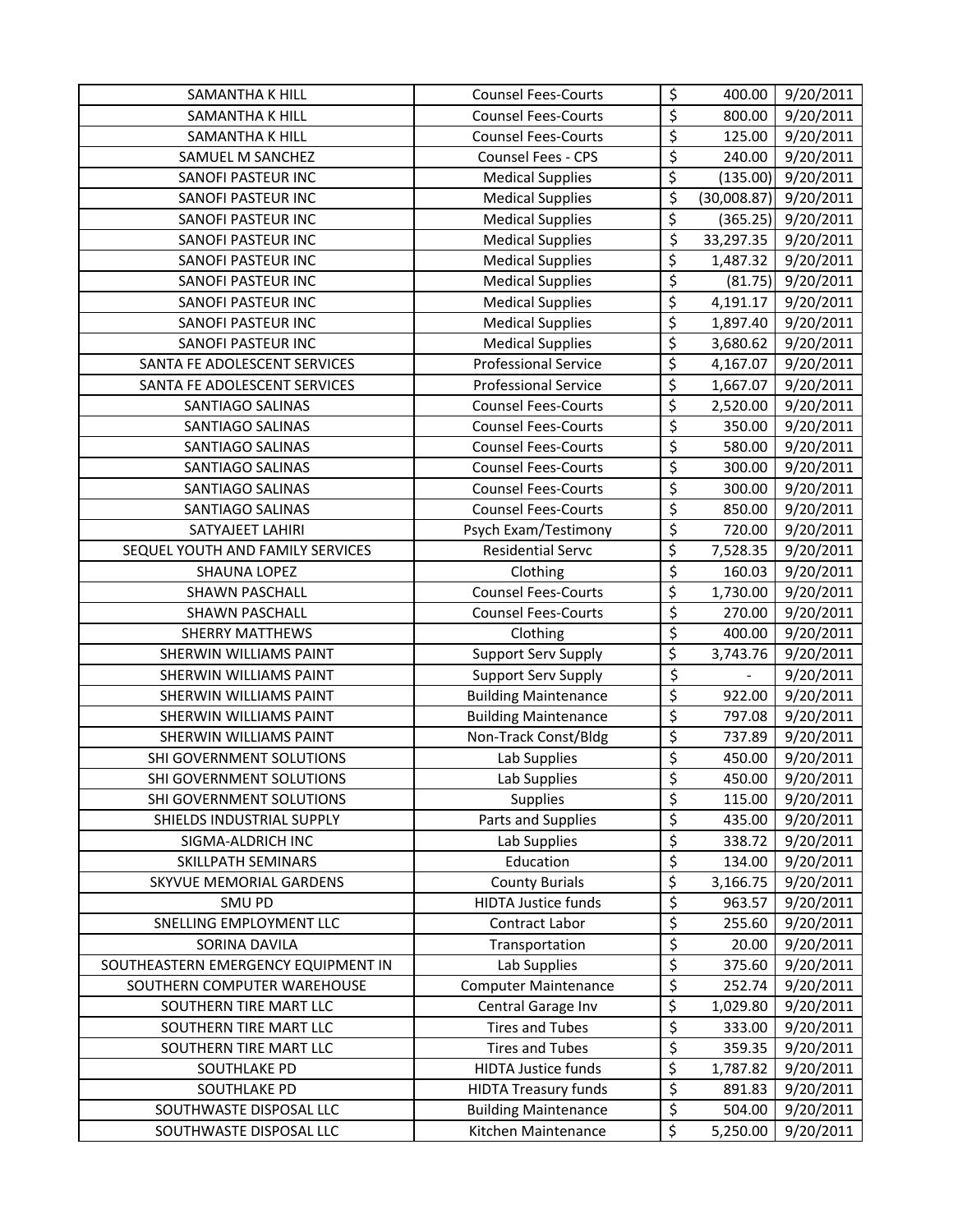| SOUTHWASTE DISPOSAL LLC            | Kitchen Maintenance       | \$                      | 400.00    | 9/20/2011 |
|------------------------------------|---------------------------|-------------------------|-----------|-----------|
| SOUTHWEST INTERNATIONAL TRUCKS INC | Parts and Supplies        | \$                      | 151.59    | 9/20/2011 |
| SPARK ENERGY LP                    | <b>Utility Assistance</b> | \$                      | 178.33    | 9/20/2011 |
| STABILE/WINN INC                   | Non-Track Const/Bldg      | \$                      | 14,658.30 | 9/20/2011 |
| STABILE/WINN INC                   | Non-Track Const/Bldg      | \$                      | 38,156.40 | 9/20/2011 |
| <b>STAPLES ADVANTAGE</b>           | <b>Training Supplies</b>  | \$                      | 814.56    | 9/20/2011 |
| STAPLES ADVANTAGE                  | Supplies                  | \$                      | 36.20     | 9/20/2011 |
| <b>STAPLES ADVANTAGE</b>           | Supplies                  | \$                      | 150.53    | 9/20/2011 |
| <b>STAPLES ADVANTAGE</b>           | Supplies                  | \$                      | 361.97    | 9/20/2011 |
| <b>STAPLES ADVANTAGE</b>           | Supplies                  | \$                      | 477.83    | 9/20/2011 |
| STAPLES ADVANTAGE                  | <b>Supplies</b>           | \$                      | 54.05     | 9/20/2011 |
| STAPLES ADVANTAGE                  | Supplies                  | \$                      | 139.10    | 9/20/2011 |
| STAPLES ADVANTAGE                  | <b>Supplies</b>           | \$                      | 132.20    | 9/20/2011 |
| STAPLES ADVANTAGE                  | Supplies                  | \$                      | 529.53    | 9/20/2011 |
| STAPLES ADVANTAGE                  | Supplies                  | \$                      | (39.42)   | 9/20/2011 |
| STAPLES ADVANTAGE                  | <b>Supplies</b>           | \$                      | 720.32    | 9/20/2011 |
| STAPLES ADVANTAGE                  | Supplies                  | \$                      | 422.83    | 9/20/2011 |
| STAPLES ADVANTAGE                  | Supplies                  | \$                      | 672.87    | 9/20/2011 |
| STAPLES ADVANTAGE                  | <b>Supplies</b>           | \$                      | 260.24    | 9/20/2011 |
| STAPLES ADVANTAGE                  | <b>Supplies</b>           | \$                      | 50.39     | 9/20/2011 |
| <b>STAPLES ADVANTAGE</b>           | Supplies                  | $\overline{\varsigma}$  | 73.52     | 9/20/2011 |
| STAPLES ADVANTAGE                  | Supplies                  | \$                      | 29.10     | 9/20/2011 |
| STAPLES ADVANTAGE                  | Supplies                  | \$                      | 48.44     | 9/20/2011 |
| STAPLES ADVANTAGE                  | <b>Supplies</b>           | \$                      | 8.24      | 9/20/2011 |
| STAPLES ADVANTAGE                  | <b>Supplies</b>           | \$                      | (31.21)   | 9/20/2011 |
| STAPLES ADVANTAGE                  | <b>Supplies</b>           | \$                      | 177.47    | 9/20/2011 |
| STAPLES ADVANTAGE                  | <b>Supplies</b>           | \$                      | 131.48    | 9/20/2011 |
| STAPLES ADVANTAGE                  | Supplies                  | $\overline{\xi}$        | 608.53    | 9/20/2011 |
| STAPLES ADVANTAGE                  | <b>Supplies</b>           | \$                      | 283.81    | 9/20/2011 |
| <b>STAPLES ADVANTAGE</b>           | Supplies                  | \$                      | 82.32     | 9/20/2011 |
| STAPLES ADVANTAGE                  | Supplies                  | $\overline{\varsigma}$  | 58.59     | 9/20/2011 |
| STAPLES ADVANTAGE                  | Supplies                  | \$                      | 362.83    | 9/20/2011 |
| STAPLES ADVANTAGE                  | Supplies                  | \$                      | 362.07    | 9/20/2011 |
| STAPLES ADVANTAGE                  | Supplies                  | $\overline{\mathsf{S}}$ | 25.34     | 9/20/2011 |
| STAPLES ADVANTAGE                  | <b>Supplies</b>           | \$                      | 189.60    | 9/20/2011 |
| STAPLES ADVANTAGE                  | Supplies                  | \$                      | 65.90     | 9/20/2011 |
| <b>STAPLES ADVANTAGE</b>           | Supplies                  | \$                      | 156.29    | 9/20/2011 |
| <b>STAPLES ADVANTAGE</b>           | Supplies                  | \$                      | 123.24    | 9/20/2011 |
| STAPLES ADVANTAGE                  | Supplies                  | \$                      | 54.30     | 9/20/2011 |
| STAPLES ADVANTAGE                  | Supplies                  | \$                      | 32.06     | 9/20/2011 |
| STAPLES ADVANTAGE                  | Supplies                  | \$                      | 41.72     | 9/20/2011 |
| STAPLES ADVANTAGE                  | Supplies                  | \$                      | 40.14     | 9/20/2011 |
| STAPLES ADVANTAGE                  | <b>Supplies</b>           | \$                      | 80.00     | 9/20/2011 |
| STAPLES ADVANTAGE                  | <b>Supplies</b>           | \$                      | 63.77     | 9/20/2011 |
| STAPLES ADVANTAGE                  | Supplies                  | $\overline{\varsigma}$  | 42.80     | 9/20/2011 |
| STAPLES ADVANTAGE                  | <b>Supplies</b>           | \$                      | 364.58    | 9/20/2011 |
| STAPLES ADVANTAGE                  | Supplies                  | \$                      | 13.56     | 9/20/2011 |
| STAPLES ADVANTAGE                  | <b>Supplies</b>           | \$                      | 92.99     | 9/20/2011 |
| STAPLES ADVANTAGE                  | Supplies                  | \$                      | 114.55    | 9/20/2011 |
| STAPLES ADVANTAGE                  | Supplies                  | \$                      | 80.01     | 9/20/2011 |
| STAPLES ADVANTAGE                  | Supplies                  | \$                      | 0.55      | 9/20/2011 |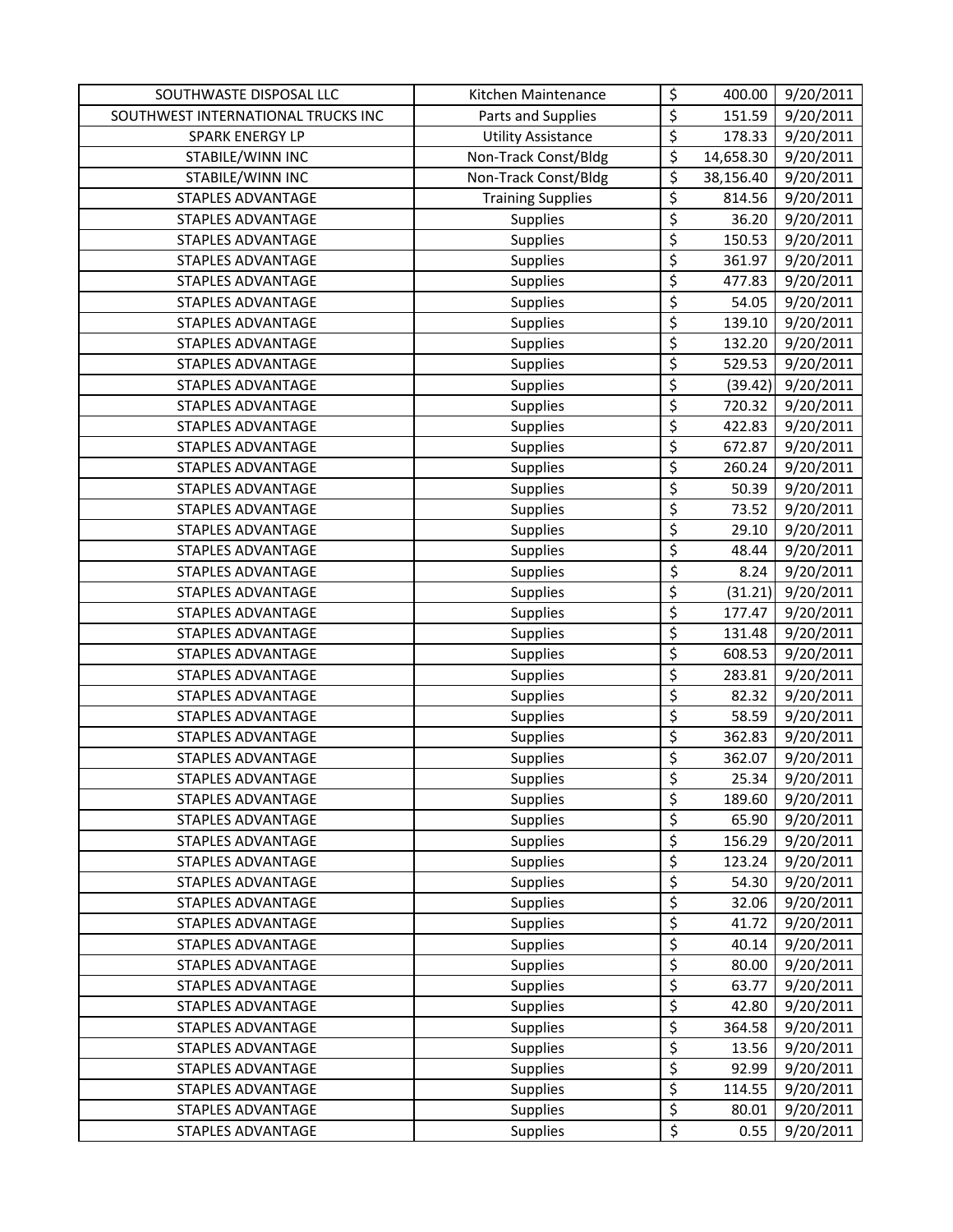| STAPLES ADVANTAGE             | <b>Supplies</b>            | \$                       | 68.46    | 9/20/2011 |
|-------------------------------|----------------------------|--------------------------|----------|-----------|
| STAPLES ADVANTAGE             | Supplies                   | \$                       | 3.64     | 9/20/2011 |
| STAPLES ADVANTAGE             | <b>Supplies</b>            | \$                       | 29.74    | 9/20/2011 |
| STAPLES ADVANTAGE             | Supplies                   | $\overline{\xi}$         | $\equiv$ | 9/20/2011 |
| <b>STAPLES ADVANTAGE</b>      | <b>Supplies</b>            | \$                       | 85.69    | 9/20/2011 |
| STAPLES ADVANTAGE             | Supplies                   | \$                       | 101.44   | 9/20/2011 |
| <b>STAPLES ADVANTAGE</b>      | Supplies                   | \$                       | 36.42    | 9/20/2011 |
| STAPLES ADVANTAGE             | Supplies                   | $\overline{\varsigma}$   | 43.61    | 9/20/2011 |
| <b>STAPLES ADVANTAGE</b>      | Supplies                   | \$                       | 18.53    | 9/20/2011 |
| <b>STAPLES ADVANTAGE</b>      | Supplies                   | $\overline{\varsigma}$   | 7.38     | 9/20/2011 |
| STAPLES ADVANTAGE             | <b>Supplies</b>            | \$                       | 18.53    | 9/20/2011 |
| STAPLES ADVANTAGE             | Supplies                   | $\overline{\varsigma}$   | 18.53    | 9/20/2011 |
| STAPLES ADVANTAGE             | <b>Supplies</b>            | $\overline{\varsigma}$   | 14.40    | 9/20/2011 |
| STAPLES ADVANTAGE             | Supplies                   | \$                       | 55.59    | 9/20/2011 |
| STAPLES ADVANTAGE             | Supplies                   | \$                       | 187.20   | 9/20/2011 |
| STAPLES ADVANTAGE             | Supplies                   | \$                       | 210.60   | 9/20/2011 |
| STAPLES ADVANTAGE             | Supplies                   | \$                       | 74.12    | 9/20/2011 |
| STAPLES ADVANTAGE             | Supplies                   | \$                       | 210.60   | 9/20/2011 |
| <b>STAPLES ADVANTAGE</b>      | <b>Supplies</b>            | \$                       | 173.81   | 9/20/2011 |
| STAPLES ADVANTAGE             | <b>Supplies</b>            | \$                       | 18.53    | 9/20/2011 |
| STAPLES ADVANTAGE             | <b>Supplies</b>            | $\overline{\varsigma}$   | 55.59    | 9/20/2011 |
| <b>STAPLES ADVANTAGE</b>      | Supplies                   | \$                       | 210.50   | 9/20/2011 |
| STAPLES ADVANTAGE             | <b>Voting Supplies</b>     | \$                       | 240.57   | 9/20/2011 |
| STAPLES ADVANTAGE             | Non-Track Equipment        | \$                       | 406.52   | 9/20/2011 |
| STAPLES ADVANTAGE             | <b>Supplies</b>            | \$                       | 96.39    | 9/20/2011 |
| STAPLES ADVANTAGE             | <b>Supplies</b>            | \$                       | 109.92   | 9/20/2011 |
| STAPLES ADVANTAGE             | <b>Supplies</b>            | $\overline{\mathcal{L}}$ | 42.78    | 9/20/2011 |
| STAPLES ADVANTAGE             | Supplies                   | $\overline{\mathcal{L}}$ | 22.84    | 9/20/2011 |
| STAPLES ADVANTAGE             | <b>Supplies</b>            | $\overline{\varsigma}$   | 75.65    | 9/20/2011 |
| <b>STAPLES ADVANTAGE</b>      | Supplies                   | \$                       | 28.68    | 9/20/2011 |
| STAPLES ADVANTAGE             | Supplies                   | \$                       | 107.14   | 9/20/2011 |
| STAPLES ADVANTAGE             | Supplies                   | \$                       | 24.35    | 9/20/2011 |
| STAPLES ADVANTAGE             | Supplies                   | \$                       | 68.29    | 9/20/2011 |
| STAPLES ADVANTAGE             | Supplies                   | $\overline{\mathsf{S}}$  | 13.88    | 9/20/2011 |
| STAPLES ADVANTAGE             | <b>Supplies</b>            | $\overline{\xi}$         | 42.66    | 9/20/2011 |
| STAPLES ADVANTAGE             | <b>Supplies</b>            | \$                       | 26.32    | 9/20/2011 |
| <b>STAPLES ADVANTAGE</b>      | <b>Supplies</b>            | $\overline{\xi}$         | 25.36    | 9/20/2011 |
| STAPLES ADVANTAGE             | Supplies                   | \$                       | 355.30   | 9/20/2011 |
| <b>STAPLES ADVANTAGE</b>      | Supplies                   | \$                       | 5.66     | 9/20/2011 |
| <b>STAR TEX POWER</b>         | <b>Utility Assistance</b>  | \$                       | 266.09   | 9/20/2011 |
| <b>STATON &amp; TAYLOR PC</b> | <b>Counsel Fees-Courts</b> | $\overline{\mathcal{L}}$ | 1,050.00 | 9/20/2011 |
| <b>STATON &amp; TAYLOR PC</b> | <b>Counsel Fees-Courts</b> | \$                       | 550.00   | 9/20/2011 |
| <b>STATON &amp; TAYLOR PC</b> | <b>Counsel Fees-Courts</b> | \$                       | 200.00   | 9/20/2011 |
| <b>STATON &amp; TAYLOR PC</b> | Counsel Fees-Juv           | \$                       | 600.00   | 9/20/2011 |
| STEPHANIE GONZALEZ            | <b>Counsel Fees-Courts</b> | \$                       | 650.00   | 9/20/2011 |
| STEPHANIE GONZALEZ            | <b>Counsel Fees-Courts</b> | \$                       | 900.00   | 9/20/2011 |
| STEPHANIE GONZALEZ            | <b>Counsel Fees-Courts</b> | \$                       | 300.00   | 9/20/2011 |
| STEPHANIE GONZALEZ            | <b>Counsel Fees-Courts</b> | \$                       | 400.00   | 9/20/2011 |
| STEPHANIE PATTEN              | <b>Counsel Fees-Courts</b> | \$                       | 950.00   | 9/20/2011 |
| <b>STEPHANIE PATTEN</b>       | <b>Counsel Fees-Courts</b> | $\overline{\xi}$         | 225.00   | 9/20/2011 |
| STEPHANIE PATTEN              | Counsel Fees-Juv           | \$                       | 200.00   | 9/20/2011 |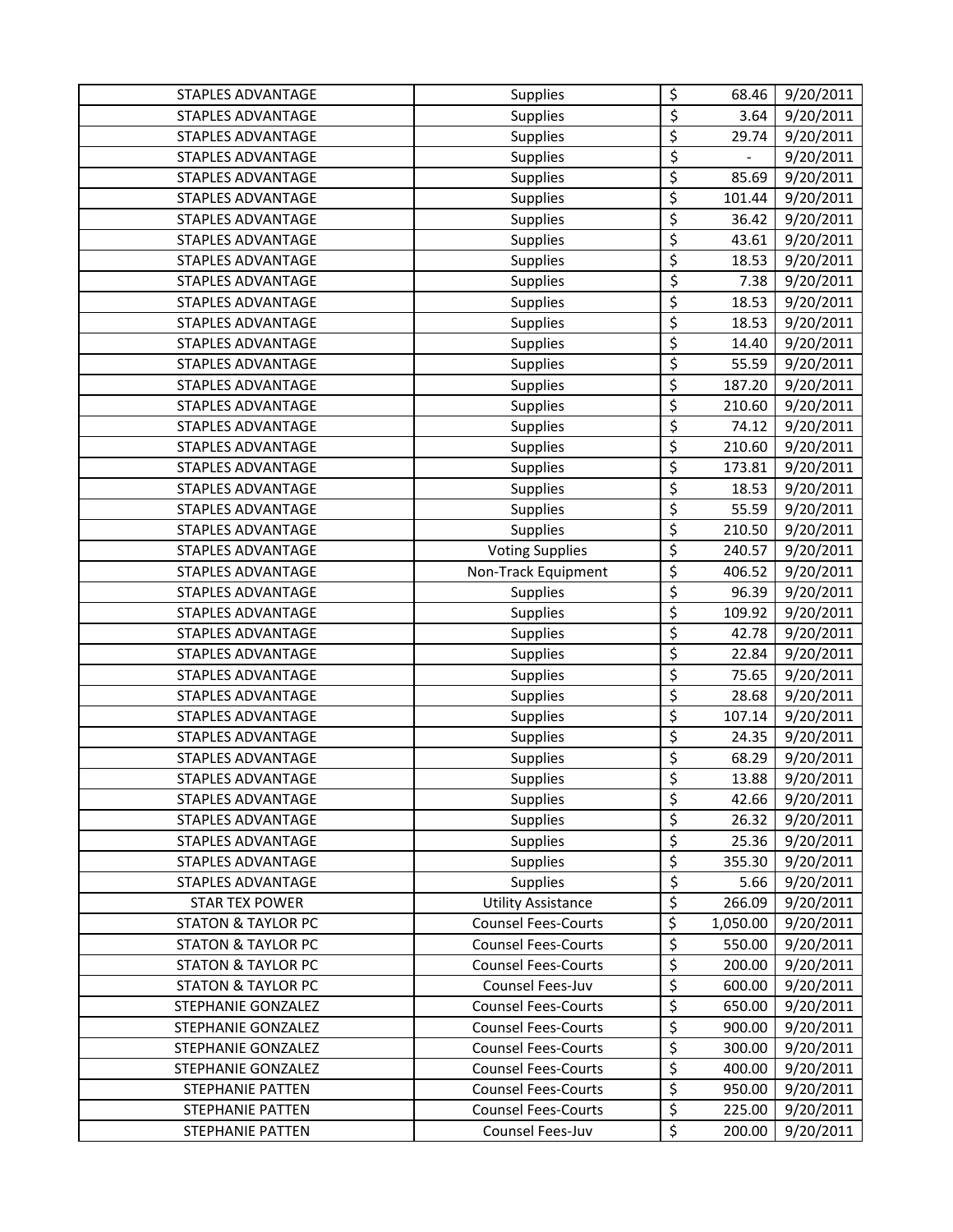| <b>STEPHANIE PATTEN</b>              | Cnsl Fees-Juv Det&Tr        | \$                              | 1,400.00  | 9/20/2011 |
|--------------------------------------|-----------------------------|---------------------------------|-----------|-----------|
| STEPHEN D HANDY PLLC                 | <b>Counsel Fees-Courts</b>  | \$                              | 475.00    | 9/20/2011 |
| STEPHEN D HANDY PLLC                 | <b>Counsel Fees-Courts</b>  | \$                              | 375.00    | 9/20/2011 |
| STEPHEN D HANDY PLLC                 | <b>Counsel Fees-Courts</b>  | \$                              | 400.00    | 9/20/2011 |
| <b>STERICYCLE INC</b>                | <b>Building Maintenance</b> | \$                              | 83.70     | 9/20/2011 |
| STEVE GORDON & ASSOCIATES            | <b>Counsel Fees-Courts</b>  | \$                              | 125.00    | 9/20/2011 |
| <b>STEVE GORDON &amp; ASSOCIATES</b> | <b>Counsel Fees-Courts</b>  | \$                              | 550.00    | 9/20/2011 |
| <b>STEVE GORDON &amp; ASSOCIATES</b> | <b>Counsel Fees-Courts</b>  | \$                              | 400.00    | 9/20/2011 |
| STEVE GORDON & ASSOCIATES            | <b>Counsel Fees-Courts</b>  | $\overline{\boldsymbol{\zeta}}$ | 118.75    | 9/20/2011 |
| <b>STEVE GORDON &amp; ASSOCIATES</b> | <b>Counsel Fees-Courts</b>  | \$                              | 100.00    | 9/20/2011 |
| STOVALL PETROLEUM EQUIPMENT          | Parts and Supplies          | \$                              | 191.60    | 9/20/2011 |
| <b>STREAM ENERGY</b>                 | <b>Utility Assistance</b>   | \$                              | 704.80    | 9/20/2011 |
| STREAMLINE TRANSPORT                 | Non-Track Equipment         | \$                              | 80.00     | 9/20/2011 |
| SUMMIT ELECTRICAL SUPPLY             | <b>Building Maintenance</b> | $\overline{\varsigma}$          | 24.98     | 9/20/2011 |
| SUMMIT ELECTRICAL SUPPLY             | A/C Maint Contract          | \$                              | 604.08    | 9/20/2011 |
| <b>SUNBELT RENTALS</b>               | Parts and Supplies          | \$                              | 795.03    | 9/20/2011 |
| Susan R Howe                         | Education                   | \$                              | 1,629.00  | 9/20/2011 |
| TACTICAL SYSTEMS NETWORK LLC         | Investigative               | \$                              | 75.00     | 9/20/2011 |
| TAMPA MARRIOTT WATERSIDE HOTEL       | Travel                      | \$                              | 309.12    | 9/20/2011 |
| TAPEIT-TEXAS ASSOCIATION OF PROPERT  | Education                   | \$                              | 325.00    | 9/20/2011 |
| TAPEIT-TEXAS ASSOCIATION OF PROPERT  | Education                   | \$                              | 325.00    | 9/20/2011 |
| <b>TARGET BANK</b>                   | <b>Meeting Expenses</b>     | $\overline{\mathcal{L}}$        | 61.64     | 9/20/2011 |
| <b>TARGET BANK</b>                   | Clothing                    | $\overline{\boldsymbol{\zeta}}$ | 191.25    | 9/20/2011 |
| <b>TARGET BANK</b>                   | Clothing                    | \$                              | 198.95    | 9/20/2011 |
| <b>TARGET BANK</b>                   | <b>Meeting Expenses</b>     | \$                              | 84.66     | 9/20/2011 |
| <b>TARGET BANK</b>                   | <b>Promotional Expenses</b> | \$                              | 98.12     | 9/20/2011 |
| <b>TARGET BANK</b>                   | <b>Promotional Expenses</b> | $\overline{\xi}$                | 54.53     | 9/20/2011 |
| <b>TARGET BANK</b>                   | Supplies                    | \$                              | 230.87    | 9/20/2011 |
| TARRANT COUNTY BAR ASSOC.            | Education                   | \$                              | 125.00    | 9/20/2011 |
| TARRANT COUNTY BAR ASSOC.            | Education                   | \$                              | 70.00     | 9/20/2011 |
| TARRANT COUNTY BAR ASSOCIATION       | Dues                        | \$                              | 125.00    | 9/20/2011 |
| TARRANT COUNTY HOMELESS COALITION    | <b>Subrecipient Service</b> | \$                              | 493.37    | 9/20/2011 |
| <b>TARRANT COUNTY PROBATE BAR</b>    | Education                   | \$                              | 125.00    | 9/20/2011 |
| TARRANT COUNTY PROBATE BAR           | Education                   | \$                              | 125.00    | 9/20/2011 |
| TARRANT COUNTY PROBATE BAR           | Education                   | \$                              | 125.00    | 9/20/2011 |
| TARRANT COUNTY PROBATE BAR           | Education                   | \$                              | 125.00    | 9/20/2011 |
| TCDLA-TEXAS CRIMINAL DEFENSE LAWYER  | Education                   | \$                              | 410.00    | 9/20/2011 |
| TCLEOSE- TX COMMISSION LAW ENFORCE-  | Education                   | \$                              | 100.00    | 9/20/2011 |
| TDCAA-TEXAS DISTRICT & COUNTY        | Law Books                   | \$                              | 100.00    | 9/20/2011 |
| TDCJ/CJAD CONFERENCE FUND            | Tuition C/room Train        | $\overline{\varsigma}$          | 30.00     | 9/20/2011 |
| TDI FLEET SERVICES                   | Central Garage Inv          | \$                              | 773.20    | 9/20/2011 |
| TEACHER'S TOOLS INC                  | <b>Educational Material</b> | \$                              | 29.50     | 9/20/2011 |
| TEAGUE NALL & PERKINS INC            | <b>Professional Service</b> | $\overline{\varsigma}$          | 12,450.00 | 9/20/2011 |
| <b>TEKSYSTEMS INC</b>                | <b>Professional Service</b> | \$                              | 2,400.00  | 9/20/2011 |
| TELETOUCH COMMUNICATIONS INC         | Telephone - Mobile          | \$                              | 50.39     | 9/20/2011 |
| TELETOUCH COMMUNICATIONS INC         | Telephone - Mobile          | \$                              | 41.29     | 9/20/2011 |
| TELETOUCH COMMUNICATIONS INC         | Telephone - Mobile          | \$                              | 41.16     | 9/20/2011 |
| TELETOUCH COMMUNICATIONS INC         | Telephone - Mobile          | \$                              | 41.16     | 9/20/2011 |
| TELETOUCH COMMUNICATIONS INC         | Telephone - Mobile          | \$                              | 652.39    | 9/20/2011 |
| TELETOUCH COMMUNICATIONS INC         | Telephone - Mobile          | \$                              | 455.01    | 9/20/2011 |
| TELETOUCH COMMUNICATIONS INC         | Telephone - Mobile          | \$                              | 28.79     | 9/20/2011 |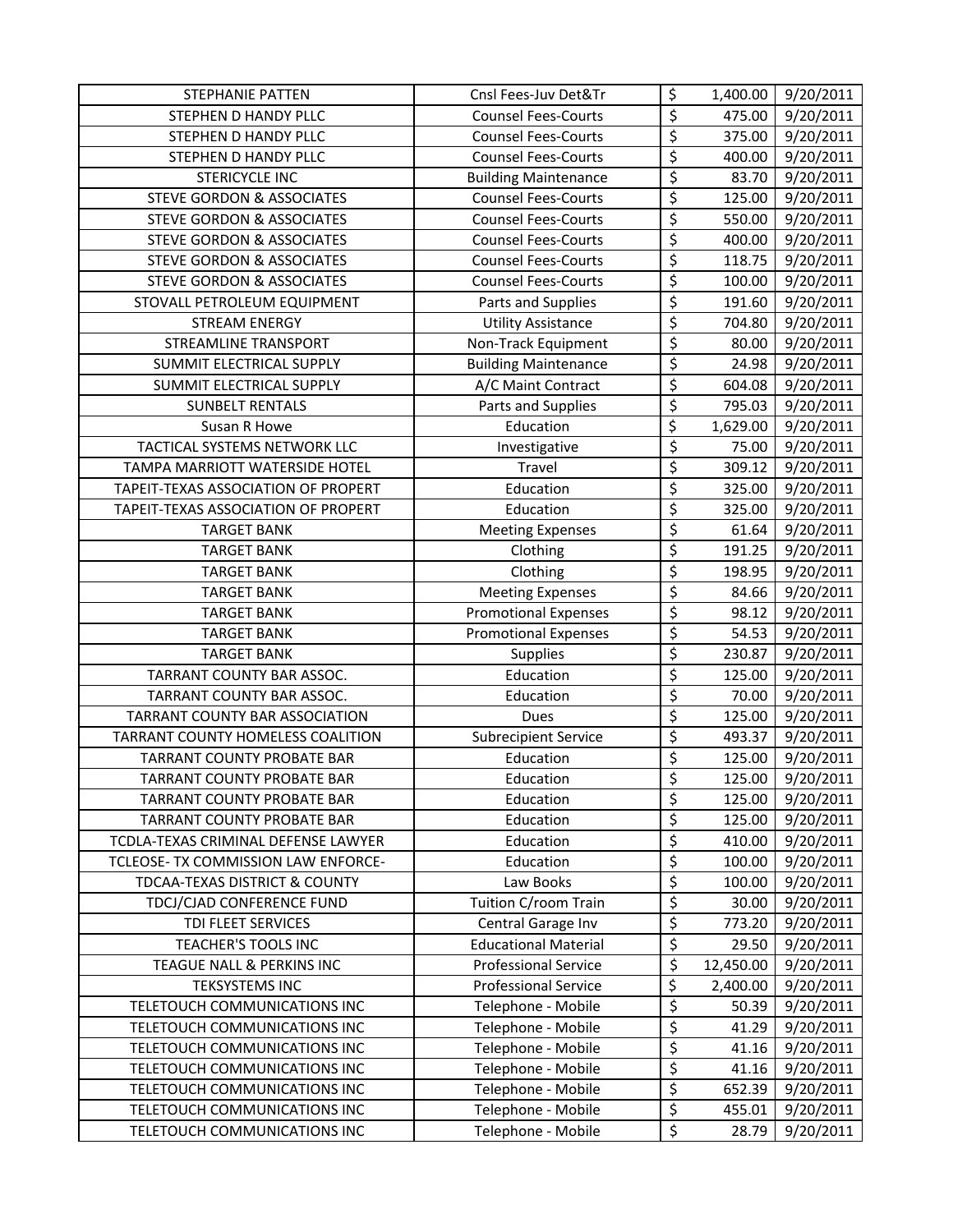| TELETOUCH COMMUNICATIONS INC        | Telephone - Mobile          | \$                       | 28.79     | 9/20/2011 |
|-------------------------------------|-----------------------------|--------------------------|-----------|-----------|
| TELETOUCH COMMUNICATIONS INC        | Telephone - Mobile          | \$                       | 376.96    | 9/20/2011 |
| TELETOUCH COMMUNICATIONS INC        | Telephone - Mobile          | \$                       | 181.99    | 9/20/2011 |
| TELETOUCH COMMUNICATIONS INC        | Telephone - Mobile          | \$                       | 76.54     | 9/20/2011 |
| TELETOUCH COMMUNICATIONS INC        | Telephone - Mobile          | \$                       | 150.77    | 9/20/2011 |
| TELETOUCH COMMUNICATIONS INC        | Telephone - Mobile          | $\overline{\mathcal{S}}$ | 187.15    | 9/20/2011 |
| TELETOUCH COMMUNICATIONS INC        | Telephone - Mobile          | $\overline{\xi}$         | 51.78     | 9/20/2011 |
| TELETOUCH COMMUNICATIONS INC        | Telephone - Mobile          | $\overline{\xi}$         | 19.20     | 9/20/2011 |
| TELETOUCH COMMUNICATIONS INC        | Telephone-Basic             | $\overline{\xi}$         | 19.20     | 9/20/2011 |
| TELETOUCH COMMUNICATIONS INC        | Telephone - Mobile          | $\overline{\varsigma}$   | 115.86    | 9/20/2011 |
| TEXAS AGRILIFE EXTENSION SERVICE    | <b>Educational Material</b> | \$                       | 287.00    | 9/20/2011 |
| TEXAS AIR SYSTEMS, INC              | A/C Maint Contract          | $\overline{\xi}$         | 93.53     | 9/20/2011 |
| TEXAS AIR SYSTEMS, INC              | A/C Maint Contract          | $\overline{\xi}$         | 374.04    | 9/20/2011 |
| TEXAS ASSOCIATION OF LOCAL HEALTH   | Education                   | $\overline{\xi}$         | 85.00     | 9/20/2011 |
| TEXAS ASSOCIATION OF LOCAL HEALTH   | Education                   | $\overline{\xi}$         | 85.00     | 9/20/2011 |
| TEXAS ECONOMIC DEVELOPMENT          | Travel                      | \$                       | 1,000.00  | 9/20/2011 |
| TEXAS FIRE PROTECTION SPECL'ST      | <b>Building Maintenance</b> | \$                       | 1,500.00  | 9/20/2011 |
| TEXAS FIRE PROTECTION SPECL'ST      | <b>Building Maintenance</b> | \$                       | 1,500.00  | 9/20/2011 |
| TEXAS LEGISLATIVE SERVICE           | TX Legislative Serv         | $\overline{\varsigma}$   | 381.88    | 9/20/2011 |
| TEXAS MUNICIPAL LEAGUE IRP          | <b>Restitution Payable</b>  | $\overline{\varsigma}$   | 100.00    | 9/20/2011 |
| TEXAS NATIONAL GUARD JOINT          | <b>HIDTA Justice funds</b>  | \$                       | 4,027.56  | 9/20/2011 |
| TEXAS NATIONAL GUARD JOINT          | <b>HIDTA Treasury funds</b> | \$                       | 1,759.78  | 9/20/2011 |
| <b>TEXAS POWER LP</b>               | <b>Utility Assistance</b>   | \$                       | 450.00    | 9/20/2011 |
| THANETAVANH OGUNRAYI                | Clothing                    | $\overline{\varsigma}$   | 200.00    | 9/20/2011 |
| THE ABILENE REPORTER NEWS           | Advertis/Publicity          | \$                       | 101.15    | 9/20/2011 |
| THE AMERICAN SOCIETY FOR            | Dues                        | \$                       | 199.00    | 9/20/2011 |
| THE CENTER FOR SUCCESS & INDEPENDEN | <b>Residential Servc</b>    | $\overline{\xi}$         | 13,133.75 | 9/20/2011 |
| THE CHANGE COMPANIES                | Books/Pamphlets             | \$                       | 1,855.35  | 9/20/2011 |
| THE CHANGE COMPANIES                | Books/Pamphlets             | \$                       | 2,104.90  | 9/20/2011 |
| THE CONTAINER STORE                 | Non-Track Equipment         | \$                       | 173.84    | 9/20/2011 |
| THE COTTONWOOD GROUP LLC            | <b>Educational Material</b> | $\overline{\xi}$         | 94.60     | 9/20/2011 |
| THE DECKER LAW FIRM PC              | Counsel Fees - CPS          | $\overline{\xi}$         | 1,880.00  | 9/20/2011 |
| THE HAMPTON LAW FIRM PLLC           | <b>Counsel Fees-Courts</b>  | \$                       | 450.00    | 9/20/2011 |
| THE HAMPTON LAW FIRM PLLC           | <b>Counsel Fees-Courts</b>  | \$                       | 350.00    | 9/20/2011 |
| THE HAMPTON LAW FIRM PLLC           | <b>Counsel Fees-Courts</b>  | \$                       | 150.00    | 9/20/2011 |
| THE HUSTON FIRM PC                  | <b>Counsel Fees-Courts</b>  | \$                       | 890.00    | 9/20/2011 |
| THE HUSTON FIRM PC                  | <b>Counsel Fees-Courts</b>  | \$                       | 760.00    | 9/20/2011 |
| THE HUSTON FIRM PC                  | <b>Counsel Fees-Courts</b>  | \$                       | 200.00    | 9/20/2011 |
| THE LAW FIRM OF DAVID C JONES       | <b>Counsel Fees-Courts</b>  | \$                       | 775.00    | 9/20/2011 |
| THE LAW FIRM OF DAVID C JONES       | <b>Counsel Fees-Courts</b>  | \$                       | 950.00    | 9/20/2011 |
| THE LAW FIRM OF DAVID C JONES       | <b>Counsel Fees-Courts</b>  | $\overline{\xi}$         | 75.00     | 9/20/2011 |
| THE LAW FIRM OF DAVID C JONES       | <b>Counsel Fees-Courts</b>  | \$                       | 175.00    | 9/20/2011 |
| THE LAW FIRM OF DAVID C JONES       | <b>Counsel Fees-Courts</b>  | \$                       | 300.00    | 9/20/2011 |
| THE LAW OFFICE OF ANGELA DOSKOCIL   | Cnsl Fees-Fam Drg Ct        | \$                       | 100.00    | 9/20/2011 |
| THE LAW OFFICE OF ANTOINETTE BONE   | Counsel Fees-Probate        | \$                       | 750.00    | 9/20/2011 |
| THE LAW OFFICES OF MICHAEL POOL PLL | <b>Counsel Fees-Courts</b>  | \$                       | 800.00    | 9/20/2011 |
| THE MULHOLLAND CO                   | <b>Supplies</b>             | \$                       | 142.50    | 9/20/2011 |
| THE MULHOLLAND CO                   | <b>Supplies</b>             | $\overline{\xi}$         | 18.50     | 9/20/2011 |
| THE SHERWIN-WILLIAMS COMPANY        | Parts and Supplies          | $\overline{\xi}$         | 28,803.50 | 9/20/2011 |
| THE SPOKEN WORD LLC                 | <b>Counsel Fees-Courts</b>  | \$                       | 67.00     | 9/20/2011 |
|                                     |                             | \$                       |           |           |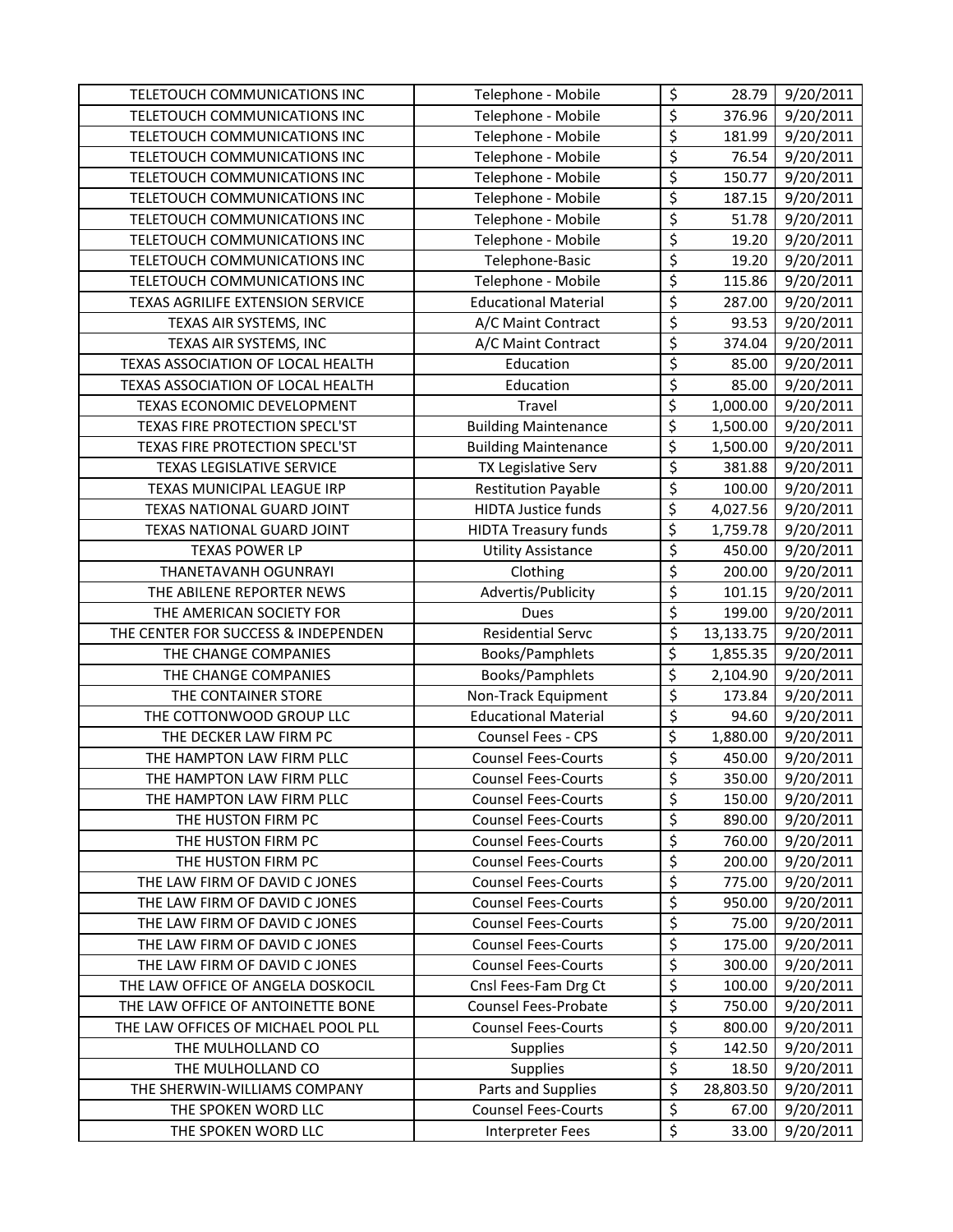| THOMAS R MARSH PRIVATE INVESTIGATOR | Investigative               | \$                      | 345.75   | 9/20/2011 |
|-------------------------------------|-----------------------------|-------------------------|----------|-----------|
| THOMPSON PUBLISHING GROUP           | Subscriptions               | \$                      | 329.00   | 9/20/2011 |
| THOMPSON SUPPLY INC                 | <b>Graphics Inventory</b>   | \$                      | 70.00    | 9/20/2011 |
| THOMPSONS HARVESON & COLE           | <b>County Burials</b>       | \$                      | 495.00   | 9/20/2011 |
| TIC EXPRESS LLC                     | <b>Supplies</b>             | \$                      | 108.00   | 9/20/2011 |
| TIC EXPRESS LLC                     | <b>Supplies</b>             | \$                      | 54.00    | 9/20/2011 |
| TIC EXPRESS LLC                     | <b>Supplies</b>             | \$                      | 22.00    | 9/20/2011 |
| <b>TIC EXPRESS LLC</b>              | <b>Computer Supplies</b>    | \$                      | 188.90   | 9/20/2011 |
| <b>TIFFANY MINNICK</b>              | Clothing                    | \$                      | 245.27   | 9/20/2011 |
| <b>TIM MOORE</b>                    | <b>Counsel Fees-Courts</b>  | \$                      | 350.00   | 9/20/2011 |
| <b>TIM MOORE</b>                    | <b>Counsel Fees-Courts</b>  | \$                      | 1,900.00 | 9/20/2011 |
| <b>TIM MOORE</b>                    | <b>Counsel Fees-Courts</b>  | \$                      | 100.00   | 9/20/2011 |
| <b>TIM MOORE</b>                    | Drug Seizure-Unit           | \$                      | 1,000.00 | 9/20/2011 |
| <b>TIM MOORE</b>                    | Drug Seizure Int            | \$                      | 2.65     | 9/20/2011 |
| <b>TINA M PRICE</b>                 | <b>Counsel Fees-Courts</b>  | \$                      | 425.00   | 9/20/2011 |
| TIPTON GLOBAL SALES & SERVICES INC  | Supplies                    | $\overline{\xi}$        | 12.00    | 9/20/2011 |
| TOG HOTEL PROPERTIES                | Misc Receivable             | \$                      | 3,439.99 | 9/20/2011 |
| TOSHIBA BUSINESS SOLUTIONS CA/NV    | <b>Supplies</b>             | $\overline{\varsigma}$  | 39.69    | 9/20/2011 |
| <b>TRACIE KENAN</b>                 | <b>Counsel Fees-Courts</b>  | \$                      | 300.00   | 9/20/2011 |
| <b>TRAVIS YOUNG</b>                 | <b>Counsel Fees-Courts</b>  | \$                      | 850.00   | 9/20/2011 |
| <b>TRAVIS YOUNG</b>                 | <b>Counsel Fees-Courts</b>  | \$                      | 350.00   | 9/20/2011 |
| TREM PRODUCTS CO                    | Non-Track Equipment         | \$                      | 101.50   | 9/20/2011 |
| TRINITY VISTA HOMES LP              | Rental Assistance           | \$                      | 400.00   | 9/20/2011 |
| TRIPLENET PRICING LLC               | Supplies                    | \$                      | 127.30   | 9/20/2011 |
| TRIPLENET PRICING LLC               | Supplies                    | \$                      | 127.20   | 9/20/2011 |
| <b>TRIPLENET PRICING LLC</b>        | <b>Supplies</b>             | \$                      | 121.95   | 9/20/2011 |
| TRIPLENET PRICING LLC               | <b>Supplies</b>             | \$                      | 381.90   | 9/20/2011 |
| TRIPLENET PRICING LLC               | <b>Supplies</b>             | \$                      | 636.50   | 9/20/2011 |
| TRIPLENET PRICING LLC               | <b>Computer Supplies</b>    | \$                      | 731.70   | 9/20/2011 |
| <b>TRIPLENET PRICING LLC</b>        | <b>Computer Supplies</b>    | \$                      | 459.00   | 9/20/2011 |
| TRIPLENET PRICING LLC               | <b>Computer Supplies</b>    | $\overline{\xi}$        | 74.85    | 9/20/2011 |
| TRUGREEN CHEMLAWN                   | Landscaping Expense         | \$                      | 136.00   | 9/20/2011 |
| TRUGREEN CHEMLAWN                   | Landscaping Expense         | \$                      | 205.00   | 9/20/2011 |
| <b>TRUGREEN CHEMLAWN</b>            | Landscaping Expense         | $\overline{\mathsf{S}}$ | 250.00   | 9/20/2011 |
| TXI OPERATIONS, LP (NT)             | <b>Base Stab Materials</b>  | \$                      | 3,091.25 | 9/20/2011 |
| TXU ELECTRIC COMPANY                | <b>Utility Assistance</b>   | \$                      | 243.04   | 9/20/2011 |
| TXU ELECTRIC COMPANY                | <b>Utility Assistance</b>   | \$                      | 879.27   | 9/20/2011 |
| TXU ELECTRIC COMPANY                | <b>Utility Assistance</b>   | $\overline{\xi}$        | 1,800.50 | 9/20/2011 |
| TXU ELECTRIC COMPANY                | <b>Utility Assistance</b>   | \$                      | 1,071.15 | 9/20/2011 |
| TXU ELECTRIC COMPANY                | <b>Utility Assistance</b>   | \$                      | 1,749.31 | 9/20/2011 |
| <b>TXU ENERGY</b>                   | Electricity                 | \$                      | 125.55   | 9/20/2011 |
| <b>TXU ENERGY</b>                   | Electricity                 | \$                      | 186.64   | 9/20/2011 |
| TYLER TECHNOLOGIES INC              | <b>Professional Service</b> | \$                      | 640.00   | 9/20/2011 |
| TYLER TECHNOLOGIES INC              | <b>Professional Service</b> | \$                      | 149.00   | 9/20/2011 |
| <b>U S POSTMASTER</b>               | Postage                     | \$                      | 501.60   | 9/20/2011 |
| <b>U S POSTMASTER</b>               | Postage                     | $\overline{\varsigma}$  | 1,636.00 | 9/20/2011 |
| <b>U S POSTMASTER</b>               | Postage                     | \$                      | 37.80    | 9/20/2011 |
| <b>ULINE INC</b>                    | Lab Supplies                | \$                      | 239.09   | 9/20/2011 |
| UNDERWOOD EQUIPMENT CO              | Parts and Supplies          | \$                      | 750.74   | 9/20/2011 |
| UNION GOSPEL MISSION                | Rental Assistance           | \$                      | 695.00   | 9/20/2011 |
| UNITED SITE SERVICES                | <b>Disposal Service</b>     | \$                      | 52.88    | 9/20/2011 |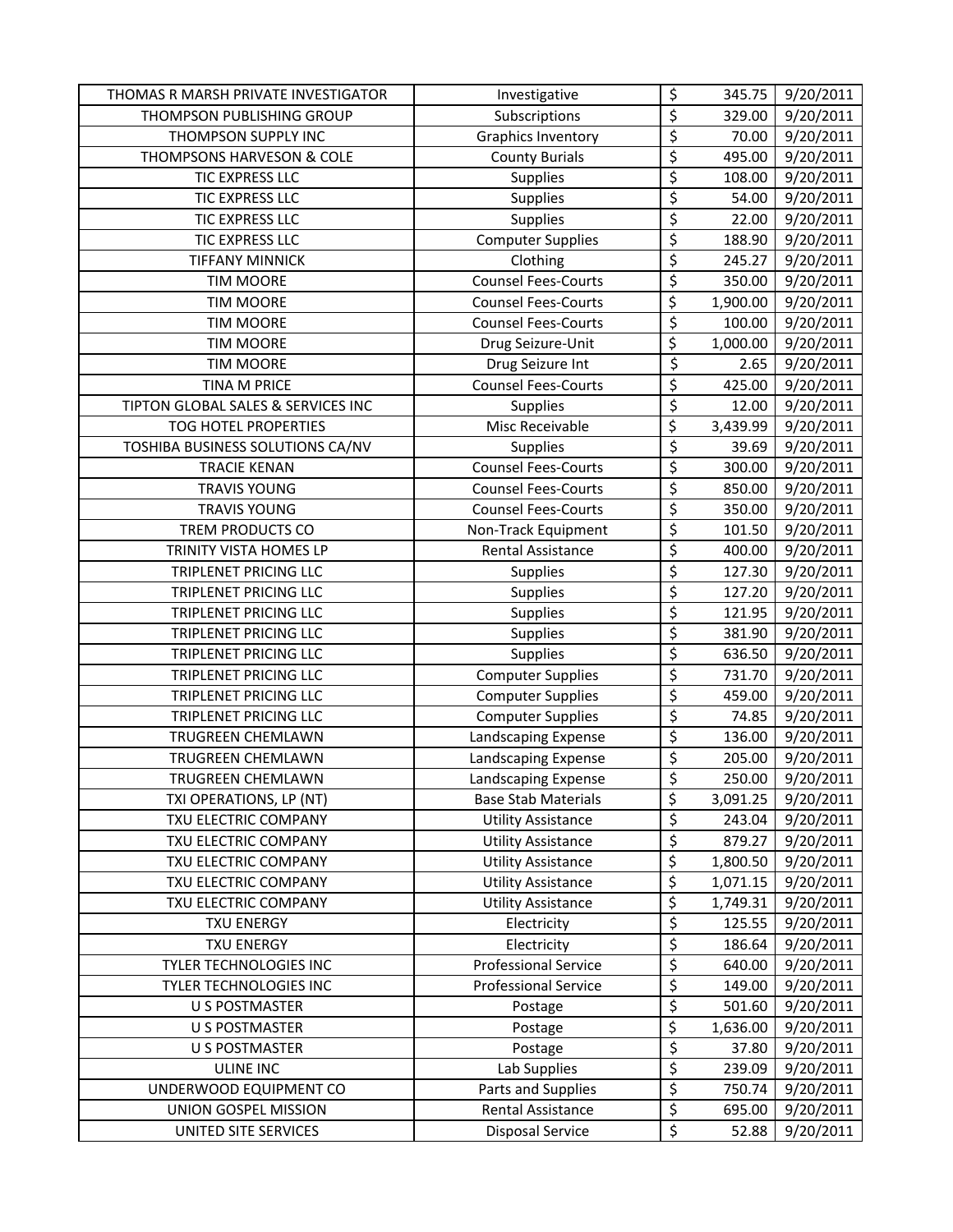| UNITED WAY NORTHEAST              | <b>Meeting Expenses</b>     | \$                       | 28.00     | 9/20/2011 |
|-----------------------------------|-----------------------------|--------------------------|-----------|-----------|
| UNITED WAY NORTHEAST              | Education                   | \$                       | 28.00     | 9/20/2011 |
| UNIVERSITY OF N TX HEALTH SCIENCE | <b>Professional Service</b> | \$                       | 5,390.00  | 9/20/2011 |
| UNIVERSITY OF N TX HEALTH SCIENCE | <b>Professional Service</b> | \$                       | 14,630.00 | 9/20/2011 |
| UNIVERSITY OF NORTH TEXAS         | <b>Professional Service</b> | $\overline{\xi}$         | 2,000.00  | 9/20/2011 |
| UNIVERSITY OF NORTH TEXAS HEALTH  | <b>Professional Service</b> | $\overline{\varsigma}$   | 270.30    | 9/20/2011 |
| UNIVERSITY OF NORTH TEXAS HEALTH  | <b>Professional Service</b> | \$                       | 90.10     | 9/20/2011 |
| UNIVERSITY PARK PD                | <b>HIDTA Justice funds</b>  | \$                       | 963.57    | 9/20/2011 |
| UNIVERSITY PARK PD                | <b>HIDTA Treasury funds</b> | $\overline{\xi}$         | 891.83    | 9/20/2011 |
| UPS/UNITED PARCEL SERVICE         | Postage                     | $\overline{\xi}$         | 32.70     | 9/20/2011 |
| UPS/UNITED PARCEL SERVICE         | Postage                     | \$                       | 228.23    | 9/20/2011 |
| <b>UTAK LABORATORIES INC</b>      | Lab Supplies                | $\overline{\varsigma}$   | 155.00    | 9/20/2011 |
| <b>VALERIE ALLEN</b>              | Reporter's Records          | $\overline{\mathcal{S}}$ | 624.10    | 9/20/2011 |
| <b>VANAIR MFG INC</b>             | Parts and Supplies          | \$                       | 344.41    | 9/20/2011 |
| <b>VENDING NUT COMPANY</b>        | Food                        | $\overline{\varsigma}$   | 301.25    | 9/20/2011 |
| <b>VERNELL GRANTHAM</b>           | <b>Professional Service</b> | \$                       | 2,747.50  | 9/20/2011 |
| <b>VICKI E WILEY</b>              | <b>Counsel Fees-Courts</b>  | $\overline{\varsigma}$   | 200.00    | 9/20/2011 |
| <b>VICKI E WILEY</b>              | Cnsl Fees-Fam Drg Ct        | $\overline{\xi}$         | 100.00    | 9/20/2011 |
| <b>VINSON TAYLOR</b>              | Relative Assistance         | $\overline{\varsigma}$   | 300.00    | 9/20/2011 |
| <b>VIRGINIA CARTER</b>            | <b>Counsel Fees-Courts</b>  | $\overline{\varsigma}$   | 900.00    | 9/20/2011 |
| <b>VIRGINIA CARTER</b>            | <b>Counsel Fees-Courts</b>  | $\overline{\varsigma}$   | 100.00    | 9/20/2011 |
| <b>VIRGINIA CARTER</b>            | <b>Counsel Fees-Courts</b>  | $\overline{\xi}$         | 100.00    | 9/20/2011 |
| <b>VIRGINIA CARTER</b>            | <b>Counsel Fees-Courts</b>  | \$                       | 675.00    | 9/20/2011 |
| <b>VULCAN SIGNS</b>               | Sign Shop Inventory         | $\overline{\varsigma}$   | 140.20    | 9/20/2011 |
| <b>VWR SCIENTIFIC PRODUCTS</b>    | Lab Supplies                | $\overline{\varsigma}$   | 737.55    | 9/20/2011 |
| WALNUT CREEK COUNTRY CLUB         | <b>Restitution Payable</b>  | $\overline{\xi}$         | 200.00    | 9/20/2011 |
| WALT A CLEVELAND                  | <b>Counsel Fees-Courts</b>  | $\overline{\xi}$         | 900.00    | 9/20/2011 |
| WALT A CLEVELAND                  | <b>Counsel Fees-Courts</b>  | \$                       | 800.00    | 9/20/2011 |
| WALT A CLEVELAND                  | <b>Counsel Fees-Courts</b>  | $\overline{\varsigma}$   | 200.00    | 9/20/2011 |
| WALT A CLEVELAND                  | <b>Counsel Fees-Courts</b>  | $\overline{\xi}$         | 200.00    | 9/20/2011 |
| WARES GIANT TIRE SERVICE LLC      | Central Garage Inv          | $\overline{\varsigma}$   | 84.00     | 9/20/2011 |
| WARES GIANT TIRE SERVICE LLC      | <b>Disposal Service</b>     | \$                       | 58.00     | 9/20/2011 |
| <b>WARREN ST JOHN</b>             | <b>Counsel Fees-Courts</b>  | $\overline{\varsigma}$   | 350.00    | 9/20/2011 |
| <b>WEEKLY READER PUBLICATIONS</b> | <b>Educational Material</b> | \$                       | 1,480.48  | 9/20/2011 |
| <b>WENDY MACLIN</b>               | Relative Assistance         | \$                       | 300.00    | 9/20/2011 |
| <b>WEST GROUP</b>                 | Law Books                   | \$                       | 1,167.71  | 9/20/2011 |
| <b>WEST GROUP</b>                 | Subscriptions               | $\overline{\xi}$         | 78.75     | 9/20/2011 |
| WESTERN-BRW PAPER CO INC          | <b>Supplies</b>             | \$                       | 182.50    | 9/20/2011 |
| WESTERN-BRW PAPER CO INC          | Supplies                    | $\overline{\varsigma}$   | 255.50    | 9/20/2011 |
| <b>WESTERN-BRW PAPER CO INC</b>   | Supplies                    | $\overline{\varsigma}$   | 127.75    | 9/20/2011 |
| WESTERN-BRW PAPER CO INC          | Supplies                    | \$                       | 536.25    | 9/20/2011 |
| WESTERN-BRW PAPER CO INC          | <b>Supplies</b>             | $\overline{\xi}$         | 73.00     | 9/20/2011 |
| WESTERN-BRW PAPER CO INC          | Supplies                    | $\overline{\varsigma}$   | 1,460.00  | 9/20/2011 |
| WESTERN-BRW PAPER CO INC          | Supplies                    | \$                       | 1,460.00  | 9/20/2011 |
| WESTERN-BRW PAPER CO INC          | Supplies                    | \$                       | 620.50    | 9/20/2011 |
| WESTERN-BRW PAPER CO INC          | Supplies                    | \$                       | 638.75    | 9/20/2011 |
| WESTERN-BRW PAPER CO INC          | <b>Supplies</b>             | $\overline{\xi}$         | 93.00     | 9/20/2011 |
| WESTERN-BRW PAPER CO INC          | <b>Computer Supplies</b>    | \$                       | 7,300.00  | 9/20/2011 |
| WESTERN-BRW PAPER CO INC          | <b>Computer Supplies</b>    | \$                       | 182.50    | 9/20/2011 |
| WICHITA FALLS TIMES RECORD NEWS   | Advertis/Publicity          | \$                       | 79.56     | 9/20/2011 |
| <b>WILBARGER COUNTY CLERK</b>     | Crim Crt Mental Comp        | \$                       | 685.00    | 9/20/2011 |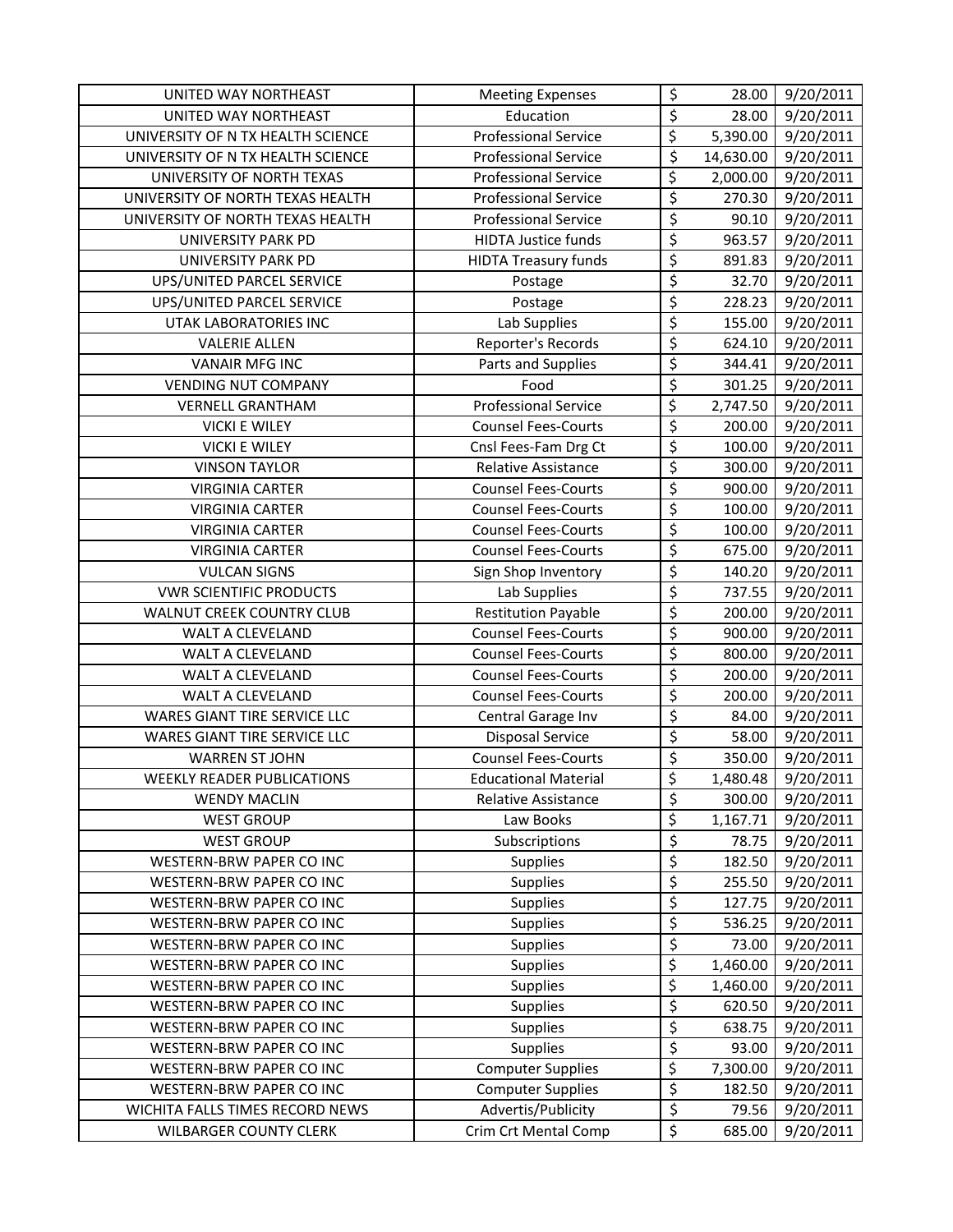| <b>WILLIAM BARRY NORMAN</b>                       | Psych Exam/Testimony                                    | \$                     | 1,200.00           | 9/20/2011              |  |
|---------------------------------------------------|---------------------------------------------------------|------------------------|--------------------|------------------------|--|
| <b>WILLIAM BARRY NORMAN</b>                       | Psych Exam/Testimony                                    | \$                     | 400.00             | 9/20/2011              |  |
| <b>WILLIAM BARRY NORMAN</b>                       | Psych Exam/Testimony                                    | \$                     | 400.00             | 9/20/2011              |  |
| <b>WILLIAM BRIAN GOZA</b>                         | <b>Counsel Fees-Courts</b>                              | \$                     | 600.00             | 9/20/2011              |  |
| <b>WILLIAM BRIAN GOZA</b>                         | <b>Counsel Fees-Courts</b>                              | $\overline{\xi}$       | 550.00             | 9/20/2011              |  |
| <b>WILLIAM BRIAN GOZA</b>                         | <b>Counsel Fees-Courts</b>                              | $\overline{\xi}$       | 425.00             | 9/20/2011              |  |
| <b>WILLIAM BRIAN GOZA</b>                         | <b>Counsel Fees-Courts</b>                              | \$                     | 100.00             | 9/20/2011              |  |
| <b>WILLIAM BRIAN GOZA</b>                         | <b>Counsel Fees-Courts</b>                              | \$                     | 600.00             | 9/20/2011              |  |
| WILLIAM H BILL RAY PC                             | <b>Counsel Fees-Courts</b>                              | \$                     | 900.00             | 9/20/2011              |  |
| WILLIAM H BILL RAY PC                             | <b>Counsel Fees-Courts</b>                              | $\overline{\xi}$       | 300.00             | 9/20/2011              |  |
| WILLIAM H BILL RAY PC                             | <b>Counsel Fees-Courts</b>                              | \$                     | 1,175.00           | 9/20/2011              |  |
| WILLIAM MICHAEL HARBER JR                         | <b>Counsel Fees-Courts</b>                              | $\overline{\xi}$       | 400.00             | 9/20/2011              |  |
| <b>WILLIAM S HARRIS</b>                           | <b>Counsel Fees-Courts</b>                              | \$                     | 1,310.00           | 9/20/2011              |  |
| WM S HEIN & CO INC                                | Law Books                                               | $\overline{\xi}$       | 331.55             | 9/20/2011              |  |
| WOOD & ASSOCIATES POLYGRAPH SERVICE               | <b>Professional Service</b>                             | \$                     | 1,525.00           | 9/20/2011              |  |
| WOODWARD YOUTH CORPORATION                        | <b>Residential Servc</b>                                | \$                     | 8,986.25           | 9/20/2011              |  |
| X PEDIENT SERVICES LLC                            | Software Maintenance                                    | $\overline{\varsigma}$ | 10,000.00          | 9/20/2011              |  |
| X PEDIENT SERVICES LLC                            | <b>Professional Service</b>                             | $\overline{\varsigma}$ | 44,688.00          | 9/20/2011              |  |
| XPEDX - DFW DIVISION                              | Sheriff Inventory                                       | $\overline{\xi}$       | 673.68             | 9/20/2011              |  |
| YELLOW CAB CO                                     | Transportation                                          | \$                     | 72.65              | 9/20/2011              |  |
| YELLOW CAB CO                                     | Transportation                                          | $\zeta$                | 11.05              | 9/20/2011              |  |
|                                                   |                                                         |                        |                    |                        |  |
| <b>COMMISSIONERS' REPORT OF CLAIMS - Addendum</b> |                                                         |                        |                    |                        |  |
|                                                   | FOR THE WEEK ENDING - September 20, 2011                |                        |                    |                        |  |
|                                                   |                                                         |                        |                    |                        |  |
|                                                   |                                                         |                        |                    |                        |  |
| <b>VENDOR NAME</b>                                | <b>ITEM/DESCRIPTION</b>                                 |                        | <b>Paid Amount</b> | <b>Check Date</b>      |  |
| 4M Youth Services Inc                             | <b>Foster Home Care</b>                                 | \$                     | 3,937.00           | 9/20/2011              |  |
| Able Communications Inc                           | <b>Professional Service</b>                             | \$                     | 8,717.40           | 9/20/2011              |  |
| Air Balancing Company Inc                         | A/C Maint Contract                                      | \$                     | 2,780.00           | 9/20/2011              |  |
| Alice Whitten                                     | 5006 Chapter 13 Levy                                    | \$                     | 4,271.71           | 9/20/2011              |  |
| Arkansas Office of Child                          | Child Support                                           | $\overline{\xi}$       | 201.23             | 9/20/2011              |  |
| AT&T                                              | Telephone-Basic                                         | \$                     | 56,181.29          | 9/20/2011              |  |
| AT&T                                              | Telephone-Basic                                         | \$                     | 102.67             | 9/20/2011              |  |
| AT&T                                              | Telephone-Basic                                         | $\zeta$                | 634.64             | 9/20/2011              |  |
| AT&T                                              | Telephone-Basic                                         | \$                     | 63.50              | 9/20/2011              |  |
| AT&T                                              | Telephone-Basic                                         | \$                     | 155.27             | 9/20/2011              |  |
| AT&T                                              | Data Transmission Line                                  | \$                     | 19,935.25          | 9/20/2011              |  |
| AT&T                                              | Data Transmission Line                                  | \$                     | 267.77             | 9/20/2011              |  |
| AT&T                                              | Data Transmission Line                                  | $\overline{\xi}$       | 625.48             | 9/20/2011              |  |
| AT&T                                              | Data Transmission Line                                  | $\overline{\xi}$       | 114.07             | 9/20/2011              |  |
| AT&T                                              | Data Transmission Line                                  | \$                     | 237.57             | 9/20/2011              |  |
| AT&T                                              | Data Transmission Line                                  | \$                     | 1,177.61           | 9/20/2011              |  |
| AT&T                                              | Telephone-Texan                                         | \$                     | 31.34              | 9/20/2011              |  |
| <b>Automated Collection Serv</b>                  | 5002 Student Loan Levy                                  | \$                     | 231.30             | 9/20/2011              |  |
| <b>Brookes Publishing</b>                         | <b>Educational Material</b>                             | \$                     | 68.99              | 9/20/2011              |  |
| Brookhaven Youth Ranch                            | <b>Residential Servc</b>                                | \$                     | 21,014.00          | 9/20/2011              |  |
| CLEAT                                             | <b>Union Dues</b>                                       | \$                     | 5,634.00           | 9/20/2011              |  |
| California Sdu                                    | Child Support                                           | $\overline{\xi}$       | 342.33             | 9/20/2011              |  |
| Chapter 13 Trustee                                | 5006 Chapter 13 Levy                                    | \$                     | 534.25             | 9/20/2011              |  |
| Choices Adolescent<br>City of Arlington           | <b>Residential Servc</b><br><b>Building Maintenance</b> | \$<br>\$               | 4,553.64<br>40.00  | 9/20/2011<br>9/20/2011 |  |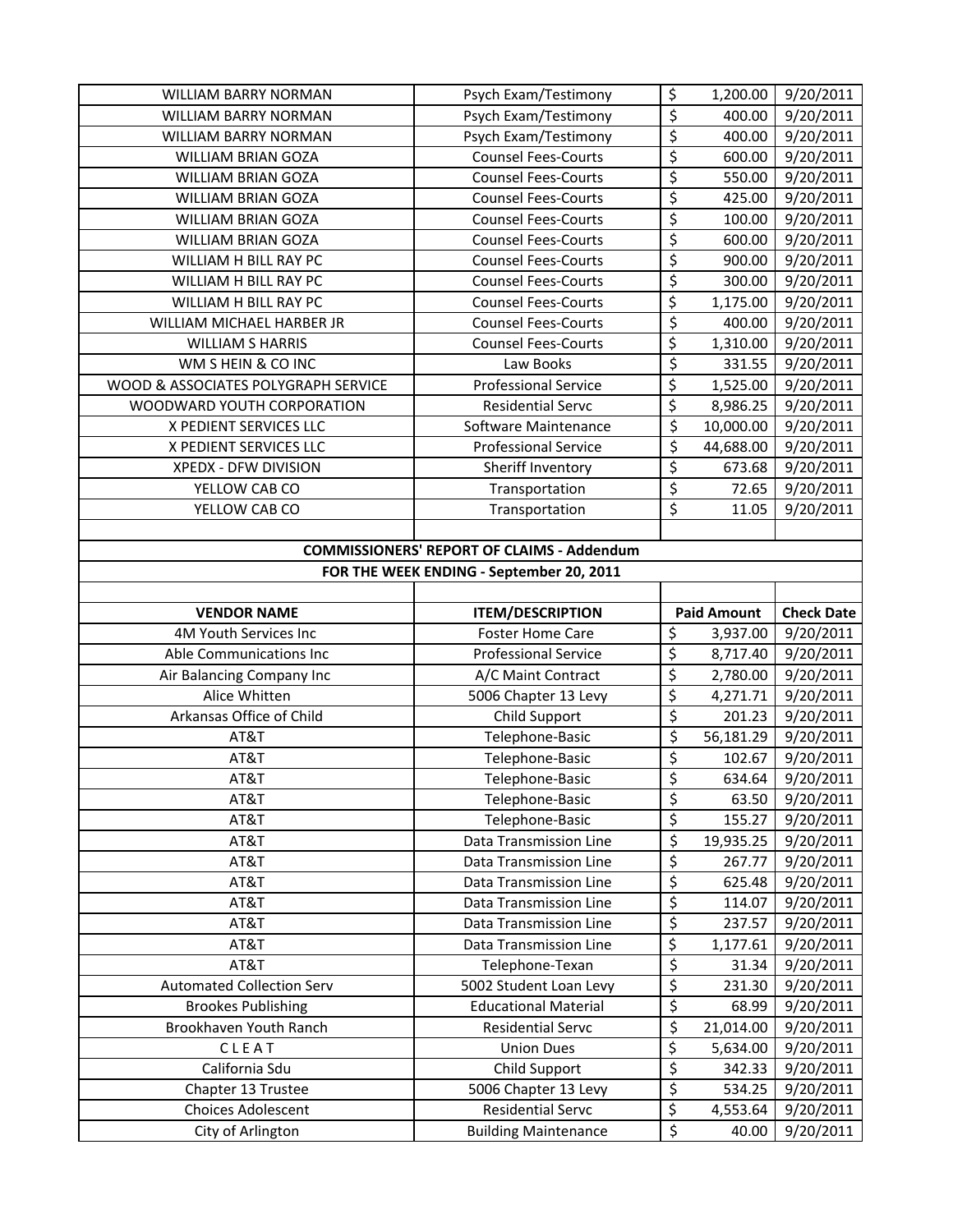| <b>Commercial Recorder</b>        | Advertis/Publicity          | \$                       | 3.00           | 9/20/2011              |
|-----------------------------------|-----------------------------|--------------------------|----------------|------------------------|
| Delta Dental Insurance Co         | <b>Dental Claims</b>        | \$                       | 11,315.10      | 9/20/2011              |
| Delta Dental Insurance Co         | <b>Dental Claims</b>        | \$                       | 2,261.10       | 9/20/2011              |
| Delta Management Associat         | 5002 Student Loan Levy      | \$                       | 128.03         | 9/20/2011              |
| Diversified Collection Se         | 5002 Student Loan Levy      | \$                       | 77.72          | 9/20/2011              |
| Ellis County District Cle         | Child Support               | \$                       | 369.23         | 9/20/2011              |
| Florida, State of, Disbur         | Child Support               | \$                       | 64.38          | 9/20/2011              |
| Fraternal Order of Police         | <b>Union Dues</b>           | \$                       | 1,754.14       | 9/20/2011              |
| Healthsmart                       | Medical Claims - AC & CO    | \$                       | 1,426.20       | 9/20/2011              |
| Healthsmart                       | <b>Medical Claims - RT</b>  | \$                       | 184.73         | 9/20/2011              |
| HUD, US Dept of                   | HUD 5007 Garnishment        | \$                       | 75.00          | 9/20/2011              |
| <b>Internal Revenue Service</b>   | 5001 Tax Levy               | \$                       | 2,336.24       | 9/20/2011              |
| <b>IRS FICA EE</b>                | FICA-Employee               | \$                       | 343,619.22     | 9/20/2011              |
| <b>IRS FICA ER</b>                | FICA-Employer               | \$                       | 507,247.22     | $\frac{1}{9}$ /20/2011 |
| <b>IRS FIT</b>                    | FIT Withholding             | \$                       | 943,777.82     | 9/20/2011              |
| IRS MED EE                        | Medicare-Employee           | \$                       | 119,378.52     | 9/20/2011              |
| <b>IRS MED ER</b>                 | Medicare-Employer           | \$                       | 119,378.52     | 9/20/2011              |
| Jeanie Morris                     | <b>Professional Service</b> | \$                       | 340.56         | 9/20/2011              |
| Jeff Eubank Roofing Co Inc        | Vendor AP                   | \$                       | 19,594.55      | 9/20/2011              |
| Jesus Quintana                    | Damage Claims               | \$                       | 2,135.00       | 9/20/2011              |
| JPMorgan Chase Bank NA            | Fuel                        | \$                       | 218.60         | 9/20/2011              |
| JPMorgan Chase Bank NA            | Travel                      | \$                       | 3,245.89       | 9/20/2011              |
| JPMorgan Chase Bank NA            | Central Garage Inv          | $\overline{\varsigma}$   | (53.44)        | 9/20/2011              |
| JPMorgan Chase Bank NA            | Education                   | $\overline{\mathcal{L}}$ | 35.00          | 9/20/2011              |
| JPMorgan Chase Bank NA            | Education                   | $\overline{\varsigma}$   | 35.00          | 9/20/2011              |
| Krystal L James                   | Travel                      | \$                       | 180.00         | 9/20/2011              |
| <b>LBL Architect Inc</b>          | <b>Professional Service</b> | \$                       | 543.00         | 9/20/2011              |
| Lincoln Financial Group           | Deferred Comp               | \$                       | 16,633.08      | 9/20/2011              |
| Louisiana Department of S         | Child Support               | \$                       | 79.48          | 9/20/2011              |
| Mansfield Oil Company             | Fuel                        | \$                       | 1,300.11       | 9/20/2011              |
| Mary B Thornton                   | Cnsl Fees-Crim Appls        | \$                       | 1,200.00       | 9/20/2011              |
| Member's Building Maintenance Ltd | <b>Custodian Services</b>   | \$                       | 631.35         | 9/20/2011              |
| Metropolitan Life                 | Metlife                     | \$                       | 13,952.66      | 9/20/2011              |
| Michigan State Disburseme         | Child Support               | \$                       | 301.38         | 9/20/2011              |
| Missouri Family Support P         | Child Support               | \$                       | 367.84         | 9/20/2011              |
| Nationwide Retirement Sol         | Deferred Comp               | \$                       | 110,197.60     | 9/20/2011              |
| NCO Financial Systems Inc         | 5002 Student Loan Levy      | \$                       | 676.86         | 9/20/2011              |
| Nexus Recovery Center Inc         | <b>Residential Servc</b>    | \$                       | 3,306.46       | 9/20/2011              |
| North Dakota Sdu                  | Child Support               | \$                       | 281.54         | 9/20/2011              |
| Oklahoma Dept of Human Se         | Child Support               | \$                       | 173.13         | 9/20/2011              |
| Paulette Williams                 | Williams 5007 Garnishment   | \$                       | 303.54         | 9/20/2011              |
| PayFlex                           | Dependent Care              | \$                       | 3,237.82       | 9/20/2011              |
| PayFlex                           | Medical                     | \$                       | 35,390.75      | 9/20/2011              |
| Pennsylvania-HEAA                 | 5002 Student Loan Levy      | \$                       | 508.60         | 9/20/2011              |
| Pioneer Credit Recovery I         | 5002 Student Loan Levy      | \$                       | 217.06         | 9/20/2011              |
| Police & Firefighters Ins         | <b>Union Dues</b>           | \$                       | 17,440.57      | 9/20/2011              |
| Red Dog Studios                   | <b>Educational Material</b> | \$                       | 879.82         | 9/20/2011              |
| Sequel Youth and Family Services  | <b>Residential Servc</b>    | \$                       | 7,528.35       | 9/20/2011              |
| Social Security Admin Lev         | SSA 5007 Garnishment        | \$                       | 25.00          | 9/20/2011              |
| Square 345 Limited Partnership    | Travel                      | \$                       | 1,548.04       | 9/20/2011              |
| Tarrant Co. P/R Acct              | Payroll Transfers           |                          | \$5,913,161.74 | 9/20/2011              |